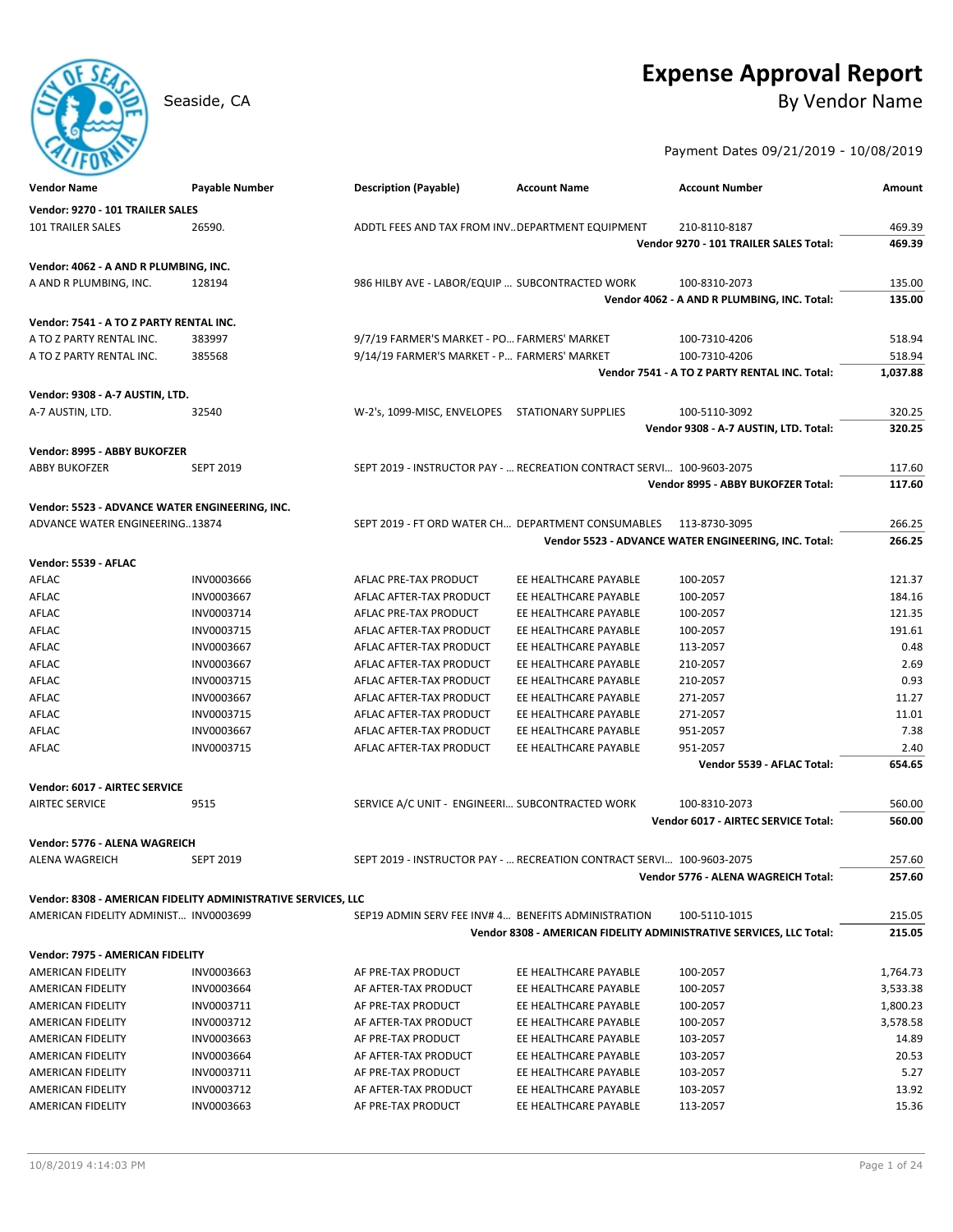| Vendor Name                      | <b>Payable Number</b> | <b>Description (Payable)</b> | <b>Account Name</b>   | <b>Account Number</b>                  | Amount    |
|----------------------------------|-----------------------|------------------------------|-----------------------|----------------------------------------|-----------|
| AMERICAN FIDELITY                | INV0003664            | AF AFTER-TAX PRODUCT         | EE HEALTHCARE PAYABLE | 113-2057                               | 57.92     |
| AMERICAN FIDELITY                | INV0003711            | AF PRE-TAX PRODUCT           | EE HEALTHCARE PAYABLE | 113-2057                               | 4.98      |
| AMERICAN FIDELITY                | INV0003712            | AF AFTER-TAX PRODUCT         | EE HEALTHCARE PAYABLE | 113-2057                               | 25.39     |
| <b>AMERICAN FIDELITY</b>         | INV0003663            | AF PRE-TAX PRODUCT           | EE HEALTHCARE PAYABLE | 200-2057                               | 24.81     |
| AMERICAN FIDELITY                | INV0003664            | AF AFTER-TAX PRODUCT         | EE HEALTHCARE PAYABLE | 200-2057                               | 15.07     |
| <b>AMERICAN FIDELITY</b>         | INV0003711            | AF PRE-TAX PRODUCT           | EE HEALTHCARE PAYABLE | 200-2057                               | 25.14     |
| AMERICAN FIDELITY                | INV0003712            | AF AFTER-TAX PRODUCT         | EE HEALTHCARE PAYABLE | 200-2057                               | 15.27     |
| <b>AMERICAN FIDELITY</b>         | INV0003663            | AF PRE-TAX PRODUCT           | EE HEALTHCARE PAYABLE | 210-2057                               | 89.33     |
| AMERICAN FIDELITY                | INV0003664            | AF AFTER-TAX PRODUCT         | EE HEALTHCARE PAYABLE | 210-2057                               | 117.10    |
| <b>AMERICAN FIDELITY</b>         | INV0003711            | AF PRE-TAX PRODUCT           | EE HEALTHCARE PAYABLE | 210-2057                               | 49.21     |
| <b>AMERICAN FIDELITY</b>         | INV0003712            | AF AFTER-TAX PRODUCT         | EE HEALTHCARE PAYABLE | 210-2057                               | 39.60     |
| AMERICAN FIDELITY                | INV0003663            | AF PRE-TAX PRODUCT           | EE HEALTHCARE PAYABLE | 271-2057                               | 48.60     |
| AMERICAN FIDELITY                | INV0003664            | AF AFTER-TAX PRODUCT         | EE HEALTHCARE PAYABLE | 271-2057                               | 75.98     |
| AMERICAN FIDELITY                | INV0003711            | AF PRE-TAX PRODUCT           | EE HEALTHCARE PAYABLE | 271-2057                               | 52.42     |
| AMERICAN FIDELITY                | INV0003712            | AF AFTER-TAX PRODUCT         | EE HEALTHCARE PAYABLE | 271-2057                               | 77.46     |
| AMERICAN FIDELITY                | INV0003663            | AF PRE-TAX PRODUCT           | EE HEALTHCARE PAYABLE | 345-2057                               | 1.80      |
| AMERICAN FIDELITY                | INV0003711            | AF PRE-TAX PRODUCT           | EE HEALTHCARE PAYABLE | 345-2057                               | 2.73      |
| <b>AMERICAN FIDELITY</b>         | INV0003663            | AF PRE-TAX PRODUCT           | EE HEALTHCARE PAYABLE | 401-2057                               | 33.35     |
| <b>AMERICAN FIDELITY</b>         | INV0003664            | AF AFTER-TAX PRODUCT         | EE HEALTHCARE PAYABLE | 401-2057                               | 94.89     |
| AMERICAN FIDELITY                | INV0003711            | AF PRE-TAX PRODUCT           | EE HEALTHCARE PAYABLE | 401-2057                               | 58.49     |
| <b>AMERICAN FIDELITY</b>         | INV0003712            | AF AFTER-TAX PRODUCT         | EE HEALTHCARE PAYABLE | 401-2057                               | 123.96    |
| AMERICAN FIDELITY                | INV0003663            | AF PRE-TAX PRODUCT           | EE HEALTHCARE PAYABLE | 501-2057                               | 65.71     |
| <b>AMERICAN FIDELITY</b>         | INV0003664            | AF AFTER-TAX PRODUCT         | EE HEALTHCARE PAYABLE | 501-2057                               | 44.85     |
| <b>AMERICAN FIDELITY</b>         | INV0003711            | AF PRE-TAX PRODUCT           | EE HEALTHCARE PAYABLE | 501-2057                               | 65.69     |
| AMERICAN FIDELITY                | INV0003712            | AF AFTER-TAX PRODUCT         | EE HEALTHCARE PAYABLE | 501-2057                               | 44.86     |
| AMERICAN FIDELITY                | INV0003663            | AF PRE-TAX PRODUCT           | EE HEALTHCARE PAYABLE | 503-2057                               | 20.39     |
| AMERICAN FIDELITY                | INV0003664            | AF AFTER-TAX PRODUCT         | EE HEALTHCARE PAYABLE | 503-2057                               | 44.47     |
| <b>AMERICAN FIDELITY</b>         | INV0003711            | AF PRE-TAX PRODUCT           | EE HEALTHCARE PAYABLE | 503-2057                               | 20.39     |
| AMERICAN FIDELITY                | INV0003712            | AF AFTER-TAX PRODUCT         | EE HEALTHCARE PAYABLE | 503-2057                               | 44.47     |
| AMERICAN FIDELITY                | INV0003663            | AF PRE-TAX PRODUCT           | EE HEALTHCARE PAYABLE | 951-2057                               | 26.03     |
| AMERICAN FIDELITY                | INV0003664            | AF AFTER-TAX PRODUCT         | EE HEALTHCARE PAYABLE | 951-2057                               | 36.59     |
| AMERICAN FIDELITY                | INV0003711            | AF PRE-TAX PRODUCT           | EE HEALTHCARE PAYABLE | 951-2057                               | 20.45     |
| AMERICAN FIDELITY                | INV0003712            | AF AFTER-TAX PRODUCT         | EE HEALTHCARE PAYABLE | 951-2057                               | 46.61     |
|                                  |                       |                              |                       | Vendor 7975 - AMERICAN FIDELITY Total: | 12,260.90 |
| Vendor: 7976 - AMERICAN FIDELITY |                       |                              |                       |                                        |           |
| AMERICAN FIDELITY                | INV0003665            | AF FLEX SEC 125              | EE HEALTHCARE PAYABLE | 100-2057                               | 2,210.64  |
| AMERICAN FIDELITY                | INV0003713            | AF FLEX SEC 125              | EE HEALTHCARE PAYABLE | 100-2057                               | 2,219.45  |
| <b>AMERICAN FIDELITY</b>         | INV0003665            | AF FLEX SEC 125              | EE HEALTHCARE PAYABLE | 103-2057                               | 4.57      |
| AMERICAN FIDELITY                | INV0003713            | AF FLEX SEC 125              | EE HEALTHCARE PAYABLE | 103-2057                               | 4.57      |
| <b>AMERICAN FIDELITY</b>         | INV0003665            | AF FLEX SEC 125              | EE HEALTHCARE PAYABLE | 113-2057                               | 16.46     |
| AMERICAN FIDELITY                | INV0003713            | AF FLEX SEC 125              | EE HEALTHCARE PAYABLE | 113-2057                               | 4.00      |
| AMERICAN FIDELITY                | INV0003665            | AF FLEX SEC 125              | EE HEALTHCARE PAYABLE | 200-2057                               | 63.18     |
| <b>AMERICAN FIDELITY</b>         | INV0003713            | AF FLEX SEC 125              | EE HEALTHCARE PAYABLE | 200-2057                               | 64.04     |
| AMERICAN FIDELITY                | INV0003665            | AF FLEX SEC 125              | EE HEALTHCARE PAYABLE | 210-2057                               | 19.82     |
| AMERICAN FIDELITY                | INV0003713            | AF FLEX SEC 125              | EE HEALTHCARE PAYABLE | 210-2057                               | 2.44      |
| AMERICAN FIDELITY                | INV0003665            | AF FLEX SEC 125              | EE HEALTHCARE PAYABLE | 271-2057                               | 57.93     |
| AMERICAN FIDELITY                | INV0003713            | AF FLEX SEC 125              | EE HEALTHCARE PAYABLE | 271-2057                               | 57.93     |
| <b>AMERICAN FIDELITY</b>         | INV0003665            | AF FLFX SFC 125              | EE HEALTHCARE PAYABLE | 345-2057                               | 7.98      |

AMERICAN FIDELITY INV0003713 AF FLEX SEC 125 EE HEALTHCARE PAYABLE 345-2057 12.12 AMERICAN FIDELITY MV0003665 AF FLEX SEC 125 EE HEALTHCARE PAYABLE 401-2057 35.65 AMERICAN FIDELITY MV0003713 AF FLEX SEC 125 EE HEALTHCARE PAYABLE 401-2057 91.42 AMERICAN FIDELITY MV0003665 AF FLEX SEC 125 EE HEALTHCARE PAYABLE 501-2057 50.00 AMERICAN FIDELITY MV0003713 AF FLEX SEC 125 EE HEALTHCARE PAYABLE 501-2057 50.00 AMERICAN FIDELITY MV0003665 AF FLEX SEC 125 EE HEALTHCARE PAYABLE 503-2057 110.41 AMERICAN FIDELITY MV0003713 AF FLEX SEC 125 EE HEALTHCARE PAYABLE 503-2057 110.41 AMERICAN FIDELITY MV0003665 AF FLEX SEC 125 EE HEALTHCARE PAYABLE 951-2057 13.75 AMERICAN FIDELITY MV0003713 AF FLEX SEC 125 EE HEALTHCARE PAYABLE 951-2057 24.01

AMERICAN LOCK & KEY 62800 62800 (3) SCHLAGE PRIMUS KEYS DEPARTMENT CONSUMABLES 100-8310-3095 27.86

**Vendor: 0126 - AMERICAN LOCK & KEY**

**Vendor 7976 - AMERICAN FIDELITY Total: 5,280.78**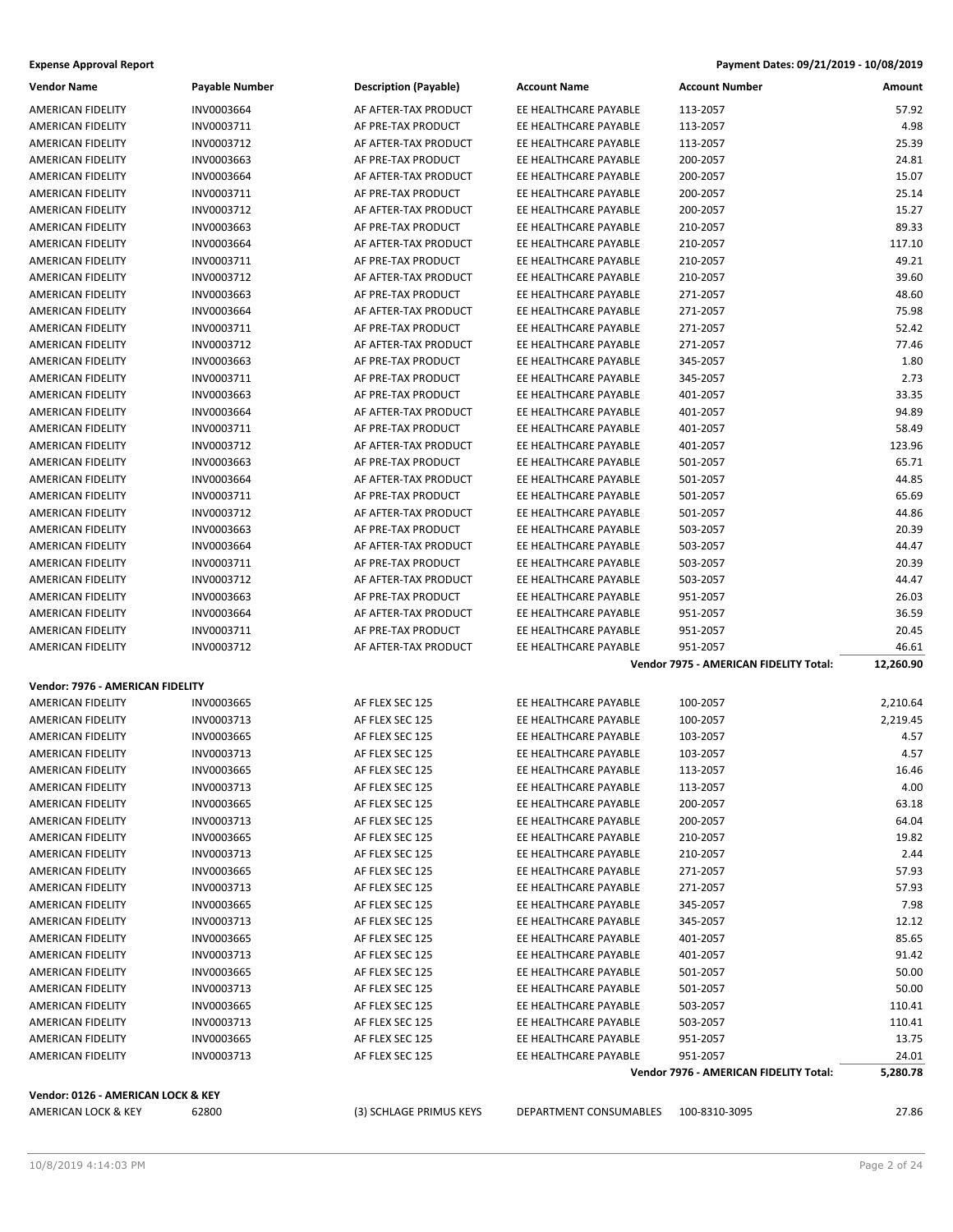| <b>Expense Approval Report</b>                              |                       |                                                                     |                            | Payment Dates: 09/21/2019 - 10/08/2019                   |          |
|-------------------------------------------------------------|-----------------------|---------------------------------------------------------------------|----------------------------|----------------------------------------------------------|----------|
| Vendor Name                                                 | <b>Payable Number</b> | <b>Description (Payable)</b>                                        | <b>Account Name</b>        | <b>Account Number</b>                                    | Amount   |
| AMERICAN LOCK & KEY                                         | 62911                 | SIMPLEX COMBO CHANGE 9/6/ DEPARTMENT CONSUMABLES                    |                            | 100-8310-3095                                            | 100.00   |
| AMERICAN LOCK & KEY                                         | 63093                 | SIMPLEX COMBO CHANGE 9/23 DEPARTMENT CONSUMABLES                    |                            | 100-8420-3095                                            | 100.00   |
|                                                             |                       |                                                                     |                            | Vendor 0126 - AMERICAN LOCK & KEY Total:                 | 227.86   |
| Vendor: 0144 - AMERICAN SUPPLY COMPANY                      |                       |                                                                     |                            |                                                          |          |
| AMERICAN SUPPLY COMPANY                                     | 0143111               | (1 CASE) MULTIFOLD TOWEL W JANITORIAL SUPPLIES                      |                            | 100-6640-3093                                            | 42.88    |
| AMERICAN SUPPLY COMPANY                                     | 0143185               | (1 CASE) BLEACH, (1 CASE) GLA JANITORIAL SUPPLIES                   |                            | 100-6640-3093                                            | 57.13    |
| AMERICAN SUPPLY COMPANY                                     | 0143569               | (2 CASE) LINERS BLK/GRN, (2 CAJANITORIAL SUPPLIES                   |                            | 100-6640-3093                                            | 224.73   |
| AMERICAN SUPPLY COMPANY                                     | 0143190               | (1 CASE) 2ML BLK LINERS                                             | DEPARTMENT CONSUMABLES     | 100-8420-3095                                            | 52.39    |
| AMERICAN SUPPLY COMPANY                                     | 0143540               | (6 CASES) 2ML BLK LINER, (1) LI DEPARTMENT CONSUMABLES              |                            | 100-8420-3095                                            | 324.69   |
| AMERICAN SUPPLY COMPANY                                     | 0143544               | (12 CASES) 2ML BLK LINERS                                           | DEPARTMENT CONSUMABLES     | 100-8420-3095                                            | 628.63   |
|                                                             |                       |                                                                     |                            | Vendor 0144 - AMERICAN SUPPLY COMPANY Total:             | 1,330.45 |
|                                                             |                       |                                                                     |                            |                                                          |          |
| Vendor: 9304 - ANDREA ARROYO-FLORES<br>ANDREA ARROYO-FLORES | <b>REFUND</b>         | REFUND FOR OVERPAYMENT OF. BUSINESS LICENSE TAX                     |                            | 100-3128                                                 | 41.50    |
|                                                             |                       |                                                                     |                            | Vendor 9304 - ANDREA ARROYO-FLORES Total:                | 41.50    |
|                                                             |                       |                                                                     |                            |                                                          |          |
| Vendor: 9302 - APEX ADVENTURES, INC.                        |                       |                                                                     |                            |                                                          |          |
| APEX ADVENTURES, INC.                                       | 100119-SPD            | DEPOSIT FOR PD TEAM CHALLE TRAINING & EDUCATION                     |                            | 100-6110-1029                                            | 1,875.00 |
|                                                             |                       |                                                                     |                            | Vendor 9302 - APEX ADVENTURES, INC. Total:               | 1,875.00 |
| Vendor: 7112 - ART BLACK                                    |                       |                                                                     |                            |                                                          |          |
| <b>ART BLACK</b>                                            | 119220                | COASTAL REFINEMENT-1636 DETEMPORARY CONTRACT SERVIC100-6610-2043    |                            |                                                          | 430.00   |
|                                                             |                       |                                                                     |                            | Vendor 7112 - ART BLACK Total:                           | 430.00   |
| Vendor: 6747 - AT&T MOBILITY                                |                       |                                                                     |                            |                                                          |          |
| AT&T MOBILITY                                               | 08/09/19-09/08/19 PD  | ACCT #287272498122/INV #28 TELEPHONE                                |                            | 100-6110-5132                                            | 563.30   |
| AT&T MOBILITY                                               | 08/09/19-09/08/19     | ACCT #287256319516/INV #28 MOBILE COMMUNICATIONS                    |                            | 503-4010-5135                                            | 1,194.41 |
|                                                             |                       |                                                                     |                            | Vendor 6747 - AT&T MOBILITY Total:                       | 1,757.71 |
| <b>Vendor: 0216 - AT&amp;T</b>                              |                       |                                                                     |                            |                                                          |          |
| AT&T                                                        | 000013583696          | BAN 9391059527; 08/07/2019 - COMPUTER SUPPLIES/SOFTWA 100-6110-3102 |                            |                                                          | 214.59   |
|                                                             |                       |                                                                     |                            | Vendor 0216 - AT&T Total:                                | 214.59   |
| Vendor: 8980 - ATHENA OCCMED                                |                       |                                                                     |                            |                                                          |          |
|                                                             |                       | (2) FIRE ANNUAL PHYSICALS, (1) MEDICAL EXAMS                        |                            |                                                          |          |
| ATHENA OCCMED                                               | 1207                  |                                                                     |                            | 100-6640-1026                                            | 1,950.00 |
| ATHENA OCCMED                                               | 1206                  | FIRE PRE-HIRE PHYSICAL 8/16/ MEDICAL EXAMS                          |                            | 100-6660-1026                                            | 1,140.00 |
|                                                             |                       |                                                                     |                            | Vendor 8980 - ATHENA OCCMED Total:                       | 3,090.00 |
| Vendor: 8091 - BADGER METER INC.                            |                       |                                                                     |                            |                                                          |          |
| <b>BADGER METER INC.</b>                                    | 80038484              | SEPT 2019 - MONTHLY FEE FORCONTRACT SERVICES                        |                            | 401-8610-2072                                            | 730.69   |
|                                                             |                       |                                                                     |                            | Vendor 8091 - BADGER METER INC. Total:                   | 730.69   |
| Vendor: 7324 - BEAR ELECTRICAL SOLUTIONS, INC.              |                       |                                                                     |                            |                                                          |          |
| BEAR ELECTRICAL SOLUTIONS, I 8756                           |                       | JULY 2019 - (2) TRFFC SIGNAL @SUBCONTRACTED WORK                    |                            | 210-8110-2073                                            | 1,080.00 |
|                                                             |                       |                                                                     |                            | Vendor 7324 - BEAR ELECTRICAL SOLUTIONS, INC. Total:     | 1,080.00 |
| Vendor: 9084 - BUCHER MUNICIPAL NORTH AMERICA INC.          |                       |                                                                     |                            |                                                          |          |
| BUCHER MUNICIPAL NORTH A 38400                              |                       | (1) CAP W/ TANK DRAIN, (1) W DEPARTMENT CONSUMABLES                 |                            | 501-8520-3095                                            | 55.75    |
|                                                             |                       |                                                                     |                            | Vendor 9084 - BUCHER MUNICIPAL NORTH AMERICA INC. Total: | 55.75    |
| Vendor: 6290 - BURKE, WILLIAMS & SORENSEN, LLP              |                       |                                                                     |                            |                                                          |          |
| BURKE, WILLIAMS & SORENSEN, 245171                          |                       | AUGUST 2019 - LABOR RELATI LEGAL SERVICES - SPECIAL                 |                            | 100-3010-1023                                            | 2,090.00 |
|                                                             |                       |                                                                     |                            | Vendor 6290 - BURKE, WILLIAMS & SORENSEN, LLP Total:     | 2,090.00 |
|                                                             |                       |                                                                     |                            |                                                          |          |
| Vendor: 0457 - BURTON'S FIRE, INC.                          |                       |                                                                     |                            |                                                          |          |
| BURTON'S FIRE, INC.                                         | S46229                | (1) BALL JOINT LOWER TAK-4                                          | <b>VEHICLE PARTS</b>       | 501-8520-6144                                            | 766.70   |
|                                                             |                       |                                                                     |                            | Vendor 0457 - BURTON'S FIRE, INC. Total:                 | 766.70   |
| Vendor: 0530 - CA. STATE DISBURSEMENT UNIT                  |                       |                                                                     |                            |                                                          |          |
| CA. STATE DISBURSEMENT UNIT INV0003716                      |                       | CASE NO.: 0530033626-01                                             | <b>GARNISHMENT PAYABLE</b> | 100-2059                                                 | 293.60   |
| CA. STATE DISBURSEMENT UNIT INV0003717                      |                       | CASE NO.: 200000001441634                                           | <b>GARNISHMENT PAYABLE</b> | 100-2059                                                 | 1,767.48 |
| CA. STATE DISBURSEMENT UNIT INV0003718                      |                       | CASE NO: 200000000125769                                            | <b>GARNISHMENT PAYABLE</b> | 100-2059                                                 | 142.61   |
| CA. STATE DISBURSEMENT UNIT INV0003719                      |                       | CASE NO.: 200000001549267                                           | <b>GARNISHMENT PAYABLE</b> | 100-2059                                                 | 461.53   |
| CA. STATE DISBURSEMENT UNIT INV0003720                      |                       | CASE NO: 200000001987788                                            | <b>GARNISHMENT PAYABLE</b> | 100-2059                                                 | 603.69   |
| CA. STATE DISBURSEMENT UNIT INV0003721                      |                       | CASE NO: 200000001987788                                            | <b>GARNISHMENT PAYABLE</b> | 100-2059                                                 | 23.08    |

CA. STATE DISBURSEMENT UNIT INV0003716 CASE NO.: 0530033626-01 GARNISHMENT PAYABLE 210-2059 5.47

**Vendor 0530 - CA. STATE DISBURSEMENT UNIT Total: 3,297.46**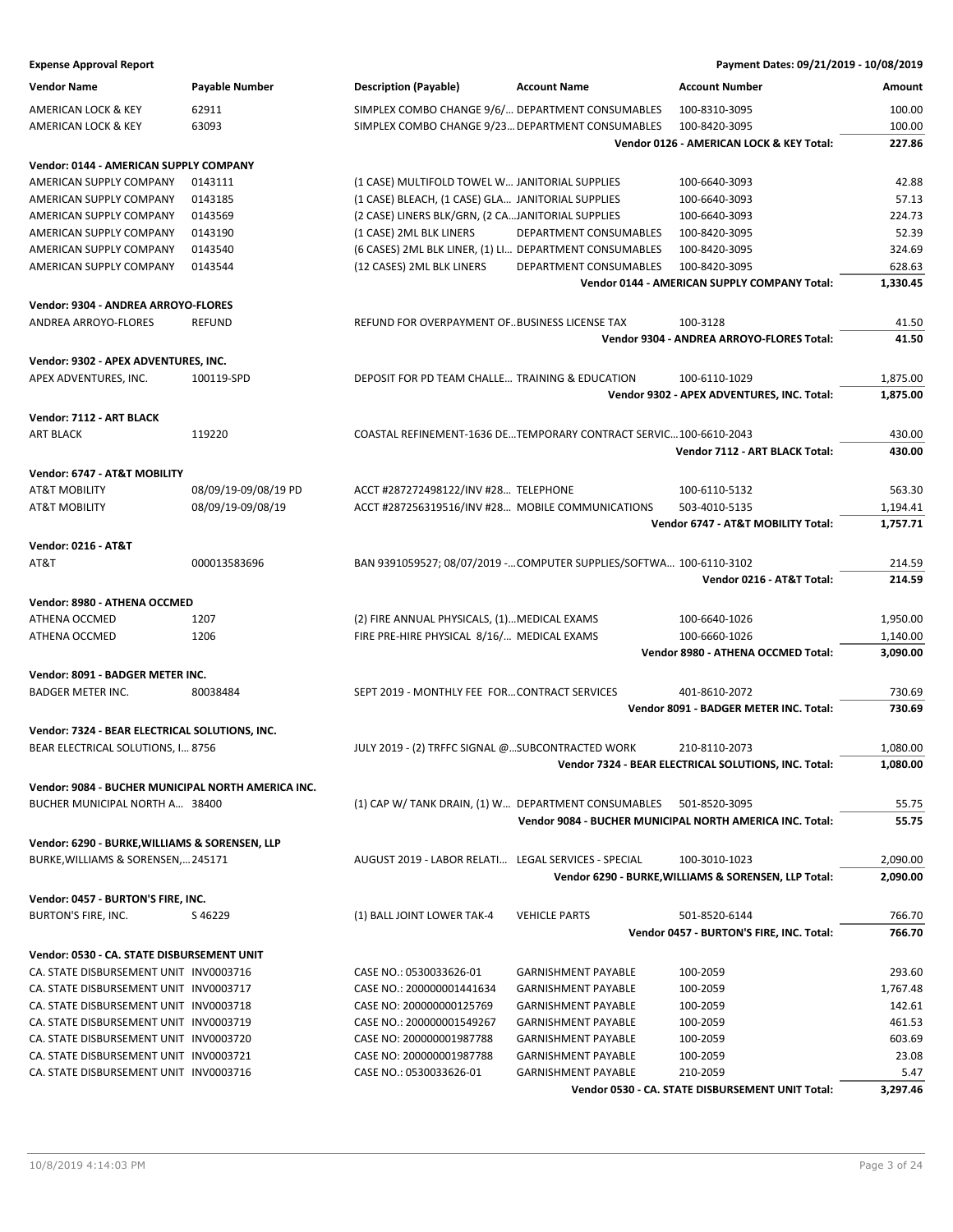**Expense Approval Report Payment Dates: 09/21/2019 - 10/08/2019 Vendor Name Payable Number Description (Payable) Account Name Account Number Amount Vendor: 5103 - CALIF LAW ENFRCMNT ASSOC** CALIF LAW ENFRCMNT ASSOC INV0003676 POLICE DISABILITY MISC PAYROLL PAYABLES 100-2062 31.14 CALIF LAW ENFRCMNT ASSOC INV0003677 POLICE DISABILITY MISC PAYROLL PAYABLES 100-2062 280.26 CALIF LAW ENFRCMNT ASSOC INV0003722 POLICE DISABILITY MISC PAYROLL PAYABLES 100-2062 31.11 CALIF LAW ENFRCMNT ASSOC INVOOD3723 POLICE DISABILITY MISC PAYROLL PAYABLES 100-2062 **Vendor 5103 - CALIF LAW ENFRCMNT ASSOC Total: 622.50 Vendor: 9120 - CALIFORNIA ASSOC OF PUBLIC INFORMATION OFFICIALS** CALIFORNIA ASSOC OF PUBLIC I… 7618 LESLIE MILTON-RERIG MEMBER…DUES AND MEMBERSHIPS 100-2021-4122 225.00 **Vendor 9120 - CALIFORNIA ASSOC OF PUBLIC INFORMATION OFFICIALS Total: 225.00 Vendor: 9027 - CALIFORNIA DEPARTMENT OF** CALIFORNIA DEPARTMENT OF 026-095406 6/19 SALES AND USE TAX; 7/1/18 - 6… SALES & USE TAX 100-2002 1,887.70 **Vendor 9027 - CALIFORNIA DEPARTMENT OF Total: 1,887.70 Vendor: 0501 - CALIFORNIA-AMERICAN WATER** CALIFORNIA-AMERICAN WATER 8/21/19 - 9/25/19 8/21/19-9/25/19 - MULT ACCO... WATER 100-8310-5133 7,111.53 CALIFORNIA-AMERICAN WATER 8/21/19 - 9/25/19 8/21/19-9/25/19 - MULT ACCO... WATER 100-8440-5133 11,013.65 CALIFORNIA-AMERICAN WATER 8/21/19 - 9/25/19 8/21/19-9/25/19 - MULT ACCO... WATER 103-8710-5133 2,642.38 2,642.38 CALIFORNIA-AMERICAN WATER 8/21/19 - 9/25/19 8/21/19-9/25/19 - MULT ACCO... WATER 210-8420-5133 7,698.53 CALIFORNIA-AMERICAN WATER 8/21/19 - 9/25/19 8/21/19-9/25/19 - MULT ACCO… AFFORDABLE HOUSING 973-9710-9526 263.21 **Vendor 0501 - CALIFORNIA-AMERICAN WATER Total: 28,729.30 Vendor: 4508 - CALPERS LONG-TERM CARE PROGRAM** CALPERS LONG-TERM CARE PR… INV0003656 EMPLOYEE PREMIUM MISC PAYROLL PAYABLES 100-2062 153.65 CALPERS LONG-TERM CARE PR… INV0003707 EMPLOYEE PREMIUM MISC PAYROLL PAYABLES 100-2062 153.65 **Vendor 4508 - CALPERS LONG-TERM CARE PROGRAM Total: 307.30 Vendor: 6706 - CATHY'S ACTION PACKED FUN JUMPS, INC.** CATHY'S ACTION PACKED FUN J… 5800473 CITY BIRTHDAY PARTY SUPPLIES CITY BIRTHDAY 100-9200-7172 1,500.00 **Vendor 6706 - CATHY'S ACTION PACKED FUN JUMPS, INC. Total: 1,500.00 Vendor: 3068 - CITY OF SAND CITY** CITY OF SAND CITY 2019-60 REIMBURSE OFFICERS FOR EXOT…REIMBURSEMENTS-POLICE DEPT 100-3765 732.16 **Vendor 3068 - CITY OF SAND CITY Total: 732.16 Vendor: 7996 - CIVICPLUS** CIVICPLUS 190311 ANNUAL FEE FOR HOSTING 10/… COMPUTER SUPPLIES/SOFTWA… 503-4010-3102 5,860.05 **Vendor 7996 - CIVICPLUS Total: 5,860.05 Vendor: 7644 - COMCAST BUSINESS** COMCAST BUSINESS 88243332 ACCT #939827683; 9/15/19 BILL…DATA COMMUNICATION 503-4010-5138 4,779.50 **Vendor 7644 - COMCAST BUSINESS Total: 4,779.50 Vendor: 0780 - COMMERCIAL TRUCK CO.** COMMERCIAL TRUCK CO. 406577 2007 FIRE TRUCK REPAIR WORK…OUTSIDE REPAIRS 501-8520-6148 710.08 **Vendor 0780 - COMMERCIAL TRUCK CO. Total: 710.08 Vendor: 0791 - COMMUNITY PARTNERSHIP FOR YOUTH** COMMUNITY PARTNERSHIP FOR…SEPT 2019 SEPT 2019 - CAL VIP FOR ONE … COMM PARTNERSHIP FOR YOU… 100-2042-7201 2,311.51 COMMUNITY PARTNERSHIP FOR..1 QTR, FY2019/20 1 QTR, 2019/20 CDBG HIGH SC... COMMUNITY PARTNERSHP FOR...200-5410-7167 9,811.92 **Vendor 0791 - COMMUNITY PARTNERSHIP FOR YOUTH Total: 12,123.43 Vendor: 4560 - CONTE'S GENERATOR SERVICE** CONTE'S GENERATOR SERVICE 82856 OLDEMEYER CTR - ANNUAL SVC…SUBCONTRACTED WORK 100-8310-2073 1,462.02 CONTE'S GENERATOR SERVICE 82843 RANGE 32 - ANNUAL SVC ON E… SUBCONTRACTED WORK 113-8730-2073 1,310.73 **Vendor 4560 - CONTE'S GENERATOR SERVICE Total: 2,772.75 Vendor: 8493 - CORODATA RECORDS MGMT., INC.** CORODATA RECORDS MGMT., I… RS3063247 MARCH 2019 - STORAGE SERVI… CONTRACT SERVICES 100-2021-2075 480.53 CORODATA RECORDS MGMT., I… RS3105722 AUGUST 2019 - STORAGE SERVI…CONTRACT SERVICES 100-2021-2075 502.53 **Vendor 8493 - CORODATA RECORDS MGMT., INC. Total: 983.06 Vendor: 2279 - COUNTY OF MONTEREY IT DEPT.** COUNTY OF MONTEREY IT DEPT. 847 7/2019 JULY 2019 - SEASIDE FIRE DEPT … COUNTY COMMUNICATIONS 100-6610-2041 448.38

**Vendor 2279 - COUNTY OF MONTEREY IT DEPT. Total: 448.38**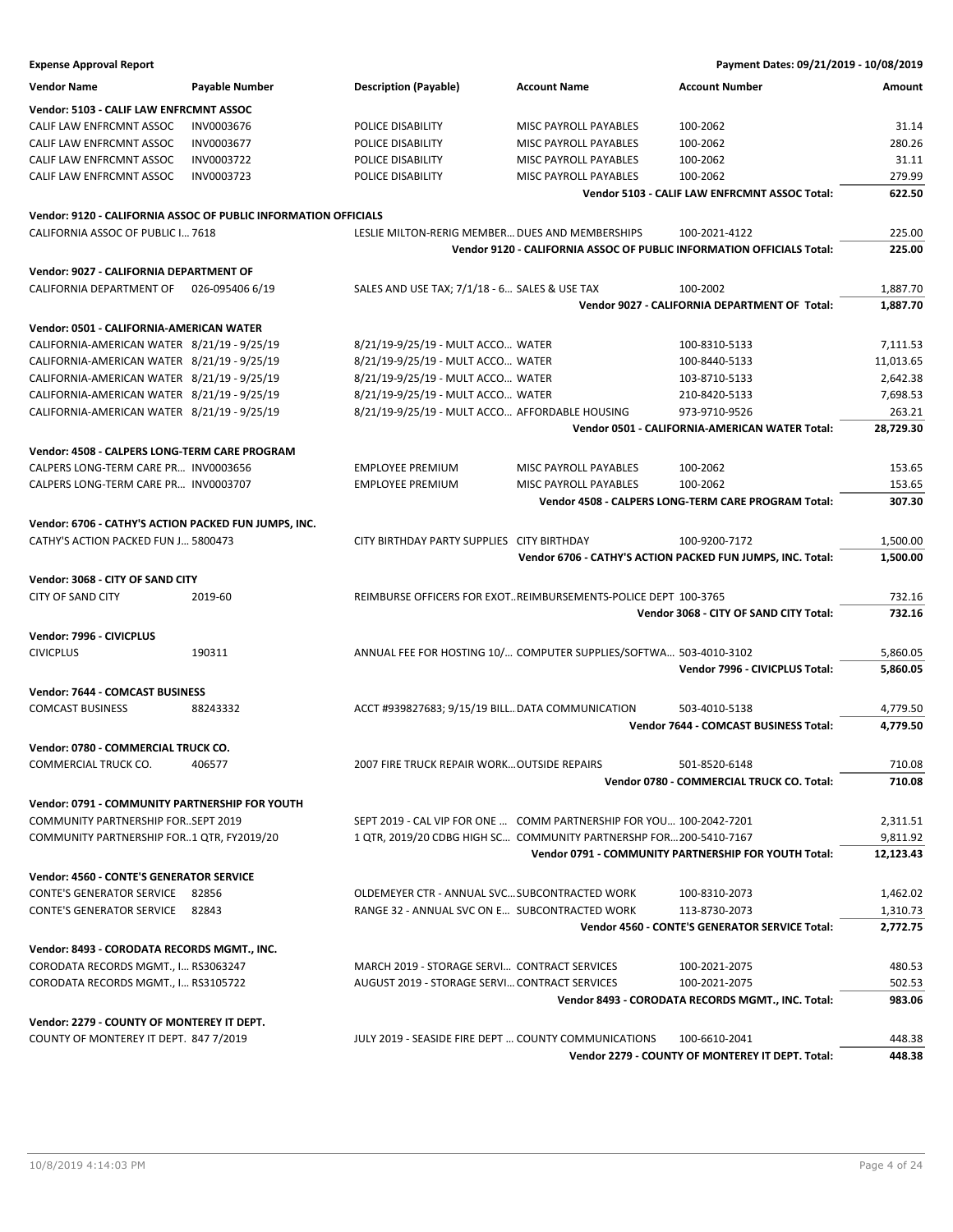| <b>Expense Approval Report</b>              |                       |                                                                     | Payment Dates: 09/21/2019 - 10/08/2019            |           |
|---------------------------------------------|-----------------------|---------------------------------------------------------------------|---------------------------------------------------|-----------|
| <b>Vendor Name</b>                          | <b>Payable Number</b> | <b>Description (Payable)</b><br><b>Account Name</b>                 | <b>Account Number</b>                             | Amount    |
| Vendor: 6011 - CRESTLINE SPECIALTIES, INC.  |                       |                                                                     |                                                   |           |
| CRESTLINE SPECIALTIES, INC.                 | 3990354               | PROMO PRODUCTS FOR SEASID PERSONNEL RECRUITMENT                     | 100-6110-2064                                     | 3,718.09  |
|                                             |                       |                                                                     | Vendor 6011 - CRESTLINE SPECIALTIES, INC. Total:  | 3,718.09  |
| Vendor: 0898 - CRYSTAL SPRINGS WATER        |                       |                                                                     |                                                   |           |
| <b>CRYSTAL SPRINGS WATER</b>                | 0000185522            | 656 BROADWAY AVE - 8/2/19<br>DEPARTMENT CONSUMABLES                 | 100-8310-3095                                     | 4.25      |
| <b>CRYSTAL SPRINGS WATER</b>                | 0000189541            | 440 HARCOURT - ENGINEERING DEPARTMENT CONSUMABLES                   | 100-8310-3095                                     | 11.00     |
| <b>CRYSTAL SPRINGS WATER</b>                | 0000189542            | 440 HARCOURT - RMS 8/9/19<br>DEPARTMENT CONSUMABLES                 | 100-8310-3095                                     | 40.75     |
| <b>CRYSTAL SPRINGS WATER</b>                | 0000202396            | 440 HARCOURT - ENGINEERING DEPARTMENT CONSUMABLES                   | 100-8310-3095                                     | 2.50      |
| <b>CRYSTAL SPRINGS WATER</b>                | 0000202397            | 440 HARCOURT - RMS 8/30/19<br>DEPARTMENT CONSUMABLES                | 100-8310-3095                                     | 38.25     |
| <b>CRYSTAL SPRINGS WATER</b>                | 0000203561            | 440 HARCOURT - ENGINEERING DEPARTMENT CONSUMABLES                   | 100-8310-3095                                     | 5.00      |
| <b>CRYSTAL SPRINGS WATER</b>                | 0000203562            | 440 HARCOURT - RMS 8/31/19<br>DEPARTMENT CONSUMABLES                | 100-8310-3095                                     | 5.00      |
| <b>CRYSTAL SPRINGS WATER</b>                | 0000203563            | 656 BROADWAY AVE - 8/31/19<br>DEPARTMENT CONSUMABLES                | 100-8310-3095                                     | 5.00      |
|                                             |                       |                                                                     | Vendor 0898 - CRYSTAL SPRINGS WATER Total:        | 111.75    |
| Vendor: 6664 - CULLIGAN WATER CONDITIONING  |                       |                                                                     |                                                   |           |
| CULLIGAN WATER CONDITIONI 1162068           |                       | OCT 2019 - POU RENTAL LOC 01 DEPARTMENT CONSUMABLES                 | 100-8310-3095                                     | 216.00    |
| CULLIGAN WATER CONDITIONI 1162068           |                       | OCT 2019 - POU RENTAL LOC 01 DEPARTMENT CONSUMABLES                 | 113-8730-3095                                     | 68.00     |
|                                             |                       |                                                                     | Vendor 6664 - CULLIGAN WATER CONDITIONING Total:  | 284.00    |
|                                             |                       |                                                                     |                                                   |           |
| Vendor: 6438 - CWEA                         |                       |                                                                     |                                                   |           |
| <b>CWEA</b>                                 | 0003513441            | TRAVIS EDWARDS - CERT RENE DUES AND MEMBERSHIPS                     | 951-8820-4122                                     | 89.00     |
|                                             |                       |                                                                     | Vendor 6438 - CWEA Total:                         | 89.00     |
| Vendor: 8699 - DEBORAH WARCKEN              |                       |                                                                     |                                                   |           |
| <b>DEBORAH WARCKEN</b>                      | 119561                | DEPOSIT REFUND FOR LAGUNA RENTAL DEPOSITS                           | 257-2345                                          | 71.62     |
|                                             |                       |                                                                     | Vendor 8699 - DEBORAH WARCKEN Total:              | 71.62     |
| Vendor: 0981 - DEL MAR FRENCH LAUNDRY, INC. |                       |                                                                     |                                                   |           |
| DEL MAR FRENCH LAUNDRY, IN 09/18/2019       |                       | RECREATION DEPT - 1 RD NET<br>UNIFORM/LAUNDRY SERVICE               | 100-9400-2049                                     | 9.60      |
| DEL MAR FRENCH LAUNDRY, IN 09/23/2019       |                       | RECREATION - 27 TABLE CLOTHSSENIOR ACTIVITIES                       | 251-9500-7125                                     | 175.50    |
|                                             |                       |                                                                     | Vendor 0981 - DEL MAR FRENCH LAUNDRY, INC. Total: | 185.10    |
| Vendor: 1048 - DOCTORS ON DUTY              |                       |                                                                     |                                                   |           |
| DOCTORS ON DUTY                             | 1114682               | PHYSICAL - PUBLIC WORKS EMP OTHER EXPENSE                           | 501-8510-2078                                     | 150.00    |
|                                             |                       |                                                                     | Vendor 1048 - DOCTORS ON DUTY Total:              | 150.00    |
|                                             |                       |                                                                     |                                                   |           |
| Vendor: 9297 - DOMENICO A. GARNERI          |                       |                                                                     |                                                   |           |
| DOMENICO A. GARNERI                         | <b>PERMIT #6720</b>   | BOND RELEASE FOR 756 CALIF ENCROACHMENT BONDS                       | 601-2225                                          | 1,000.00  |
|                                             |                       |                                                                     | Vendor 9297 - DOMENICO A. GARNERI Total:          | 1,000.00  |
| Vendor: 9099 - DUDE SOLUTIONS, INC.         |                       |                                                                     |                                                   |           |
| DUDE SOLUTIONS, INC.                        | <b>INV-56525</b>      | (1) MAP CONNECTOR, (1) PORT COMPUTER SUPPLIES/SOFTWA 503-4010-3102  |                                                   | 5,888.00  |
| DUDE SOLUTIONS, INC.                        | INV-56812             | (44) DEPT TEMPLATES, ONSITE  COMPUTER SUPPLIES/SOFTWA 503-4010-3102 |                                                   | 36,716.80 |
|                                             |                       |                                                                     | Vendor 9099 - DUDE SOLUTIONS, INC. Total:         | 42,604.80 |
| Vendor: 7106 - D'VINE SIGNS AND GRAPHICS    |                       |                                                                     |                                                   |           |
| D'VINE SIGNS AND GRAPHICS                   | INV-18093             | (5) 2'x8' 18 OZ VINYL "OPEN H DEPARTMENT CONSUMABLES                | 100-6650-3095                                     | 1,026.95  |
|                                             |                       |                                                                     | Vendor 7106 - D'VINE SIGNS AND GRAPHICS Total:    | 1,026.95  |
|                                             |                       |                                                                     |                                                   |           |
| Vendor: 4892 - EDGES ELECTRICAL GROUP       |                       |                                                                     |                                                   |           |
| <b>EDGES ELECTRICAL GROUP</b>               | S4770546.001          | MISC SUPPLIES - CORP YARD RI DEPARTMENT CONSUMABLES                 | 100-8310-3095                                     | 30.30     |
| <b>EDGES ELECTRICAL GROUP</b>               | S4743997.002          | (2) BODINE B50 2L 120/277 EM DEPARTMENT CONSUMABLES                 | 113-8730-3095                                     | 209.45    |
| <b>EDGES ELECTRICAL GROUP</b>               | S4754504.001          | (3) POST BASE, (20) 1 5/8 SLOT  DEPARTMENT CONSUMABLES              | 113-8730-3095                                     | 170.03    |
| <b>EDGES ELECTRICAL GROUP</b>               | S4755750.001          | (8) PHIL F32T8/TL930/ALTO 30 DEPARTMENT CONSUMABLES                 | 113-8730-3095                                     | 17.95     |
| <b>EDGES ELECTRICAL GROUP</b>               | S4757311.001          | CREDIT MEMO FOR INV #S4743 DEPARTMENT CONSUMABLES                   | 113-8730-3095                                     | $-104.72$ |
| <b>EDGES ELECTRICAL GROUP</b>               | S4757320.001          | (1) MILW SDS BIT ASSORTMENT DEPARTMENT CONSUMABLES                  | 113-8730-3095                                     | 27.06     |
| <b>EDGES ELECTRICAL GROUP</b>               | S4769832.001          | (1) LITH 2PM3NGB-332-18LD- DEPARTMENT CONSUMABLES                   | 113-8730-3095                                     | 115.64    |
|                                             |                       |                                                                     | Vendor 4892 - EDGES ELECTRICAL GROUP Total:       | 465.71    |
| Vendor: 8622 - EDWARDS TRUCK CENTER, INC.   |                       |                                                                     |                                                   |           |
| EDWARDS TRUCK CENTER, INC. 66518            |                       | 2013 PETERBILT TRUCK REPAIR  OUTSIDE REPAIRS                        | 501-8520-6148                                     | 643.20    |
|                                             |                       |                                                                     | Vendor 8622 - EDWARDS TRUCK CENTER, INC. Total:   | 643.20    |
| Vendor: 9082 - ELITE PARTS, LLC             |                       |                                                                     |                                                   |           |
| ELITE PARTS, LLC                            | S15903                | (1) VAN MOUNTED CABLE GUID DEPARTMENT EQUIPMENT                     | 951-8820-8187                                     | 6,418.44  |
|                                             |                       |                                                                     | Vendor 9082 - ELITE PARTS, LLC Total:             | 6,418.44  |
|                                             |                       |                                                                     |                                                   |           |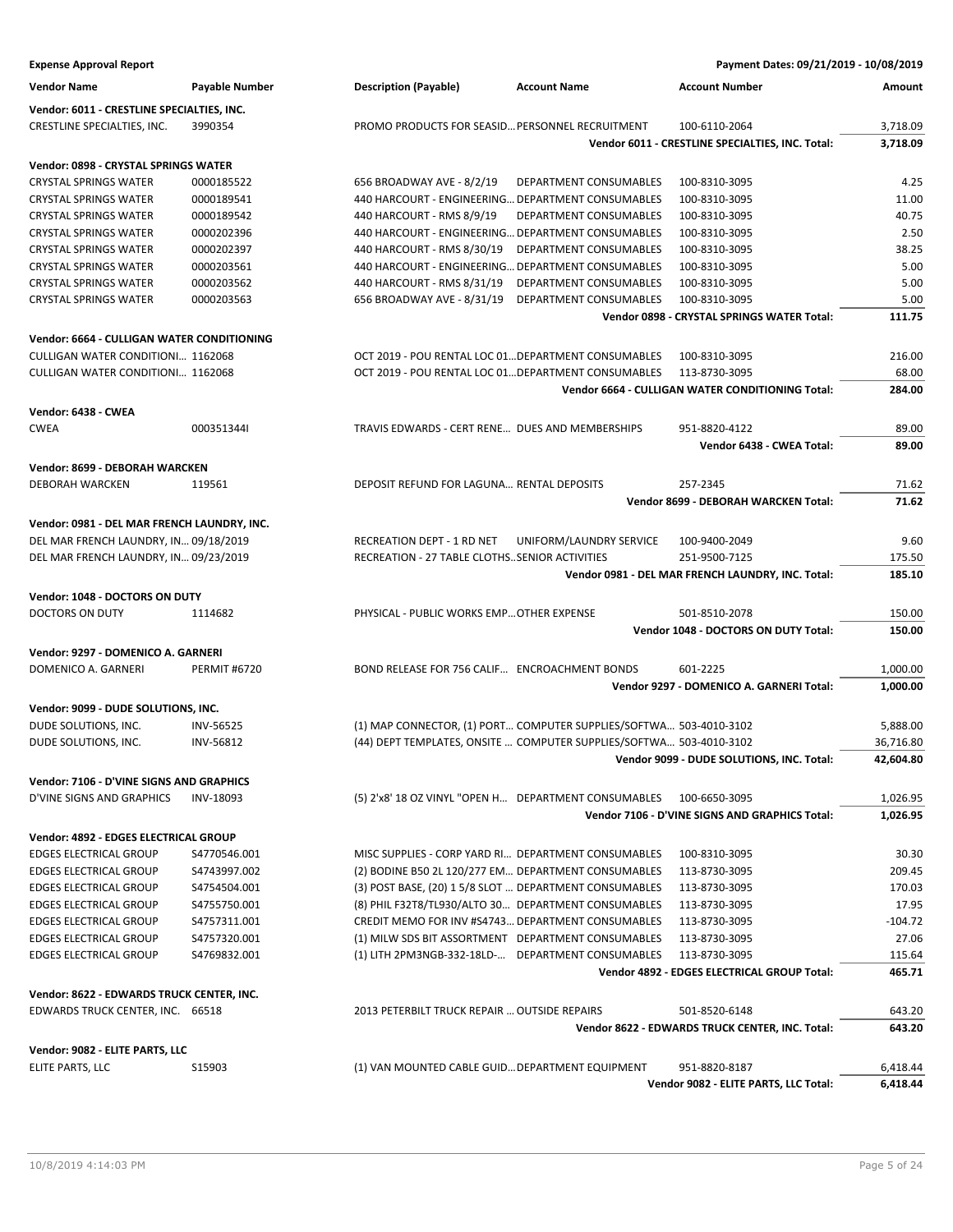| <b>Expense Approval Report</b>                                            |                       |                                                                                                          |                                                                      | Payment Dates: 09/21/2019 - 10/08/2019                           |                      |
|---------------------------------------------------------------------------|-----------------------|----------------------------------------------------------------------------------------------------------|----------------------------------------------------------------------|------------------------------------------------------------------|----------------------|
| <b>Vendor Name</b>                                                        | <b>Payable Number</b> | <b>Description (Payable)</b>                                                                             | <b>Account Name</b>                                                  | <b>Account Number</b>                                            | Amount               |
| Vendor: 7105 - EMERGENCY VEHICLE SPECIALISTS                              |                       |                                                                                                          |                                                                      |                                                                  |                      |
| <b>EMERGENCY VEHICLE SPECIALIS10356</b>                                   |                       | (4) SHOP LABOR - 2019 DURAN DEPARTMENT EQUIPMENT                                                         |                                                                      | 100-6120-8187                                                    | 500.00               |
|                                                                           |                       |                                                                                                          |                                                                      | Vendor 7105 - EMERGENCY VEHICLE SPECIALISTS Total:               | 500.00               |
| Vendor: 5969 - FASTENAL COMPANY                                           |                       |                                                                                                          |                                                                      |                                                                  |                      |
| <b>FASTENAL COMPANY</b>                                                   | CASEA95601            | (36) 9V PROCELL ALK BATTERIES DEPARTMENT CONSUMABLES                                                     |                                                                      | 100-6610-3095                                                    | 40.65                |
| <b>FASTENAL COMPANY</b>                                                   | CASEA95000            | (10) M5 X 25 BHSCS A-2                                                                                   | DEPARTMENT CONSUMABLES                                               | 100-6640-3095                                                    | 3.29                 |
| <b>FASTENAL COMPANY</b>                                                   | CASEA95470            | (1) LIME HOOD SWTSHRT (L)                                                                                | <b>DEPARTMENT CONSUMABLES</b>                                        | 100-8420-3095                                                    | 17.69                |
| <b>FASTENAL COMPANY</b>                                                   | CASEA95315            | MISC SUPPLIES - STREETS DEPT                                                                             | DEPARTMENT CONSUMABLES                                               | 210-8110-3095                                                    | 8.25                 |
| <b>FASTENAL COMPANY</b>                                                   | CASEA95358            | DISP FOAM EAR PLUGS (200)                                                                                | DEPARTMENT CONSUMABLES                                               | 210-8110-3095                                                    | 12.72                |
| <b>FASTENAL COMPANY</b>                                                   | CASEA95486            | MISC SUPPLIES FOR WATER DE DEPARTMENT CONSUMABLES                                                        |                                                                      | 401-8620-3095                                                    | 3.92                 |
|                                                                           |                       |                                                                                                          |                                                                      | Vendor 5969 - FASTENAL COMPANY Total:                            | 86.52                |
| Vendor: 8338 - FEDEX                                                      |                       |                                                                                                          |                                                                      |                                                                  |                      |
| <b>FEDEX</b>                                                              | 6-744-69572           | ACCT #6266-0569-9 / SHIPMENTMAIL SERVICES                                                                |                                                                      | 100-6110-4124                                                    | 4.20                 |
| <b>FEDEX</b>                                                              | 6-751-13968           | ACCT #6266-0569-9; SHIPMENT MAIL SERVICES                                                                |                                                                      | 100-6110-4124                                                    | 31.84                |
|                                                                           |                       |                                                                                                          |                                                                      | Vendor 8338 - FEDEX Total:                                       | 36.04                |
| Vendor: 9303 - FENTON & KELLER, A PROFESSIONAL CORPORATION                |                       |                                                                                                          |                                                                      |                                                                  |                      |
| FENTON & KELLER, A PROFESSI 110496                                        |                       | AUGUST 2019 - MAIN GATE PR MAIN GATE - PETROVICH                                                         |                                                                      | 601-2224                                                         | 15,885.00            |
|                                                                           |                       |                                                                                                          |                                                                      | Vendor 9303 - FENTON & KELLER, A PROFESSIONAL CORPORATION Total: | 15,885.00            |
| Vendor: 1188 - FERGUSON ENTERPRISES INC #686                              |                       |                                                                                                          |                                                                      |                                                                  |                      |
| FERGUSON ENTERPRISES INC # 7989301                                        |                       | (1) 0219 CCY LF 1.5 GPM DN GN DEPARTMENT CONSUMABLES                                                     |                                                                      | 113-8730-3095                                                    | 677.70               |
| FERGUSON ENTERPRISES INC # 8008752                                        |                       | (1) 1.28 GPF ROYAL 111 HET CL DEPARTMENT CONSUMABLES                                                     |                                                                      | 113-8730-3095                                                    | 195.75               |
| FERGUSON ENTERPRISES INC # 8012564                                        |                       | MISC SUPPLIES FOR "JETTER" J DEPARTMENT CONSUMABLES                                                      |                                                                      | 951-8820-3095                                                    | 92.69                |
|                                                                           |                       |                                                                                                          |                                                                      | Vendor 1188 - FERGUSON ENTERPRISES INC #686 Total:               | 966.14               |
| Vendor: 1224 - FIRST ALARM                                                |                       |                                                                                                          |                                                                      |                                                                  |                      |
| <b>FIRST ALARM</b>                                                        | 495304                | 656 BROADWAY AVE - MONITO SUBCONTRACTED WORK                                                             |                                                                      | 100-8310-2073                                                    | 213.00               |
| <b>FIRST ALARM</b>                                                        | 497343                | 986 HILBY AVE - MONITORING  SUBCONTRACTED WORK                                                           |                                                                      | 100-8310-2073                                                    | 239.31               |
|                                                                           |                       |                                                                                                          |                                                                      | Vendor 1224 - FIRST ALARM Total:                                 | 452.31               |
| Vendor: 1388 - GRAINGER                                                   |                       |                                                                                                          |                                                                      |                                                                  |                      |
| <b>GRAINGER</b>                                                           | 9177790491            | CREDIT MEMO FOR (48) PLEAT DEPARTMENT CONSUMABLES                                                        |                                                                      | 100-8310-3095                                                    | $-817.02$            |
| <b>GRAINGER</b>                                                           | 9293885654            | CREDIT MEMO FOR (1) TRAILER  DEPARTMENT CONSUMABLES                                                      |                                                                      | 100-8430-3095                                                    | $-135.45$            |
| <b>GRAINGER</b>                                                           | 9226107093            | (6) SPLIT SLEEVE KIT 12"                                                                                 | DEPARTMENT CONSUMABLES                                               | 113-8730-3095                                                    | 692.81               |
| <b>GRAINGER</b>                                                           | 9226197342            | (2) FIRE BARRIER PUTTY                                                                                   | DEPARTMENT CONSUMABLES                                               | 113-8730-3095                                                    | 67.45                |
| <b>GRAINGER</b>                                                           | 9298990830            | (1) INDSTRL FAN 18", (1) CRPTD DEPARTMENT CONSUMABLES                                                    |                                                                      | 113-8730-3095                                                    | 434.34               |
|                                                                           |                       |                                                                                                          |                                                                      | Vendor 1388 - GRAINGER Total:                                    | 242.13               |
|                                                                           |                       |                                                                                                          |                                                                      |                                                                  |                      |
| <b>Vendor: 1392 - GRANITE ROCK COMPANY</b><br><b>GRANITE ROCK COMPANY</b> | 1195680               |                                                                                                          |                                                                      |                                                                  |                      |
| <b>GRANITE ROCK COMPANY</b>                                               | 1197278               | BLDG MATERIALS FOR FIRE DEP DEPARTMENT CONSUMABLES<br>BLDG MATERIALS FOR FIRE DEP DEPARTMENT CONSUMABLES |                                                                      | 100-8310-3095<br>100-8310-3095                                   | 699.42               |
|                                                                           |                       |                                                                                                          |                                                                      |                                                                  | 881.12               |
| <b>GRANITE ROCK COMPANY</b>                                               | 1194859               | TICKET #670057; (1) WOLFPEAK DEPARTMENT CONSUMABLES                                                      |                                                                      | 210-8110-3095                                                    | 31.14                |
| <b>GRANITE ROCK COMPANY</b>                                               | 1196363               | ASPHALT & AGGREGATE FOR P DEPARTMENT CONSUMABLES                                                         |                                                                      | 210-8110-3095                                                    | 1,409.80<br>3,021.48 |
|                                                                           |                       |                                                                                                          |                                                                      | Vendor 1392 - GRANITE ROCK COMPANY Total:                        |                      |
| Vendor: 9157 - GREG S. OMOTO                                              |                       |                                                                                                          |                                                                      |                                                                  |                      |
| <b>GREG S. OMOTO</b>                                                      | <b>SEPT 2019</b>      | ADULT SOFTBALL GAME OFFICI SUBCONTRACTED WORK                                                            |                                                                      | 100-9340-2073<br>Vendor 9157 - GREG S. OMOTO Total:              | 490.00<br>490.00     |
|                                                                           |                       |                                                                                                          |                                                                      |                                                                  |                      |
| Vendor: 1494 - HD SUPPLY FACILITIES MAINTENANCE                           |                       |                                                                                                          |                                                                      |                                                                  |                      |
| HD SUPPLY FACILITIES MAINTE 9176017344                                    |                       | (1) SLOAN FLUSHMATE 503 TA DEPARTMENT CONSUMABLES                                                        |                                                                      | 100-8310-3095                                                    | 147.48               |
| HD SUPPLY FACILITIES MAINTE 1807284485                                    |                       | REF #9175451052 - A/R CASH A JANITORIAL SUPPLIES                                                         |                                                                      | 100-9200-3093                                                    | $-12.88$             |
|                                                                           |                       |                                                                                                          |                                                                      | Vendor 1494 - HD SUPPLY FACILITIES MAINTENANCE Total:            | 134.60               |
| Vendor: 5753 - HEIHACHIRO TAKARABE                                        |                       |                                                                                                          |                                                                      |                                                                  |                      |
| <b>HEIHACHIRO TAKARABE</b>                                                | <b>SEPT 2019</b>      |                                                                                                          | SEPT 2019 - INSTRUCTOR PAY ( RECREATION CONTRACT SERVI 100-9603-2075 |                                                                  | 335.16               |
|                                                                           |                       |                                                                                                          |                                                                      | Vendor 5753 - HEIHACHIRO TAKARABE Total:                         | 335.16               |
| Vendor: 4920 - ICMA RETIREMENT TRUST-457                                  |                       |                                                                                                          |                                                                      |                                                                  |                      |
| ICMA RETIREMENT TRUST-457                                                 | CM0000298             | ANDERSON LOAN #5 ADJ: T/B A DEFERRED COMP PAYABLE                                                        |                                                                      | 100-2060                                                         | $-282.38$            |
| ICMA RETIREMENT TRUST-457                                                 | INV0003728            | <b>CONTRIBUTIONS</b>                                                                                     | DEFERRED COMP PAYABLE                                                | 100-2060                                                         | 443.98               |
| ICMA RETIREMENT TRUST-457                                                 | INV0003728            | <b>CONTRIBUTIONS</b>                                                                                     | DEFERRED COMP PAYABLE                                                | 100-2060                                                         | 661.01               |
| ICMA RETIREMENT TRUST-457                                                 | INV0003728            | <b>CONTRIBUTIONS</b>                                                                                     | DEFERRED COMP PAYABLE                                                | 100-2060                                                         | 662.41               |
| ICMA RETIREMENT TRUST-457                                                 | INV0003728            | <b>CONTRIBUTIONS</b>                                                                                     | DEFERRED COMP PAYABLE                                                | 100-2060                                                         | 324.99               |
| ICMA RETIREMENT TRUST-457                                                 | INV0003728            | <b>CONTRIBUTIONS</b>                                                                                     | DEFERRED COMP PAYABLE                                                | 100-2060                                                         | 101.69               |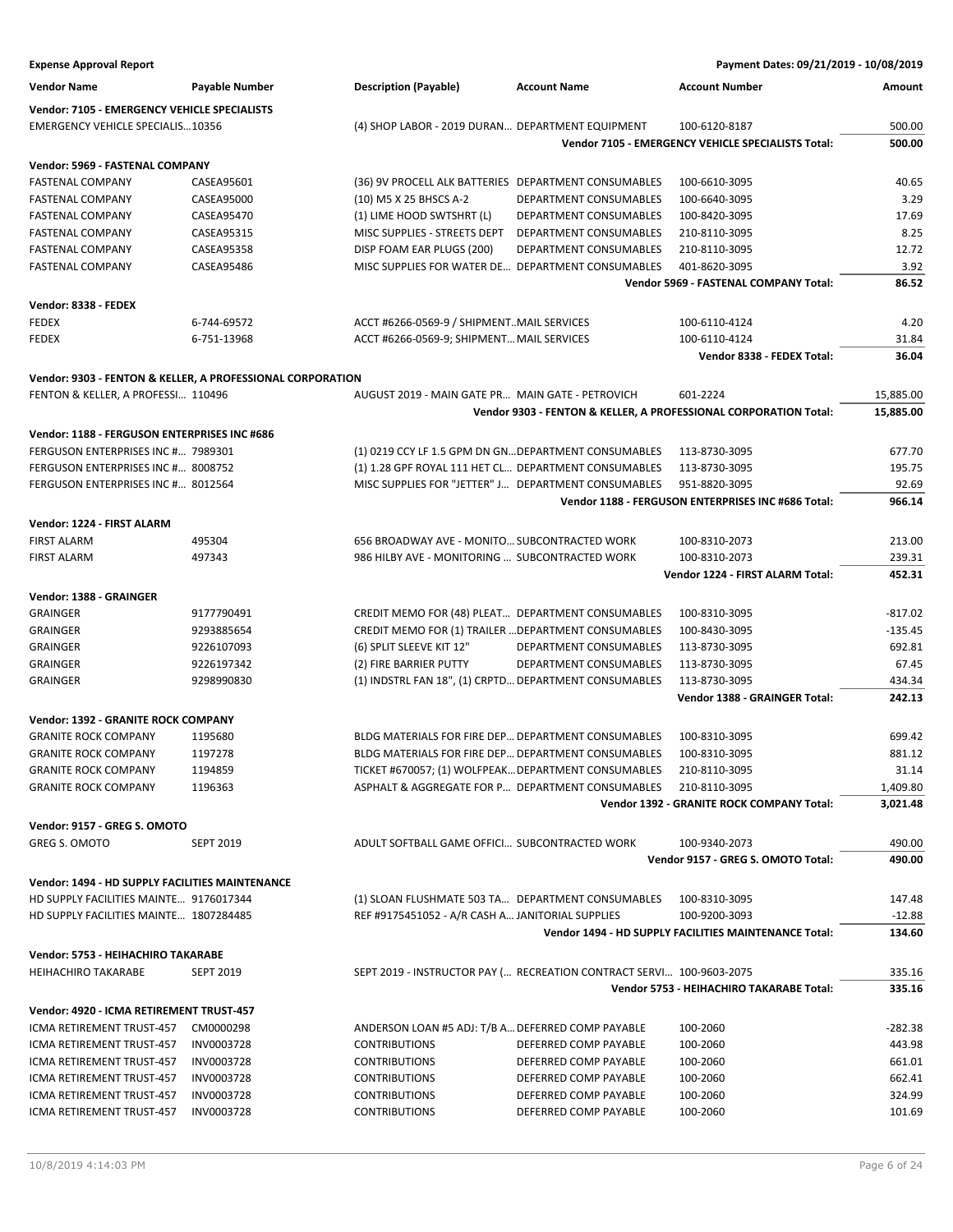| <b>Vendor Name</b>                         | <b>Payable Number</b> | <b>Description (Payable)</b>                             | <b>Account Name</b>          | <b>Account Number</b>                            | Amount    |
|--------------------------------------------|-----------------------|----------------------------------------------------------|------------------------------|--------------------------------------------------|-----------|
| ICMA RETIREMENT TRUST-457                  | INV0003728            | <b>CONTRIBUTIONS</b>                                     | DEFERRED COMP PAYABLE        | 100-2060                                         | 1,028.77  |
| ICMA RETIREMENT TRUST-457                  | INV0003728            | <b>CONTRIBUTIONS</b>                                     | DEFERRED COMP PAYABLE        | 100-2060                                         | 1,065.30  |
| ICMA RETIREMENT TRUST-457                  | INV0003728            | <b>CONTRIBUTIONS</b>                                     | DEFERRED COMP PAYABLE        | 100-2060                                         | 511.75    |
| ICMA RETIREMENT TRUST-457                  | INV0003728            | <b>CONTRIBUTIONS</b>                                     | DEFERRED COMP PAYABLE        | 100-2060                                         | 20,151.10 |
| ICMA RETIREMENT TRUST-457                  | INV0003728            | <b>CONTRIBUTIONS</b>                                     | DEFERRED COMP PAYABLE        | 100-2060                                         | 5,331.67  |
| ICMA RETIREMENT TRUST-457                  | INV0003728            | <b>CONTRIBUTIONS</b>                                     | DEFERRED COMP PAYABLE        | 103-2060                                         | 27.91     |
| ICMA RETIREMENT TRUST-457                  | INV0003728            | <b>CONTRIBUTIONS</b>                                     | DEFERRED COMP PAYABLE        | 103-2060                                         | 9.33      |
| ICMA RETIREMENT TRUST-457                  | INV0003728            | <b>CONTRIBUTIONS</b>                                     | DEFERRED COMP PAYABLE        | 103-2060                                         | 2.92      |
| ICMA RETIREMENT TRUST-457                  | INV0003728            | <b>CONTRIBUTIONS</b>                                     | DEFERRED COMP PAYABLE        | 113-2060                                         | 57.11     |
| <b>ICMA RETIREMENT TRUST-457</b>           | INV0003728            | <b>CONTRIBUTIONS</b>                                     | DEFERRED COMP PAYABLE        | 113-2060                                         | 80.72     |
| ICMA RETIREMENT TRUST-457                  | INV0003728            | <b>CONTRIBUTIONS</b>                                     | DEFERRED COMP PAYABLE        | 200-2060                                         | 140.53    |
| <b>ICMA RETIREMENT TRUST-457</b>           | INV0003728            | <b>CONTRIBUTIONS</b>                                     | DEFERRED COMP PAYABLE        | 210-2060                                         | 14.51     |
| ICMA RETIREMENT TRUST-457                  | INV0003728            | <b>CONTRIBUTIONS</b>                                     | DEFERRED COMP PAYABLE        | 210-2060                                         | 5.48      |
| ICMA RETIREMENT TRUST-457                  | INV0003728            | <b>CONTRIBUTIONS</b>                                     | DEFERRED COMP PAYABLE        | 210-2060                                         | $-2.18$   |
| ICMA RETIREMENT TRUST-457                  | INV0003728            | <b>CONTRIBUTIONS</b>                                     | DEFERRED COMP PAYABLE        | 210-2060                                         | 218.59    |
| ICMA RETIREMENT TRUST-457                  | INV0003728            | <b>CONTRIBUTIONS</b>                                     | DEFERRED COMP PAYABLE        | 210-2060                                         | 121.63    |
| ICMA RETIREMENT TRUST-457                  | INV0003728            | <b>CONTRIBUTIONS</b>                                     | DEFERRED COMP PAYABLE        | 271-2060                                         | 109.28    |
| ICMA RETIREMENT TRUST-457                  | INV0003728            | <b>CONTRIBUTIONS</b>                                     | DEFERRED COMP PAYABLE        | 271-2060                                         | 118.16    |
| ICMA RETIREMENT TRUST-457                  | INV0003728            | <b>CONTRIBUTIONS</b>                                     | DEFERRED COMP PAYABLE        | 271-2060                                         | 86.18     |
| ICMA RETIREMENT TRUST-457                  | INV0003728            | <b>CONTRIBUTIONS</b>                                     | DEFERRED COMP PAYABLE        | 271-2060                                         | 237.72    |
| ICMA RETIREMENT TRUST-457                  | INV0003728            | <b>CONTRIBUTIONS</b>                                     | DEFERRED COMP PAYABLE        | 345-2060                                         | 8.02      |
| ICMA RETIREMENT TRUST-457                  | INV0003728            | <b>CONTRIBUTIONS</b>                                     | DEFERRED COMP PAYABLE        | 345-2060                                         | 33.57     |
| <b>ICMA RETIREMENT TRUST-457</b>           | INV0003728            | <b>CONTRIBUTIONS</b>                                     | DEFERRED COMP PAYABLE        | 401-2060                                         | 40.41     |
| ICMA RETIREMENT TRUST-457                  | INV0003728            | <b>CONTRIBUTIONS</b>                                     | DEFERRED COMP PAYABLE        | 401-2060                                         | 28.98     |
| ICMA RETIREMENT TRUST-457                  | INV0003728            | <b>CONTRIBUTIONS</b>                                     | DEFERRED COMP PAYABLE        | 401-2060                                         | 591.22    |
| ICMA RETIREMENT TRUST-457                  | INV0003728            | <b>CONTRIBUTIONS</b>                                     | DEFERRED COMP PAYABLE        | 401-2060                                         | 133.40    |
| ICMA RETIREMENT TRUST-457                  | INV0003728            | <b>CONTRIBUTIONS</b>                                     | DEFERRED COMP PAYABLE        | 501-2060                                         | 57.11     |
| ICMA RETIREMENT TRUST-457                  | INV0003728            | <b>CONTRIBUTIONS</b>                                     | DEFERRED COMP PAYABLE        | 501-2060                                         | 197.98    |
| ICMA RETIREMENT TRUST-457                  | INV0003728            | <b>CONTRIBUTIONS</b>                                     | DEFERRED COMP PAYABLE        | 501-2060                                         | 65.24     |
| ICMA RETIREMENT TRUST-457                  | INV0003728            | <b>CONTRIBUTIONS</b>                                     | DEFERRED COMP PAYABLE        | 503-2060                                         | 313.82    |
| ICMA RETIREMENT TRUST-457                  | INV0003728            | <b>CONTRIBUTIONS</b>                                     | DEFERRED COMP PAYABLE        | 503-2060                                         | 573.85    |
| ICMA RETIREMENT TRUST-457                  | INV0003728            | <b>CONTRIBUTIONS</b>                                     | DEFERRED COMP PAYABLE        | 951-2060                                         | 18.81     |
| ICMA RETIREMENT TRUST-457                  | INV0003728            | <b>CONTRIBUTIONS</b>                                     | DEFERRED COMP PAYABLE        | 951-2060                                         | 303.45    |
| ICMA RETIREMENT TRUST-457                  | INV0003728            | <b>CONTRIBUTIONS</b>                                     | DEFERRED COMP PAYABLE        | 951-2060                                         | 36.08     |
| ICMA RETIREMENT TRUST-457                  | INV0003728            | <b>CONTRIBUTIONS</b>                                     | DEFERRED COMP PAYABLE        | 951-2060                                         | 57.06     |
|                                            |                       |                                                          |                              | Vendor 4920 - ICMA RETIREMENT TRUST-457 Total:   | 33,687.18 |
|                                            |                       |                                                          |                              |                                                  |           |
| Vendor: 7173 - Iconix Waterworks (US) Inc. |                       |                                                          |                              |                                                  |           |
| Iconix Waterworks (US) Inc.                | 17913036302           | (4) FLANGE, (2) BOLT UP SET, (4). DEPARTMENT CONSUMABLES |                              | 100-8310-3095                                    | 386.61    |
| Iconix Waterworks (US) Inc.                | 17913036096           | (28) PVC PIPE 14'                                        | DEPARTMENT CONSUMABLES       | 401-8620-3095                                    | 89.33     |
|                                            |                       |                                                          |                              | Vendor 7173 - Iconix Waterworks (US) Inc. Total: | 475.94    |
| Vendor: 5266 - INTL ASSOC OF FIREFIGHTER   |                       |                                                          |                              |                                                  |           |
| <b>INTL ASSOC OF FIREFIGHTER</b>           | INV0003653            | <b>DUES</b>                                              | MISC PAYROLL PAYABLES        | 100-2062                                         | 1,100.00  |
| INTL ASSOC OF FIREFIGHTER                  | INV0003704            | <b>DUES</b>                                              | <b>MISC PAYROLL PAYABLES</b> | 100-2062                                         | 1,100.00  |
|                                            |                       |                                                          |                              | Vendor 5266 - INTL ASSOC OF FIREFIGHTER Total:   | 2,200.00  |
| Vendor: 9305 - IRVING PACHECO              |                       |                                                          |                              |                                                  |           |
| <b>IRVING PACHECO</b>                      | 116787                | DEPOSIT REFUND FOR SOPER P RENTAL DEPOSITS               |                              | 257-2345                                         | 71.62     |
|                                            |                       |                                                          |                              | Vendor 9305 - IRVING PACHECO Total:              | 71.62     |
|                                            |                       |                                                          |                              |                                                  |           |
| Vendor: 1798 - KELLY-MOORE PAINT COMPANY   |                       |                                                          |                              |                                                  |           |
| KELLY-MOORE PAINT COMPANY 802-00000705999  |                       | PAINT FOR STREETS DEPT                                   | DEPARTMENT CONSUMABLES       | 210-8110-3095                                    | 41.26     |
| KELLY-MOORE PAINT COMPANY 802-00000707068  |                       | (4) HIGH DENSITY ROLLER COV DEPARTMENT CONSUMABLES       |                              | 210-8110-3095                                    | 5.20      |
|                                            |                       |                                                          |                              | Vendor 1798 - KELLY-MOORE PAINT COMPANY Total:   | 46.46     |
| Vendor: 0912 - L.N. CURTIS & SONS          |                       |                                                          |                              |                                                  |           |
| L.N. CURTIS & SONS                         | <b>INV318492</b>      | <b>SUPPLIES FOR FIRE DEPT</b>                            | DEPARTMENT CONSUMABLES       | 100-6640-3095                                    | 348.44    |
| L.N. CURTIS & SONS                         | INV316025             | (1) WIRELESS TRUCK MOUNT C SAFETY EQUIPMENT              |                              | 100-6640-3097                                    | 743.65    |
|                                            |                       |                                                          |                              | Vendor 0912 - L.N. CURTIS & SONS Total:          | 1,092.09  |
| Vendor: 5462 - LABORERS NATIONAL PENSION   |                       |                                                          |                              |                                                  |           |
| LABORERS NATIONAL PENSION                  | INV0003678            | LIUNA PENSION                                            | LIUNA PENSION PAYABLE        | 100-2064                                         | 2,045.54  |
| LABORERS NATIONAL PENSION                  | INV0003724            | LIUNA PENSION                                            | LIUNA PENSION PAYABLE        | 100-2064                                         | 2,330.89  |
|                                            |                       |                                                          |                              |                                                  |           |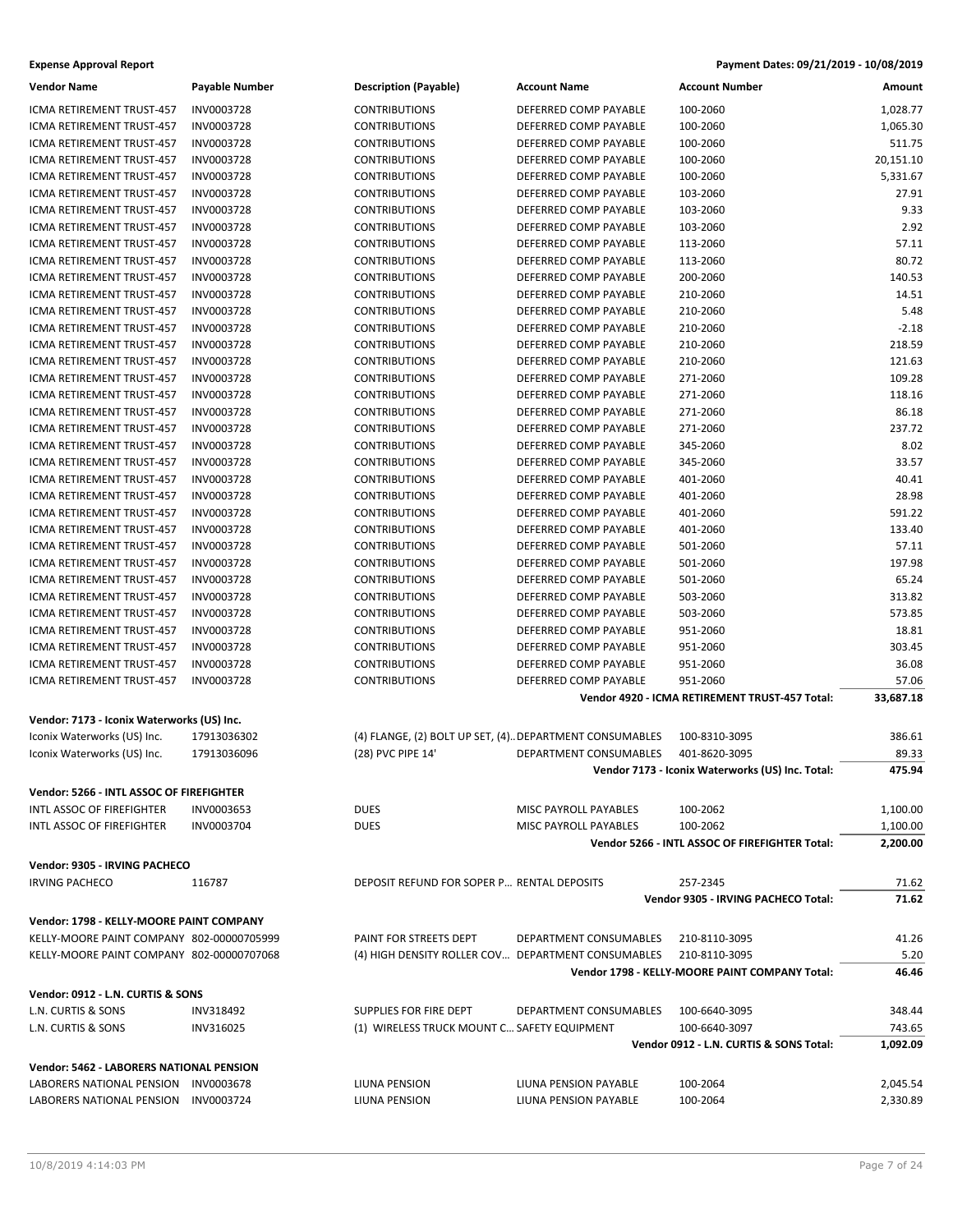| <b>Vendor Name</b>                               | <b>Payable Number</b> | <b>Description (Payable)</b>                        | <b>Account Name</b>                                                | <b>Account Number</b>                                  | Amount   |
|--------------------------------------------------|-----------------------|-----------------------------------------------------|--------------------------------------------------------------------|--------------------------------------------------------|----------|
| LABORERS NATIONAL PENSION                        | INV0003678            | LIUNA PENSION                                       | LIUNA PENSION PAYABLE                                              | 103-2064                                               | 94.82    |
| LABORERS NATIONAL PENSION                        | INV0003724            | LIUNA PENSION                                       | LIUNA PENSION PAYABLE                                              | 103-2064                                               | 61.73    |
| LABORERS NATIONAL PENSION                        | INV0003678            | LIUNA PENSION                                       | LIUNA PENSION PAYABLE                                              | 113-2064                                               | 14.55    |
| <b>LABORERS NATIONAL PENSION</b>                 | INV0003678            | LIUNA PENSION                                       | LIUNA PENSION PAYABLE                                              | 210-2064                                               | 476.32   |
| <b>LABORERS NATIONAL PENSION</b>                 | INV0003724            | LIUNA PENSION                                       | LIUNA PENSION PAYABLE                                              | 210-2064                                               | 75.89    |
| LABORERS NATIONAL PENSION                        | INV0003678            | LIUNA PENSION                                       | LIUNA PENSION PAYABLE                                              | 271-2064                                               | 522.37   |
| LABORERS NATIONAL PENSION                        | INV0003724            | LIUNA PENSION                                       | LIUNA PENSION PAYABLE                                              | 271-2064                                               | 606.16   |
| LABORERS NATIONAL PENSION                        | INV0003678            | LIUNA PENSION                                       | LIUNA PENSION PAYABLE                                              | 345-2064                                               | 20.83    |
| LABORERS NATIONAL PENSION                        | INV0003724            | LIUNA PENSION                                       | <b>LIUNA PENSION PAYABLE</b>                                       | 345-2064                                               | 31.61    |
| <b>LABORERS NATIONAL PENSION</b>                 | INV0003678            | LIUNA PENSION                                       | LIUNA PENSION PAYABLE                                              | 401-2064                                               | 461.85   |
| LABORERS NATIONAL PENSION                        | INV0003724            | LIUNA PENSION                                       | LIUNA PENSION PAYABLE                                              | 401-2064                                               | 605.59   |
| LABORERS NATIONAL PENSION                        | INV0003679            | LIUNA PENSION POST 7/11                             | LIUNA PENSION PAYABLE                                              | 501-2064                                               | 288.00   |
| LABORERS NATIONAL PENSION                        | INV0003725            | LIUNA PENSION POST 7/11                             | LIUNA PENSION PAYABLE                                              | 501-2064                                               | 288.00   |
| LABORERS NATIONAL PENSION                        | <b>INV0003678</b>     | LIUNA PENSION                                       | LIUNA PENSION PAYABLE                                              | 951-2064                                               | 395.72   |
| LABORERS NATIONAL PENSION                        | INV0003724            | LIUNA PENSION                                       | LIUNA PENSION PAYABLE                                              | 951-2064                                               | 320.13   |
|                                                  |                       |                                                     |                                                                    | Vendor 5462 - LABORERS NATIONAL PENSION Total:         | 8,640.00 |
| Vendor: 1873 - LACAL EQUIPMENT, INC.             |                       |                                                     |                                                                    |                                                        |          |
| LACAL EQUIPMENT, INC.                            | 0309543-IN            | (10) MULCHING BLADES                                | <b>VEHICLE PARTS</b>                                               | 501-8520-6144                                          | 283.18   |
|                                                  |                       |                                                     |                                                                    | Vendor 1873 - LACAL EQUIPMENT, INC. Total:             | 283.18   |
|                                                  |                       |                                                     |                                                                    |                                                        |          |
| Vendor: 9299 - LEGAL NOTIFICATION SERVICES, INC. |                       |                                                     |                                                                    |                                                        |          |
| LEGAL NOTIFICATION SERVICES, 1181                |                       |                                                     | (30) ISUBPOENA LICENSE, SETUCOMPUTER SUPPLIES/SOFTWA 100-6110-3102 |                                                        | 2,399.70 |
|                                                  |                       |                                                     |                                                                    | Vendor 9299 - LEGAL NOTIFICATION SERVICES, INC. Total: | 2,399.70 |
| Vendor: 6172 - LEXIS NEXIS RISK SOLUTIONS        |                       |                                                     |                                                                    |                                                        |          |
| LEXIS NEXIS RISK SOLUTIONS                       | 1035416-20190831      | AUGUST 2019 - MINIMUM CO INVESTIGATION EXPENSE      |                                                                    | 100-6130-4125                                          | 150.00   |
|                                                  |                       |                                                     |                                                                    | Vendor 6172 - LEXIS NEXIS RISK SOLUTIONS Total:        | 150.00   |
| Vendor: 1976 - LINCOLN AQUATICS                  |                       |                                                     |                                                                    |                                                        |          |
| LINCOLN AQUATICS                                 | D8655790              | (6) CHLORINE DPD 1XF TABLET                         | CHEMICALS                                                          | 100-8310-3099                                          | 264.59   |
| LINCOLN AQUATICS                                 | EW052047              | (2) 50# SODA ASH, (4) 50# SOD CHEMICALS             |                                                                    | 100-8310-3099                                          | 223.98   |
| LINCOLN AQUATICS                                 | D8652398              | (2) BLACK SAFETY STRIPS                             | DEPARTMENT CONSUMABLES                                             | 100-9400-3095                                          | 128.23   |
| LINCOLN AQUATICS                                 | D8657258              | (1) SS8 8" SQUARE POCKET DU DEPARTMENT CONSUMABLES  |                                                                    | 100-9400-3095                                          | 52.24    |
| LINCOLN AQUATICS                                 | D8658106              | (150) TYGON TUBING                                  | DEPARTMENT CONSUMABLES                                             | 100-9400-3095                                          | 872.96   |
|                                                  |                       |                                                     |                                                                    | Vendor 1976 - LINCOLN AQUATICS Total:                  | 1,542.00 |
| Vendor: 2102 - MARTIN'S IRRIGATION SUPPLY, INC.  |                       |                                                     |                                                                    |                                                        |          |
| MARTIN'S IRRIGATION SUPPLY,  553016              |                       | (4) 12 MAX PRS30 W/CV                               | DEPARTMENT CONSUMABLES                                             | 100-8440-3095                                          | 24.25    |
|                                                  |                       |                                                     |                                                                    | Vendor 2102 - MARTIN'S IRRIGATION SUPPLY, INC. Total:  | 24.25    |
|                                                  |                       |                                                     |                                                                    |                                                        |          |
| Vendor: 2236 - MBS BUSINESS SYSTEMS              |                       |                                                     |                                                                    |                                                        |          |
| MBS BUSINESS SYSTEMS                             | 369560                | 1635 BROADWAY AVE COPIER - COPIER SERVICES          |                                                                    | 100-6610-2044                                          | 286.39   |
| MBS BUSINESS SYSTEMS                             | 369561                | 610 OLYMPIA AVE - CONTRACT  COPIER SERVICES         |                                                                    | 100-8310-2044                                          | 125.93   |
|                                                  |                       |                                                     |                                                                    | Vendor 2236 - MBS BUSINESS SYSTEMS Total:              | 412.32   |
| Vendor: 2426 - McDONALD REFRIGERATION INC        |                       |                                                     |                                                                    |                                                        |          |
| McDONALD REFRIGERATION INC 62228                 |                       | PX BLDG 76 - REPAIR WORK ON SUBCONTRACTED WORK      |                                                                    | 113-8730-2073                                          | 495.81   |
| MCDONALD REFRIGERATION INC 62340                 |                       | SEPT 2019 - CHILD DEV CTR - M SUBCONTRACTED WORK    |                                                                    | 113-8730-2073                                          | 187.44   |
|                                                  |                       |                                                     |                                                                    | Vendor 2426 - McDONALD REFRIGERATION INC Total:        | 683.25   |
| Vendor: 2132 - MEALS ON WHEELS OF THE            |                       |                                                     |                                                                    |                                                        |          |
| MEALS ON WHEELS OF THE                           | 1                     |                                                     | 1 QTR, FY2019/20 CDBG - CON MEALS ON WHEELS OF THE M 200-5410-7403 |                                                        | 2.485.22 |
|                                                  |                       |                                                     |                                                                    | Vendor 2132 - MEALS ON WHEELS OF THE Total:            | 2,485.22 |
| Vendor: 4519 - MICHAEL MASTROIANNI               |                       |                                                     |                                                                    |                                                        |          |
| MICHAEL MASTROIANNI                              | 1842                  | PETTING ZOO ON 10/13/19 FR CITY BIRTHDAY            |                                                                    | 100-9200-7172                                          | 550.00   |
|                                                  |                       |                                                     |                                                                    | Vendor 4519 - MICHAEL MASTROIANNI Total:               | 550.00   |
|                                                  |                       |                                                     |                                                                    |                                                        |          |
| Vendor: 2781 - MIRIAM WILSON                     |                       |                                                     |                                                                    |                                                        |          |
| <b>MIRIAM WILSON</b>                             | 242960                | AUGUST 2019 - MIGRATORY BI SUBCONTRACTED WORK       |                                                                    | 100-8420-2073                                          | 500.00   |
|                                                  |                       |                                                     |                                                                    | Vendor 2781 - MIRIAM WILSON Total:                     | 500.00   |
| Vendor: 2184 - MISSION LINEN SERVICE             |                       |                                                     |                                                                    |                                                        |          |
| <b>MISSION LINEN SERVICE</b>                     | 510628633             | FIRE DEPT - WEEKLY LAUNDRY  UNIFORM SERVICE/LAUNDRY |                                                                    | 100-6640-2049                                          | 82.21    |
| <b>MISSION LINEN SERVICE</b>                     | 510677669             | FIRE DEPT - WEEKLY LAUNDRY  UNIFORM SERVICE/LAUNDRY |                                                                    | 100-6640-2049                                          | 82.21    |
| <b>MISSION LINEN SERVICE</b>                     | 510721130             | FIRE DEPT - WEEKLY LAUNDRY  UNIFORM SERVICE/LAUNDRY |                                                                    | 100-6640-2049                                          | 82.21    |
| <b>MISSION LINEN SERVICE</b>                     | 510773068             | FIRE DEPT - WEEKLY LAUNDRY  UNIFORM SERVICE/LAUNDRY |                                                                    | 100-6640-2049                                          | 82.21    |
|                                                  |                       |                                                     |                                                                    |                                                        |          |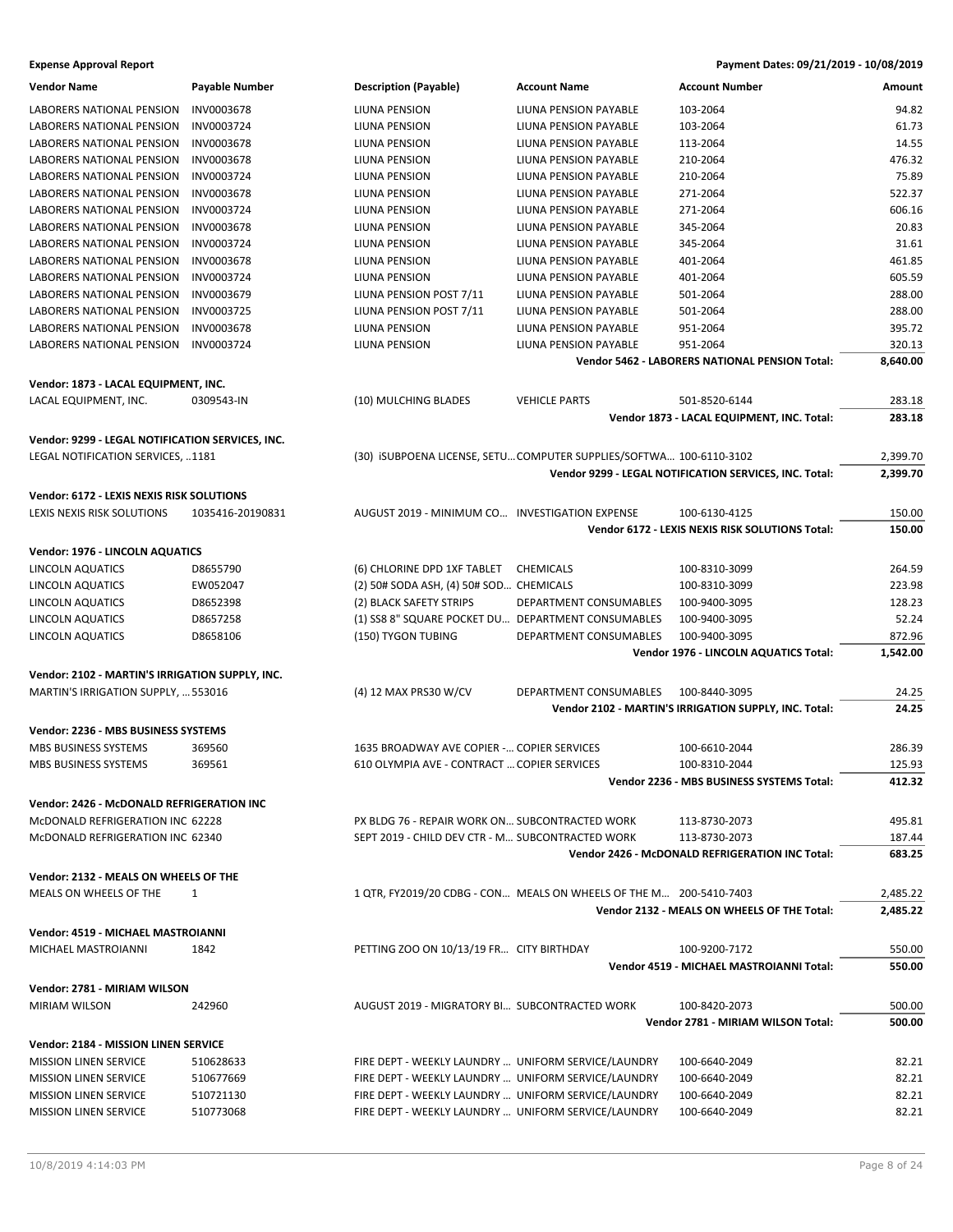| <b>Vendor Name</b>                                        | <b>Payable Number</b>  | <b>Description (Payable)</b>                                                                                     | <b>Account Name</b> | <b>Account Number</b>                      | Amount         |
|-----------------------------------------------------------|------------------------|------------------------------------------------------------------------------------------------------------------|---------------------|--------------------------------------------|----------------|
| <b>MISSION LINEN SERVICE</b>                              | 510822357              | FIRE DEPT - WEEKLY LAUNDRY  UNIFORM SERVICE/LAUNDRY                                                              |                     | 100-6640-2049                              | 82.21          |
|                                                           |                        |                                                                                                                  |                     | Vendor 2184 - MISSION LINEN SERVICE Total: | 411.05         |
| Vendor: 2186 - MISSION UNIFORM SERVICE                    |                        |                                                                                                                  |                     |                                            |                |
| <b>MISSION UNIFORM SERVICE</b>                            | 510503403              | FIRE DEPT - WEEKLY LAUNDRY  UNIFORM SERVICE/LAUNDRY                                                              |                     | 100-6640-2049                              | 33.18          |
| <b>MISSION UNIFORM SERVICE</b>                            | 510610944              | FIRE DEPT - WEEKLY LAUNDRY  UNIFORM SERVICE/LAUNDRY                                                              |                     | 100-6640-2049                              | 33.18          |
| MISSION UNIFORM SERVICE                                   | 510713790              | FIRE DEPT - WEEKLY LAUNDRY  UNIFORM SERVICE/LAUNDRY                                                              |                     | 100-6640-2049                              | 33.18          |
| <b>MISSION UNIFORM SERVICE</b>                            | 510807507              | FIRE DEPT - WEEKLY LAUNDRY  UNIFORM SERVICE/LAUNDRY                                                              |                     | 100-6640-2049                              | 33.18          |
| <b>MISSION UNIFORM SERVICE</b>                            | 510650526              | SEASIDE MAIN & UTILITIES UNI UNIFORM SERVICE / LAUNDRY                                                           |                     | 100-8310-2049                              | 119.46         |
| <b>MISSION UNIFORM SERVICE</b>                            | 510702124              | SEASIDE MAIN & UTILITIES UNI UNIFORM SERVICE / LAUNDRY                                                           |                     | 100-8310-2049                              | 42.96          |
| MISSION UNIFORM SERVICE                                   | 510747092              | SEASIDE MAIN & UTILITIES UNI UNIFORM SERVICE / LAUNDRY                                                           |                     | 100-8310-2049                              | 42.96          |
| MISSION UNIFORM SERVICE                                   | 510795592              | SEASIDE MAIN & UTILITIES UNI UNIFORM SERVICE / LAUNDRY                                                           |                     | 100-8310-2049                              | 42.96          |
| <b>MISSION UNIFORM SERVICE</b>                            | 510808759              | SEASIDE MAIN & UTILITIES UNI UNIFORM SERVICE / LAUNDRY                                                           |                     | 100-8310-2049                              | 5.15           |
| <b>MISSION UNIFORM SERVICE</b>                            | 510826375              | SEASIDE MAIN & UTILITIES UNI UNIFORM SERVICE / LAUNDRY                                                           |                     | 100-8310-2049                              | 77.48          |
| <b>MISSION UNIFORM SERVICE</b>                            | 510843233              | SEASIDE MAIN & UTILITIES UNI UNIFORM SERVICE / LAUNDRY                                                           |                     | 100-8310-2049                              | 42.96          |
| <b>MISSION UNIFORM SERVICE</b>                            | 510650526              | SEASIDE MAIN & UTILITIES UNI UNIFORM SERVICE/LAUNDRY                                                             |                     | 100-8410-2049                              | 38.24          |
| MISSION UNIFORM SERVICE                                   | 510702124              | SEASIDE MAIN & UTILITIES UNI UNIFORM SERVICE/LAUNDRY                                                             |                     | 100-8410-2049                              | 13.75          |
| <b>MISSION UNIFORM SERVICE</b>                            | 510747092              | SEASIDE MAIN & UTILITIES UNI UNIFORM SERVICE/LAUNDRY                                                             |                     | 100-8410-2049                              | 13.75          |
| <b>MISSION UNIFORM SERVICE</b>                            | 510795592              | SEASIDE MAIN & UTILITIES UNI UNIFORM SERVICE/LAUNDRY                                                             |                     | 100-8410-2049                              | 13.75          |
| <b>MISSION UNIFORM SERVICE</b>                            | 510808759              | SEASIDE MAIN & UTILITIES UNI UNIFORM SERVICE/LAUNDRY                                                             |                     | 100-8410-2049                              | 1.65           |
| <b>MISSION UNIFORM SERVICE</b>                            | 510826375              | SEASIDE MAIN & UTILITIES UNI UNIFORM SERVICE/LAUNDRY                                                             |                     | 100-8410-2049                              | 24.80          |
| MISSION UNIFORM SERVICE                                   | 510843233              | SEASIDE MAIN & UTILITIES UNI UNIFORM SERVICE/LAUNDRY                                                             |                     | 100-8410-2049                              | 13.75          |
| <b>MISSION UNIFORM SERVICE</b>                            | 510650526              |                                                                                                                  |                     | 100-8420-2049                              | 119.46         |
|                                                           |                        | SEASIDE MAIN & UTILITIES UNI UNIFORM SERVICE/LAUNDRY                                                             |                     | 100-8420-2049                              |                |
| <b>MISSION UNIFORM SERVICE</b>                            | 510702124              | SEASIDE MAIN & UTILITIES UNI UNIFORM SERVICE/LAUNDRY                                                             |                     |                                            | 42.96<br>42.96 |
| <b>MISSION UNIFORM SERVICE</b>                            | 510747092              | SEASIDE MAIN & UTILITIES UNI UNIFORM SERVICE/LAUNDRY                                                             |                     | 100-8420-2049<br>100-8420-2049             | 42.96          |
| <b>MISSION UNIFORM SERVICE</b>                            | 510795592              | SEASIDE MAIN & UTILITIES UNI UNIFORM SERVICE/LAUNDRY                                                             |                     |                                            |                |
| MISSION UNIFORM SERVICE                                   | 510808759              | SEASIDE MAIN & UTILITIES UNI UNIFORM SERVICE/LAUNDRY                                                             |                     | 100-8420-2049                              | 5.15<br>77.48  |
| <b>MISSION UNIFORM SERVICE</b>                            | 510826375              | SEASIDE MAIN & UTILITIES UNI UNIFORM SERVICE/LAUNDRY                                                             |                     | 100-8420-2049                              |                |
| <b>MISSION UNIFORM SERVICE</b>                            | 510843233              | SEASIDE MAIN & UTILITIES UNI UNIFORM SERVICE/LAUNDRY                                                             |                     | 100-8420-2049                              | 42.96          |
| <b>MISSION UNIFORM SERVICE</b>                            | 510650526              | SEASIDE MAIN & UTILITIES UNI UNIFORM SERVICE / LAUNDRY                                                           |                     | 100-8440-2049                              | 71.64          |
| <b>MISSION UNIFORM SERVICE</b>                            | 510702124              | SEASIDE MAIN & UTILITIES UNI UNIFORM SERVICE / LAUNDRY                                                           |                     | 100-8440-2049                              | 25.76          |
| MISSION UNIFORM SERVICE                                   | 510747092              | SEASIDE MAIN & UTILITIES UNI UNIFORM SERVICE / LAUNDRY                                                           |                     | 100-8440-2049                              | 25.76          |
| <b>MISSION UNIFORM SERVICE</b>                            | 510795592              | SEASIDE MAIN & UTILITIES UNI UNIFORM SERVICE / LAUNDRY                                                           |                     | 100-8440-2049                              | 25.76<br>3.09  |
| <b>MISSION UNIFORM SERVICE</b>                            | 510808759              | SEASIDE MAIN & UTILITIES UNI UNIFORM SERVICE / LAUNDRY                                                           |                     | 100-8440-2049                              | 46.46          |
| <b>MISSION UNIFORM SERVICE</b><br>MISSION UNIFORM SERVICE | 510826375<br>510843233 | SEASIDE MAIN & UTILITIES UNI UNIFORM SERVICE / LAUNDRY<br>SEASIDE MAIN & UTILITIES UNI UNIFORM SERVICE / LAUNDRY |                     | 100-8440-2049<br>100-8440-2049             | 25.76          |
| MISSION UNIFORM SERVICE                                   | 510650526              | SEASIDE MAIN & UTILITIES UNI UNIFORM SERVICE / LAUNDRY                                                           |                     | 100-8450-2049                              | 38.24          |
| <b>MISSION UNIFORM SERVICE</b>                            | 510702124              | SEASIDE MAIN & UTILITIES UNI UNIFORM SERVICE / LAUNDRY                                                           |                     | 100-8450-2049                              | 13.75          |
| <b>MISSION UNIFORM SERVICE</b>                            | 510747092              | SEASIDE MAIN & UTILITIES UNI UNIFORM SERVICE / LAUNDRY                                                           |                     | 100-8450-2049                              | 13.75          |
| <b>MISSION UNIFORM SERVICE</b>                            | 510795592              | SEASIDE MAIN & UTILITIES UNI UNIFORM SERVICE / LAUNDRY                                                           |                     | 100-8450-2049                              | 13.75          |
| <b>MISSION UNIFORM SERVICE</b>                            | 510808759              | SEASIDE MAIN & UTILITIES UNI UNIFORM SERVICE / LAUNDRY                                                           |                     | 100-8450-2049                              | 1.65           |
| <b>MISSION UNIFORM SERVICE</b>                            | 510826375              | SEASIDE MAIN & UTILITIES UNI UNIFORM SERVICE / LAUNDRY                                                           |                     | 100-8450-2049                              | 24.80          |
| <b>MISSION UNIFORM SERVICE</b>                            | 510843233              | SEASIDE MAIN & UTILITIES UNI UNIFORM SERVICE / LAUNDRY                                                           |                     | 100-8450-2049                              | 13.75          |
| MISSION UNIFORM SERVICE                                   | 510767045              | RECREATION DEPT - WEEKLY UN UNIFORM SERVICE/LAUNDRY                                                              |                     | 100-9105-2049                              | 111.96         |
| <b>MISSION UNIFORM SERVICE</b>                            | 510818330              | RECREATION - WEEKLY UNIFO UNIFORM SERVICE/LAUNDRY                                                                |                     | 100-9105-2049                              | 367.69         |
| <b>MISSION UNIFORM SERVICE</b>                            | 510650526              | SEASIDE MAIN & UTILITIES UNI UNIFORM SERVICE/LAUNDRY                                                             |                     | 103-8710-2049                              | 23.91          |
| MISSION UNIFORM SERVICE                                   | 510702124              | SEASIDE MAIN & UTILITIES UNI UNIFORM SERVICE/LAUNDRY                                                             |                     | 103-8710-2049                              | 8.60           |
| MISSION UNIFORM SERVICE                                   | 510747092              | SEASIDE MAIN & UTILITIES UNI UNIFORM SERVICE/LAUNDRY                                                             |                     | 103-8710-2049                              | 8.60           |
| MISSION UNIFORM SERVICE                                   | 510795592              | SEASIDE MAIN & UTILITIES UNI UNIFORM SERVICE/LAUNDRY                                                             |                     | 103-8710-2049                              | 8.60           |
| <b>MISSION UNIFORM SERVICE</b>                            | 510808759              | SEASIDE MAIN & UTILITIES UNI UNIFORM SERVICE/LAUNDRY                                                             |                     | 103-8710-2049                              | 1.03           |
| <b>MISSION UNIFORM SERVICE</b>                            | 510826375              | SEASIDE MAIN & UTILITIES UNI UNIFORM SERVICE/LAUNDRY                                                             |                     | 103-8710-2049                              | 15.51          |
| MISSION UNIFORM SERVICE                                   | 510843233              | SEASIDE MAIN & UTILITIES UNI UNIFORM SERVICE/LAUNDRY                                                             |                     | 103-8710-2049                              | 8.60           |
| MISSION UNIFORM SERVICE                                   | 510650527              | POMA UNIFORM SERVICE - 9/2 SUBCONTRACTED WORK                                                                    |                     | 113-8730-2073                              | 107.26         |
| MISSION UNIFORM SERVICE                                   | 510654573              | POMA UNIFORM SVC 9/2/19                                                                                          | SUBCONTRACTED WORK  | 113-8730-2073                              | 39.37          |
| <b>MISSION UNIFORM SERVICE</b>                            | 510702125              | POMA UNIFORM SVC 9/9/19                                                                                          | SUBCONTRACTED WORK  | 113-8730-2073                              | 107.26         |
| <b>MISSION UNIFORM SERVICE</b>                            | 510718667              | POMA UNIFORM SVC 9/4/19                                                                                          | SUBCONTRACTED WORK  | 113-8730-2073                              | 110.75         |
| MISSION UNIFORM SERVICE                                   | 510747093              | POMA UNIFORM SVC 9/16/19                                                                                         | SUBCONTRACTED WORK  | 113-8730-2073                              | 107.26         |
| MISSION UNIFORM SERVICE                                   | 510795593              | POMA UNIFORM SVC 9/23/19                                                                                         | SUBCONTRACTED WORK  | 113-8730-2073                              | 96.60          |
| MISSION UNIFORM SERVICE                                   | 510843234              | POMA UNIFORM SVC 9/30/19                                                                                         | SUBCONTRACTED WORK  | 113-8730-2073                              | 109.97         |
| <b>MISSION UNIFORM SERVICE</b>                            | 510650526              | SEASIDE MAIN & UTILITIES UNI UNIFORM SERVICE/LAUNDRY                                                             |                     | 210-8110-2049                              | 95.55          |
| MISSION UNIFORM SERVICE                                   | 510702124              | SEASIDE MAIN & UTILITIES UNI UNIFORM SERVICE/LAUNDRY                                                             |                     | 210-8110-2049                              | 34.36          |
|                                                           |                        |                                                                                                                  |                     |                                            |                |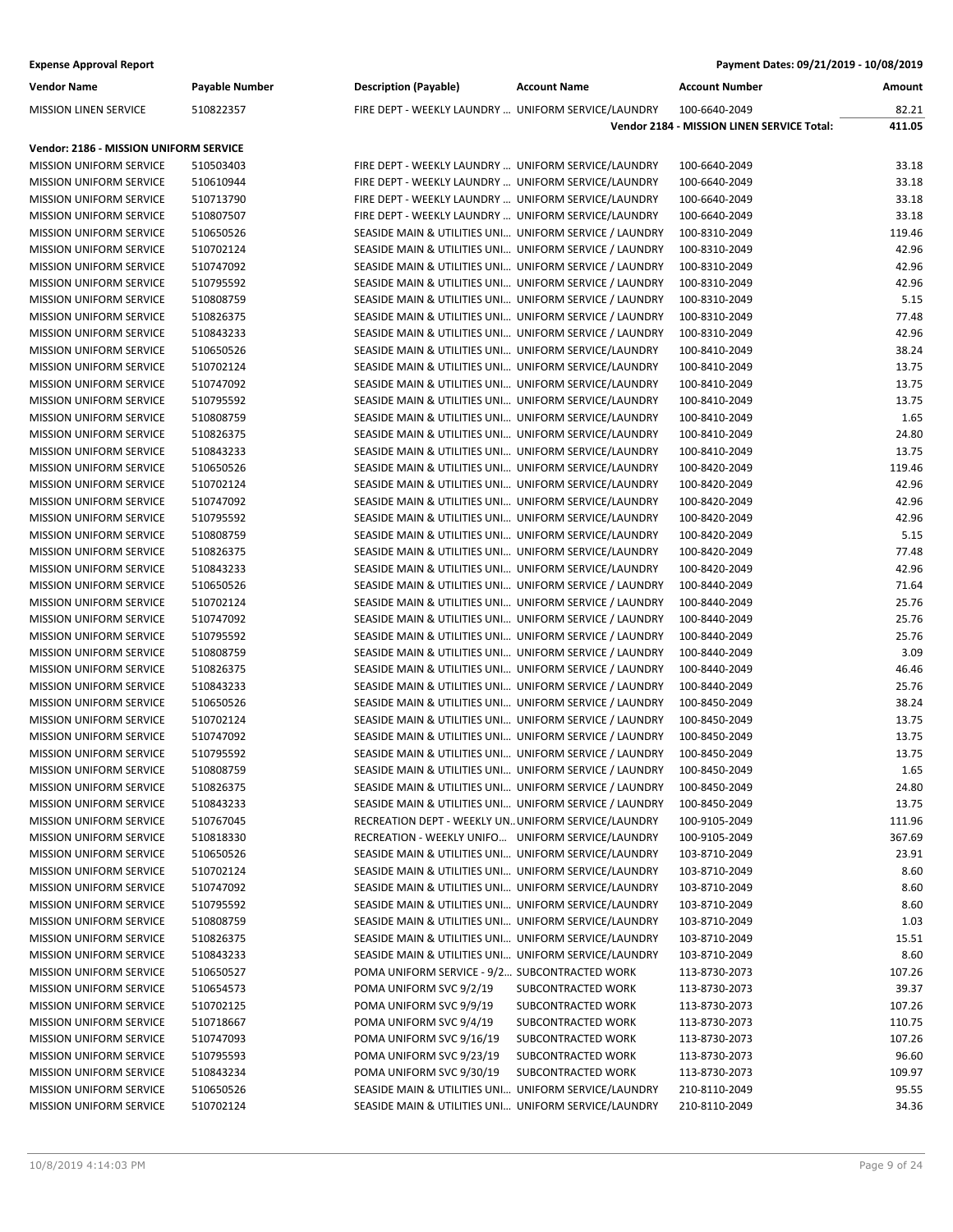| <b>Expense Approval Report</b> | Payment Dates: 09/21/2019 - 10/08/2019 |
|--------------------------------|----------------------------------------|
|--------------------------------|----------------------------------------|

| <b>Vendor Name</b>                  | Payable Number | <b>Description (Payable)</b>                           | <b>Account Name</b>  | <b>Account Number</b>                        | Amount   |
|-------------------------------------|----------------|--------------------------------------------------------|----------------------|----------------------------------------------|----------|
| <b>MISSION UNIFORM SERVICE</b>      | 510747092      | SEASIDE MAIN & UTILITIES UNI UNIFORM SERVICE/LAUNDRY   |                      | 210-8110-2049                                | 34.36    |
| <b>MISSION UNIFORM SERVICE</b>      | 510795592      | SEASIDE MAIN & UTILITIES UNI UNIFORM SERVICE/LAUNDRY   |                      | 210-8110-2049                                | 34.36    |
| <b>MISSION UNIFORM SERVICE</b>      | 510808759      | SEASIDE MAIN & UTILITIES UNI UNIFORM SERVICE/LAUNDRY   |                      | 210-8110-2049                                | 4.12     |
| <b>MISSION UNIFORM SERVICE</b>      | 510826375      | SEASIDE MAIN & UTILITIES UNI UNIFORM SERVICE/LAUNDRY   |                      | 210-8110-2049                                | 61.97    |
| <b>MISSION UNIFORM SERVICE</b>      | 510843233      | SEASIDE MAIN & UTILITIES UNI UNIFORM SERVICE/LAUNDRY   |                      | 210-8110-2049                                | 34.36    |
| <b>MISSION UNIFORM SERVICE</b>      | 510650526      | SEASIDE MAIN & UTILITIES UNI UNIFORM SERVICE/LAUNDRY   |                      | 210-8420-2049                                | 23.90    |
| MISSION UNIFORM SERVICE             | 510702124      | SEASIDE MAIN & UTILITIES UNI UNIFORM SERVICE/LAUNDRY   |                      | 210-8420-2049                                | 8.59     |
| MISSION UNIFORM SERVICE             | 510747092      | SEASIDE MAIN & UTILITIES UNI UNIFORM SERVICE/LAUNDRY   |                      | 210-8420-2049                                | 8.59     |
| <b>MISSION UNIFORM SERVICE</b>      | 510795592      | SEASIDE MAIN & UTILITIES UNI UNIFORM SERVICE/LAUNDRY   |                      | 210-8420-2049                                | 8.59     |
| <b>MISSION UNIFORM SERVICE</b>      | 510808759      | SEASIDE MAIN & UTILITIES UNI UNIFORM SERVICE/LAUNDRY   |                      | 210-8420-2049                                | 1.05     |
| <b>MISSION UNIFORM SERVICE</b>      | 510826375      | SEASIDE MAIN & UTILITIES UNI UNIFORM SERVICE/LAUNDRY   |                      | 210-8420-2049                                | 15.51    |
| <b>MISSION UNIFORM SERVICE</b>      | 510843233      | SEASIDE MAIN & UTILITIES UNI UNIFORM SERVICE/LAUNDRY   |                      | 210-8420-2049                                | 8.59     |
| <b>MISSION UNIFORM SERVICE</b>      | 510650526      | SEASIDE MAIN & UTILITIES UNI UNIFORM SERVICE/LAUNDRY   |                      | 271-8110-2049                                | 95.55    |
| <b>MISSION UNIFORM SERVICE</b>      | 510702124      | SEASIDE MAIN & UTILITIES UNI UNIFORM SERVICE/LAUNDRY   |                      | 271-8110-2049                                | 34.36    |
|                                     | 510747092      |                                                        |                      |                                              | 34.36    |
| <b>MISSION UNIFORM SERVICE</b>      |                | SEASIDE MAIN & UTILITIES UNI UNIFORM SERVICE/LAUNDRY   |                      | 271-8110-2049<br>271-8110-2049               | 34.36    |
| <b>MISSION UNIFORM SERVICE</b>      | 510795592      | SEASIDE MAIN & UTILITIES UNI UNIFORM SERVICE/LAUNDRY   |                      |                                              |          |
| <b>MISSION UNIFORM SERVICE</b>      | 510808759      | SEASIDE MAIN & UTILITIES UNI UNIFORM SERVICE/LAUNDRY   |                      | 271-8110-2049                                | 4.12     |
| <b>MISSION UNIFORM SERVICE</b>      | 510826375      | SEASIDE MAIN & UTILITIES UNI UNIFORM SERVICE/LAUNDRY   |                      | 271-8110-2049                                | 61.97    |
| <b>MISSION UNIFORM SERVICE</b>      | 510843233      | SEASIDE MAIN & UTILITIES UNI UNIFORM SERVICE/LAUNDRY   |                      | 271-8110-2049                                | 34.36    |
| <b>MISSION UNIFORM SERVICE</b>      | 510650526      | SEASIDE MAIN & UTILITIES UNI UNIFORM SERVICE/LAUNDRY   |                      | 401-8620-2049                                | 95.55    |
| <b>MISSION UNIFORM SERVICE</b>      | 510702124      | SEASIDE MAIN & UTILITIES UNI UNIFORM SERVICE/LAUNDRY   |                      | 401-8620-2049                                | 34.36    |
| <b>MISSION UNIFORM SERVICE</b>      | 510747092      | SEASIDE MAIN & UTILITIES UNI UNIFORM SERVICE/LAUNDRY   |                      | 401-8620-2049                                | 34.36    |
| <b>MISSION UNIFORM SERVICE</b>      | 510795592      | SEASIDE MAIN & UTILITIES UNI UNIFORM SERVICE/LAUNDRY   |                      | 401-8620-2049                                | 34.36    |
| <b>MISSION UNIFORM SERVICE</b>      | 510808759      | SEASIDE MAIN & UTILITIES UNI UNIFORM SERVICE/LAUNDRY   |                      | 401-8620-2049                                | 4.12     |
| <b>MISSION UNIFORM SERVICE</b>      | 510826375      | SEASIDE MAIN & UTILITIES UNI UNIFORM SERVICE/LAUNDRY   |                      | 401-8620-2049                                | 61.97    |
| <b>MISSION UNIFORM SERVICE</b>      | 510843233      | SEASIDE MAIN & UTILITIES UNI UNIFORM SERVICE/LAUNDRY   |                      | 401-8620-2049                                | 34.36    |
| MISSION UNIFORM SERVICE             | 510650526      | SEASIDE MAIN & UTILITIES UNI UNIFORM SERVICE/LAUNDRY   |                      | 501-8520-2049                                | 95.55    |
| <b>MISSION UNIFORM SERVICE</b>      | 510702124      | SEASIDE MAIN & UTILITIES UNI UNIFORM SERVICE/LAUNDRY   |                      | 501-8520-2049                                | 34.36    |
| <b>MISSION UNIFORM SERVICE</b>      | 510747092      | SEASIDE MAIN & UTILITIES UNI UNIFORM SERVICE/LAUNDRY   |                      | 501-8520-2049                                | 34.36    |
| <b>MISSION UNIFORM SERVICE</b>      | 510795592      | SEASIDE MAIN & UTILITIES UNI UNIFORM SERVICE/LAUNDRY   |                      | 501-8520-2049                                | 34.36    |
| <b>MISSION UNIFORM SERVICE</b>      | 510808759      | SEASIDE MAIN & UTILITIES UNI UNIFORM SERVICE/LAUNDRY   |                      | 501-8520-2049                                | 4.12     |
| <b>MISSION UNIFORM SERVICE</b>      | 510826375      | SEASIDE MAIN & UTILITIES UNI UNIFORM SERVICE/LAUNDRY   |                      | 501-8520-2049                                | 61.97    |
| <b>MISSION UNIFORM SERVICE</b>      | 510843233      | SEASIDE MAIN & UTILITIES UNI UNIFORM SERVICE/LAUNDRY   |                      | 501-8520-2049                                | 34.36    |
| <b>MISSION UNIFORM SERVICE</b>      | 510650526      | SEASIDE MAIN & UTILITIES UNI UNIFORM SERVICE / LAUNDRY |                      | 951-8820-2049                                | 95.55    |
| <b>MISSION UNIFORM SERVICE</b>      | 510702124      | SEASIDE MAIN & UTILITIES UNI UNIFORM SERVICE / LAUNDRY |                      | 951-8820-2049                                | 34.36    |
| <b>MISSION UNIFORM SERVICE</b>      | 510747092      | SEASIDE MAIN & UTILITIES UNI UNIFORM SERVICE / LAUNDRY |                      | 951-8820-2049                                | 34.36    |
| MISSION UNIFORM SERVICE             | 510795592      | SEASIDE MAIN & UTILITIES UNI UNIFORM SERVICE / LAUNDRY |                      | 951-8820-2049                                | 34.36    |
| MISSION UNIFORM SERVICE             | 510808759      | SEASIDE MAIN & UTILITIES UNI UNIFORM SERVICE / LAUNDRY |                      | 951-8820-2049                                | 4.12     |
| <b>MISSION UNIFORM SERVICE</b>      | 510826375      | SEASIDE MAIN & UTILITIES UNI UNIFORM SERVICE / LAUNDRY |                      | 951-8820-2049                                | 61.97    |
| <b>MISSION UNIFORM SERVICE</b>      | 510843233      | SEASIDE MAIN & UTILITIES UNI UNIFORM SERVICE / LAUNDRY |                      | 951-8820-2049                                | 34.36    |
|                                     |                |                                                        |                      | Vendor 2186 - MISSION UNIFORM SERVICE Total: | 4,147.38 |
| Vendor: 9306 - MONICA SERRANO       |                |                                                        |                      |                                              |          |
| <b>MONICA SERRANO</b>               | 118627         | DEPOSIT REFUND FOR LAGUNA RENTAL DEPOSITS              |                      | 257-2345                                     | 42.00    |
|                                     |                |                                                        |                      | Vendor 9306 - MONICA SERRANO Total:          | 42.00    |
| Vendor: 4425 - MONTEREY AUTO SUPPLY |                |                                                        |                      |                                              |          |
| MONTEREY AUTO SUPPLY                | 655890         | CORE DEPOSIT CREDIT FOR INV  VEHICLE PARTS             |                      | 501-8520-6144                                | $-19.67$ |
| MONTEREY AUTO SUPPLY                | 658624         | (2) NAPAGOLD OIL FILTER                                | <b>VEHICLE PARTS</b> | 501-8520-6144                                | 27.55    |
| MONTEREY AUTO SUPPLY                | 658732         | (18) HOSE, (4) FITTING, (4) SHOP. VEHICLE PARTS        |                      | 501-8520-6144                                | 270.11   |
| MONTEREY AUTO SUPPLY                | 658795         | (1) COMBO HITCH, (1) PNTLHK  VEHICLE PARTS             |                      | 501-8520-6144                                | 219.58   |
| MONTEREY AUTO SUPPLY                | 660038         | (2) FITTING                                            | <b>VEHICLE PARTS</b> | 501-8520-6144                                | 30.43    |
| MONTEREY AUTO SUPPLY                | 660331         | (1) 18" EXACTFIT - HBRD                                | <b>VEHICLE PARTS</b> | 501-8520-6144                                | 81.34    |
| MONTEREY AUTO SUPPLY                | 660442         | (1) AIR FILTER PRO SELECT                              | <b>VEHICLE PARTS</b> | 501-8520-6144                                | 12.72    |
|                                     | 660555         |                                                        |                      |                                              | 162.77   |
| MONTEREY AUTO SUPPLY                |                | (1) OEM REPL MIRROR                                    | <b>VEHICLE PARTS</b> | 501-8520-6144                                | 94.17    |
| MONTEREY AUTO SUPPLY                | 661956         | 2013 NISSAN ALTIMA 2.5 L 16 V VEHICLE PARTS            |                      | 501-8520-6144                                |          |
| MONTEREY AUTO SUPPLY                | 662057         | (24) BRAKLEEN, (12) BRK FLUID                          | <b>VEHICLE PARTS</b> | 501-8520-6144                                | 183.15   |
| <b>MONTEREY AUTO SUPPLY</b>         | 662147         | (2) NAPAGOLD OIL FILTERS, (1)  VEHICLE PARTS           |                      | 501-8520-6144                                | 129.11   |
| MONTEREY AUTO SUPPLY                | 662219         | (1) NAPAGOLD AIR FILTER                                | <b>VEHICLE PARTS</b> | 501-8520-6144                                | 72.40    |
| MONTEREY AUTO SUPPLY                | 662226         | (1) FUEL FILTER (GOLD)                                 | <b>VEHICLE PARTS</b> | 501-8520-6144                                | 26.84    |
| MONTEREY AUTO SUPPLY                | 662243         | (20) LUCAS RED-TACKY GRS                               | <b>VEHICLE PARTS</b> | 501-8520-6144                                | 138.75   |
| MONTEREY AUTO SUPPLY                | 663126         | (1) VALVE - IDLE AIR CTRL, (4) S VEHICLE PARTS         |                      | 501-8520-6144                                | 67.92    |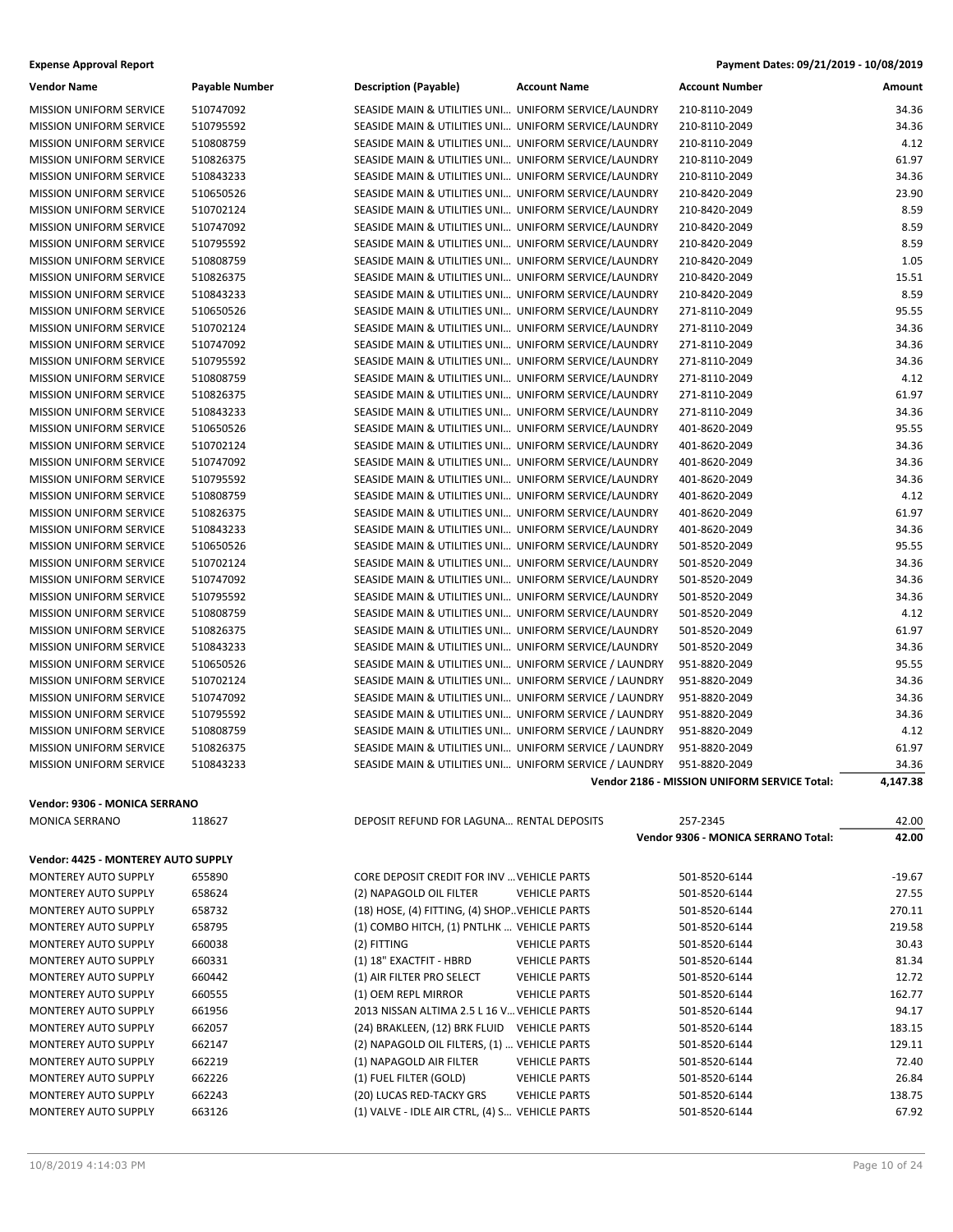| <b>Vendor Name</b>                              | Payable Number                                           | <b>Description (Payable)</b>                                            | <b>Account Name</b>    | <b>Account Number</b>                                          | Amount    |
|-------------------------------------------------|----------------------------------------------------------|-------------------------------------------------------------------------|------------------------|----------------------------------------------------------------|-----------|
| <b>MONTEREY AUTO SUPPLY</b>                     | 663248                                                   | (1) ENGINE COOLING SYSTEM                                               | <b>VEHICLE PARTS</b>   | 501-8520-6144                                                  | 28.69     |
| MONTEREY AUTO SUPPLY                            | 663448                                                   | (1) BLOWER MOTOR, (1) BLOW VEHICLE PARTS                                |                        | 501-8520-6144                                                  | 70.87     |
| <b>MONTEREY AUTO SUPPLY</b>                     | 663611                                                   | (1) AIR CONDITIONING HOSE                                               | <b>VEHICLE PARTS</b>   | 501-8520-6144                                                  | 71.77     |
| MONTEREY AUTO SUPPLY                            | 665207                                                   | (1) FUEL FILTER, (1) OIL FILTER,  VEHICLE PARTS                         |                        | 501-8520-6144                                                  | 33.76     |
| MONTEREY AUTO SUPPLY                            | 665312                                                   | (1) RELAY, (1) CREDIT FOR HORN. VEHICLE PARTS                           |                        | 501-8520-6144                                                  | 24.47     |
|                                                 |                                                          |                                                                         |                        | Vendor 4425 - MONTEREY AUTO SUPPLY Total:                      | 1,726.73  |
| Vendor: 2238 - MONTEREY BAY PEST CONTROL        |                                                          |                                                                         |                        |                                                                |           |
| MONTEREY BAY PEST CONTROL 0171934               |                                                          | POLICE DEPT - MONTHLY SVC 9 PEST CONTROL                                |                        | 100-6110-2057                                                  | 90.00     |
| MONTEREY BAY PEST CONTROL 0171936               |                                                          | 440 HARCOURT - STORAGE SHE PEST CONTROL                                 |                        | 100-6110-2057                                                  | 60.00     |
| MONTEREY BAY PEST CONTROL 0171935               |                                                          | 440 HARCOURT - TRAILER #A  PEST CONTROL                                 |                        | 100-8310-2057                                                  | 62.00     |
| MONTEREY BAY PEST CONTROL 0171937               |                                                          | 440 HARCOURT - POLICE DEPT  PEST CONTROL                                |                        | 100-8310-2057                                                  | 100.00    |
| MONTEREY BAY PEST CONTROL 0171938               |                                                          | 610 OLYMPIA AVE MONTHLY S PEST CONTROL                                  |                        | 100-8310-2057                                                  | 65.00     |
|                                                 |                                                          |                                                                         |                        | Vendor 2238 - MONTEREY BAY PEST CONTROL Total:                 | 377.00    |
| Vendor: 0759 - MONTEREY CO. WEEKLY CLASSIFIEDS  |                                                          |                                                                         |                        |                                                                |           |
| MONTEREY CO. WEEKLY CLASSI 542-111297-00002     |                                                          | PUBLIC INVITATION TO COMM PUBLISHING & LEGAL ADVERTIS 100-2021-2063     |                        |                                                                | 81.45     |
| MONTEREY CO. WEEKLY CLASSI 543-111297-00002     |                                                          | APPEAL OF PLANNING COMMIS PUBLISHING & LEGAL ADVERTIS 100-2021-2063     |                        |                                                                | 271.50    |
| MONTEREY CO. WEEKLY CLASSI 544-111297-00002     |                                                          | PUBLIC HEARING - BAR-19-08, F PUBLISHING & LEGAL ADVERTIS 100-2021-2063 |                        |                                                                | 135.75    |
| MONTEREY CO. WEEKLY CLASSI 545-111297-00002     |                                                          | PUBLIC HEARING - MINOR USE  PUBLISHING & LEGAL ADVERTIS 100-2021-2063   |                        |                                                                | 81.45     |
|                                                 |                                                          |                                                                         |                        | Vendor 0759 - MONTEREY CO. WEEKLY CLASSIFIEDS Total:           | 570.15    |
| Vendor: 4121 - MONTEREY COUNTY HEALTH DEPT.     |                                                          |                                                                         |                        |                                                                |           |
| MONTEREY COUNTY HEALTH D SEA-PD FY19-20         |                                                          | READINESS RETAINER FEE FY20 MEDICAL EXAMS                               |                        | 100-6110-1026                                                  | 2,000.00  |
|                                                 |                                                          |                                                                         |                        | Vendor 4121 - MONTEREY COUNTY HEALTH DEPT. Total:              | 2,000.00  |
| Vendor: 2287 - MONTEREY COUNTY OFFICE OF        |                                                          |                                                                         |                        |                                                                |           |
| MONTEREY COUNTY OFFICE OF MSTR TAX              |                                                          | MASTER TAX AGREEMENT FOR  SRD EXTENSION COST REIMBUR961-3408            |                        |                                                                | 3,139.00  |
|                                                 |                                                          |                                                                         |                        | Vendor 2287 - MONTEREY COUNTY OFFICE OF Total:                 | 3,139.00  |
| Vendor: 2295 - MONTEREY COUNTY PETROLEUM        |                                                          |                                                                         |                        |                                                                |           |
| MONTEREY COUNTY PETROLE 331381                  |                                                          | 1,100 GALLONS UNLEADED REG VEHICLE FUEL                                 |                        | 501-8520-6145                                                  | 3,319.15  |
|                                                 |                                                          |                                                                         |                        | <b>Vendor 2295 - MONTEREY COUNTY PETROLEUM Total:</b>          | 3,319.15  |
|                                                 | Vendor: 9294 - MONTEREY COUNTY WATER RESOURCES AGENCY    |                                                                         |                        |                                                                |           |
| MONTEREY COUNTY WATER RE MSTR TAX               |                                                          | MASTER TAXING AGREEMENT  SRD EXTENSION COST REIMBUR961-3408             |                        |                                                                | 1,000.00  |
| MONTEREY COUNTY WATER RE MSTR TAX               |                                                          | MASTER TAXING AGREEMENT  SRD EXTENSION COST REIMBUR961-3408             |                        |                                                                | 1,000.00  |
|                                                 |                                                          |                                                                         |                        | Vendor 9294 - MONTEREY COUNTY WATER RESOURCES AGENCY Total:    | 2,000.00  |
| Vendor: 6088 - MONTEREY FIRE EXTINGUISHER, INC. |                                                          |                                                                         |                        |                                                                |           |
| MONTEREY FIRE EXTINGUISHER,74273                |                                                          | SERVICE CALL - 1635 BROADWATEMPORARY CONTRACT SERVIC100-6640-2043       |                        |                                                                | 35.00     |
|                                                 |                                                          |                                                                         |                        | Vendor 6088 - MONTEREY FIRE EXTINGUISHER, INC. Total:          | 35.00     |
|                                                 | Vendor: 9292 - MONTEREY PENINSULA REGIONAL PARK DISTRICT |                                                                         |                        |                                                                |           |
| MONTEREY PENINSULA REGIO MSTR TAX               |                                                          | MASTER TAX AGREEMENT FOR  SRD EXTENSION COST REIMBUR961-3408            |                        |                                                                | 1,000.00  |
|                                                 |                                                          |                                                                         |                        | Vendor 9292 - MONTEREY PENINSULA REGIONAL PARK DISTRICT Total: | 1,000.00  |
| Vendor: 2338 - MONTEREY PENINSULA WATER         |                                                          |                                                                         |                        |                                                                |           |
| MONTEREY PENINSULA WATER 8/29/19 - 9/30/19      |                                                          | SURCHARGE FOR BILLING PERI A/P MPWMD SURCHARGE                          |                        | 401-2002                                                       | 4,739.84  |
| MONTEREY PENINSULA WATER MSTR TAX               |                                                          | MASTER TAXING AGREEMENT  SRD EXTENSION COST REIMBUR961-3408             |                        |                                                                | 1,000.00  |
|                                                 |                                                          |                                                                         |                        | Vendor 2338 - MONTEREY PENINSULA WATER Total:                  | 5,739.84  |
| Vendor: 2342 - MONTEREY REGIONAL WASTE          |                                                          |                                                                         |                        |                                                                |           |
| MONTEREY REGIONAL WASTE SCALES_AUG19_059        |                                                          | SCALES _ AUG19_059                                                      | DEPARTMENT CONSUMABLES | 401-8620-3095                                                  | 414.16    |
|                                                 |                                                          |                                                                         |                        | Vendor 2342 - MONTEREY REGIONAL WASTE Total:                   | 414.16    |
| Vendor: 7135 - MONTEREY SANITARY SUPPLY, INC.   |                                                          |                                                                         |                        |                                                                |           |
| MONTEREY SANITARY SUPPLY,  12917                |                                                          | SEPT 2019 - MONTHLY MEDICALCSA74 APPROVED MEDICAL SU 100-6120-3096      |                        |                                                                | 105.15    |
|                                                 |                                                          |                                                                         |                        | Vendor 7135 - MONTEREY SANITARY SUPPLY, INC. Total:            | 105.15    |
| Vendor: 6761 - MONTEREY SIGNS, INC.             |                                                          |                                                                         |                        |                                                                |           |
| MONTEREY SIGNS, INC.                            | 16792                                                    | BANNER PATCHES (4) FOR 65thCITY BIRTHDAY                                |                        | 100-9200-7172                                                  | 136.56    |
|                                                 |                                                          |                                                                         |                        | Vendor 6761 - MONTEREY SIGNS, INC. Total:                      | 136.56    |
| <b>Vendor: 2346 - MONTEREY SPORTS CENTER</b>    |                                                          |                                                                         |                        |                                                                |           |
| MONTEREY SPORTS CENTER                          | CM0000286                                                | INCREASE DIFFERENCES OWED  MISC PAYROLL PAYABLES                        |                        | 100-2062                                                       | $-102.88$ |
| <b>MONTEREY SPORTS CENTER</b>                   | INV0003660                                               | GYM MBRSHIP - SINGLE                                                    | MISC PAYROLL PAYABLES  | 100-2062                                                       | 532.80    |
| <b>MONTEREY SPORTS CENTER</b>                   | INV0003661                                               | GYM MBRSHP - SENIOR                                                     | MISC PAYROLL PAYABLES  | 100-2062                                                       | 20.53     |
| MONTEREY SPORTS CENTER                          | INV0003662                                               | <b>GYM MBRSHIP - FAMILY</b>                                             | MISC PAYROLL PAYABLES  | 100-2062                                                       | 669.92    |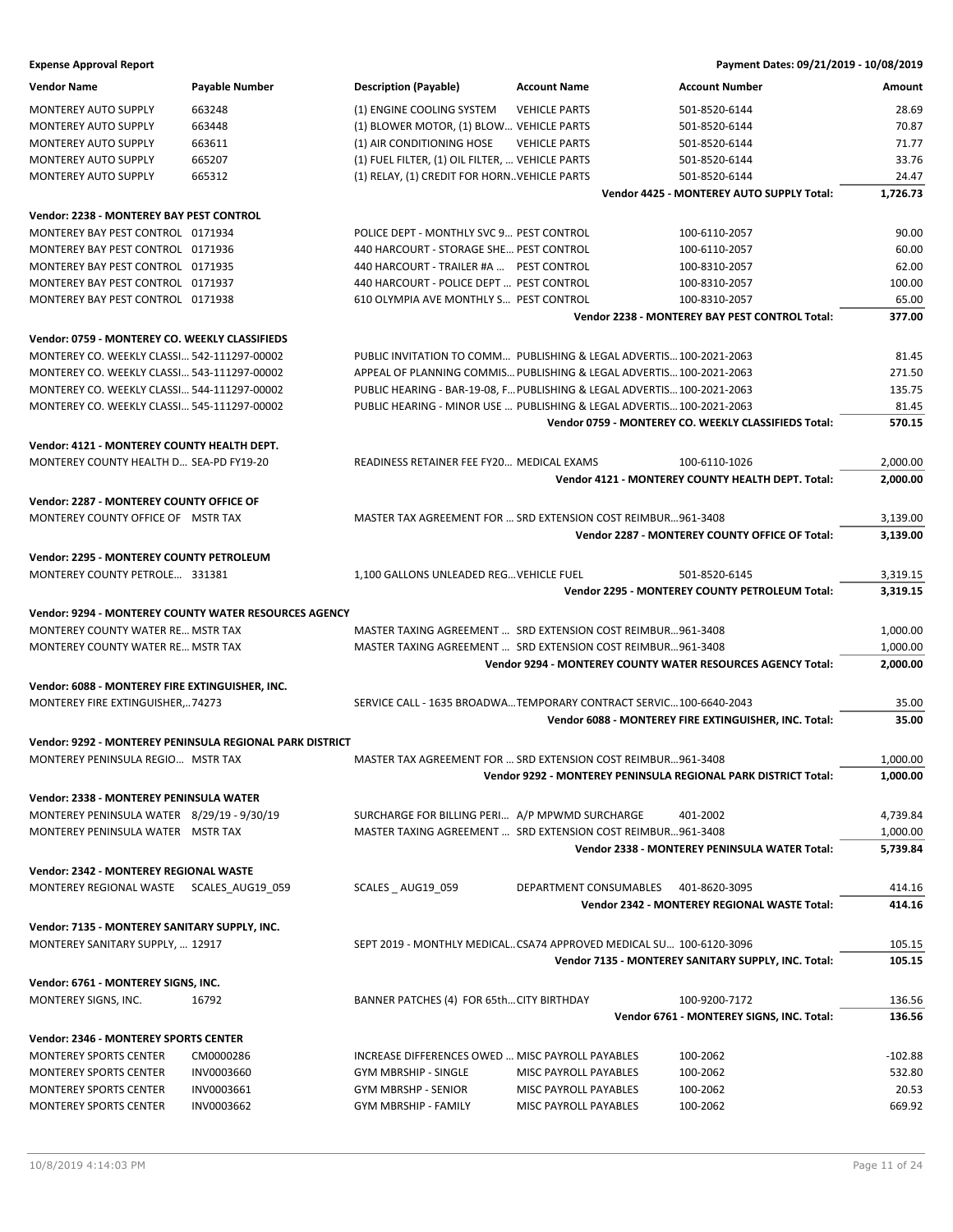| <b>Vendor Name</b>                                    | Payable Number       | <b>Description (Payable)</b>                         | <b>Account Name</b>                                                  | <b>Account Number</b>                                    | Amount    |
|-------------------------------------------------------|----------------------|------------------------------------------------------|----------------------------------------------------------------------|----------------------------------------------------------|-----------|
| <b>MONTEREY SPORTS CENTER</b>                         | INV0003662           | <b>GYM MBRSHIP - FAMILY</b>                          | MISC PAYROLL PAYABLES                                                | 113-2062                                                 | 4.70      |
| <b>MONTEREY SPORTS CENTER</b>                         | CM0000286            | INCREASE DIFFERENCES OWED  MISC PAYROLL PAYABLES     |                                                                      | 200-2062                                                 | $-2.00$   |
| <b>MONTEREY SPORTS CENTER</b>                         | INV0003661           | GYM MBRSHP - SENIOR                                  | MISC PAYROLL PAYABLES                                                | 200-2062                                                 | 27.47     |
| <b>MONTEREY SPORTS CENTER</b>                         | CM0000286            | INCREASE DIFFERENCES OWED  MISC PAYROLL PAYABLES     |                                                                      | 271-2062                                                 | $-1.20$   |
| <b>MONTEREY SPORTS CENTER</b>                         | INV0003662           | <b>GYM MBRSHIP - FAMILY</b>                          | <b>MISC PAYROLL PAYABLES</b>                                         | 271-2062                                                 | 9.39      |
| <b>MONTEREY SPORTS CENTER</b>                         | INV0003662           | <b>GYM MBRSHIP - FAMILY</b>                          | MISC PAYROLL PAYABLES                                                | 345-2062                                                 | 6.73      |
| <b>MONTEREY SPORTS CENTER</b>                         | CM0000286            | INCREASE DIFFERENCES OWED  MISC PAYROLL PAYABLES     |                                                                      | 401-2062                                                 | $-5.72$   |
|                                                       |                      |                                                      |                                                                      |                                                          |           |
| MONTEREY SPORTS CENTER                                | INV0003660           | <b>GYM MBRSHIP - SINGLE</b>                          | MISC PAYROLL PAYABLES                                                | 401-2062                                                 | 16.20     |
| <b>MONTEREY SPORTS CENTER</b>                         | INV0003662           | GYM MBRSHIP - FAMILY                                 | MISC PAYROLL PAYABLES                                                | 401-2062                                                 | 43.87     |
| <b>MONTEREY SPORTS CENTER</b>                         | CM0000286            | INCREASE DIFFERENCES OWED  MISC PAYROLL PAYABLES     |                                                                      | 503-2062                                                 | $-8.00$   |
| <b>MONTEREY SPORTS CENTER</b>                         | INV0003662           | <b>GYM MBRSHIP - FAMILY</b>                          | <b>MISC PAYROLL PAYABLES</b>                                         | 503-2062                                                 | 93.00     |
| <b>MONTEREY SPORTS CENTER</b>                         | CM0000286            | INCREASE DIFFERENCES OWED  MISC PAYROLL PAYABLES     |                                                                      | 951-2062                                                 | $-1.20$   |
| MONTEREY SPORTS CENTER                                | INV0003662           | GYM MBRSHIP - FAMILY                                 | MISC PAYROLL PAYABLES                                                | 951-2062                                                 | 9.39      |
|                                                       |                      |                                                      |                                                                      | Vendor 2346 - MONTEREY SPORTS CENTER Total:              | 1,313.00  |
| Vendor: 2351 - MONTEREY TIRE SERVICE                  |                      |                                                      |                                                                      |                                                          |           |
| <b>MONTEREY TIRE SERVICE</b>                          | 1-91122              | (2) HANCOOK OPTIMO TIRES                             | <b>TIRES</b>                                                         | 501-8520-6147                                            | 163.01    |
| MONTEREY TIRE SERVICE                                 | 1-91141              | TIRES FOR 2003 DODGE RAM 2 TIRES                     |                                                                      | 501-8520-6147                                            | 372.58    |
| <b>MONTEREY TIRE SERVICE</b>                          | 1-91358              | TIRE FOR 2007 PIERCE FIRE TRU TIRES                  |                                                                      | 501-8520-6147                                            | 856.84    |
|                                                       |                      |                                                      |                                                                      | Vendor 2351 - MONTEREY TIRE SERVICE Total:               | 1,392.43  |
|                                                       |                      |                                                      |                                                                      |                                                          |           |
| Vendor: 9295 - MOSS LANDING HARBOR DISTRICT           |                      |                                                      |                                                                      |                                                          |           |
| MOSS LANDING HARBOR DISTR MSTR TAX                    |                      |                                                      | MASTER TAXING AGREEMENT  SRD EXTENSION COST REIMBUR961-3408          |                                                          | 1,000.00  |
|                                                       |                      |                                                      |                                                                      | Vendor 9295 - MOSS LANDING HARBOR DISTRICT Total:        | 1,000.00  |
| Vendor: 9293 - N. SALINAS MOSQUITO ABATEMENT DIST.    |                      |                                                      |                                                                      |                                                          |           |
| N. SALINAS MOSQUITO ABATE MSTR TAX                    |                      |                                                      | MASTER TAXING AGREEMENT  SRD EXTENSION COST REIMBUR961-3408          |                                                          | 1,000.00  |
|                                                       |                      |                                                      |                                                                      | Vendor 9293 - N. SALINAS MOSQUITO ABATEMENT DIST. Total: | 1,000.00  |
|                                                       |                      |                                                      |                                                                      |                                                          |           |
| Vendor: 6602 - NANCY MELTON                           |                      |                                                      |                                                                      |                                                          |           |
| <b>NANCY MELTON</b>                                   | <b>SEPT 2019</b>     |                                                      | SEPT 2019 - INSTRUCTOR PAY ( RECREATION CONTRACT SERVI 100-9603-2075 |                                                          | 105.00    |
|                                                       |                      |                                                      |                                                                      | Vendor 6602 - NANCY MELTON Total:                        | 105.00    |
| <b>Vendor: 2478 - NATIONAL METER &amp; AUTOMATION</b> |                      |                                                      |                                                                      |                                                          |           |
| NATIONAL METER & AUTOMAT \$1119786.001                |                      | (1) 2" TS BRZ METER BODY ONLY DEPARTMENT CONSUMABLES |                                                                      | 401-8620-3095                                            | 778.48    |
| NATIONAL METER & AUTOMAT \$1119892.001                |                      |                                                      | (2) 2" TS BRZ METER BODY ONLY DEPARTMENT CONSUMABLES                 | 401-8620-3095                                            | 1,556.96  |
| NATIONAL METER & AUTOMAT \$1105036.001                |                      | CREDIT FOR INV #S1104449.001 DEPARTMENT EQUIPMENT    |                                                                      | 401-8620-8187                                            | $-870.00$ |
|                                                       |                      |                                                      |                                                                      | Vendor 2478 - NATIONAL METER & AUTOMATION Total:         | 1,465.44  |
|                                                       |                      |                                                      |                                                                      |                                                          |           |
| Vendor: 8892 - NCI AFFILIATES, INC.                   |                      |                                                      |                                                                      |                                                          |           |
| NCI AFFILIATES, INC.                                  | 8908                 |                                                      | AUGUST 2019 - CREW PROVIDE SUBCONTRACTED WORK (MEA 210-8420-2093     |                                                          | 1,166.67  |
|                                                       |                      |                                                      |                                                                      | Vendor 8892 - NCI AFFILIATES, INC. Total:                | 1,166.67  |
| Vendor: 9085 - O'CONNOR & SONS INC.                   |                      |                                                      |                                                                      |                                                          |           |
| O'CONNOR & SONS INC.                                  | 40096313             | CITY HALL MONTHLY SERVICE                            | SUBCONTRACTED WORK                                                   | 100-8310-2073                                            | 150.00    |
|                                                       |                      |                                                      |                                                                      | Vendor 9085 - O'CONNOR & SONS INC. Total:                | 150.00    |
|                                                       |                      |                                                      |                                                                      |                                                          |           |
| Vendor: 5582 - O'REILLY AUTO PARTS                    |                      |                                                      |                                                                      |                                                          |           |
| O'REILLY AUTO PARTS                                   | 3503-402146          | (1) QTSTOPLEAK, (2) WIPER BL VEHICLE PARTS           |                                                                      | 501-8520-6144                                            | 32.13     |
| O'REILLY AUTO PARTS                                   | 3503-402415          | (1) BATTERY, (1) CORE CHARGE                         | <b>VEHICLE PARTS</b>                                                 | 501-8520-6144                                            | 178.51    |
| O'REILLY AUTO PARTS                                   | 3503-404314          | (1) STANDARD IGNITION                                | <b>VEHICLE PARTS</b>                                                 | 501-8520-6144                                            | 37.21     |
| O'REILLY AUTO PARTS                                   | 3503-405235          | (2) SEAT BELT                                        | <b>VEHICLE PARTS</b>                                                 | 501-8520-6144                                            | 128.68    |
| O'REILLY AUTO PARTS                                   | 3503-405419          | (2) SEAT BELT                                        | <b>VEHICLE PARTS</b>                                                 | 501-8520-6144                                            | $-128.68$ |
|                                                       |                      |                                                      |                                                                      | Vendor 5582 - O'REILLY AUTO PARTS Total:                 | 247.85    |
| Vendor: 2638 - OVERHEAD DOOR COMPANY                  |                      |                                                      |                                                                      |                                                          |           |
| OVERHEAD DOOR COMPANY                                 | 2570-6848            | REPAIR DOOR AT 4522 JOE LLO SUBCONTRACTED WORK       |                                                                      | 113-8730-2073                                            | 303.19    |
|                                                       |                      |                                                      |                                                                      | Vendor 2638 - OVERHEAD DOOR COMPANY Total:               | 303.19    |
|                                                       |                      |                                                      |                                                                      |                                                          |           |
| Vendor: 2652 - PACIFIC GAS & ELECTRIC                 |                      |                                                      |                                                                      |                                                          |           |
| PACIFIC GAS & ELECTRIC                                | 8460074755-88/30/19  | PGE Collective 8/30/19                               | <b>GAS &amp; ELECTRIC</b>                                            | 100-8310-5131                                            | 267.06    |
| PACIFIC GAS & ELECTRIC                                | 8460074755-8 8/30/19 | PGE Collective 8/30/19                               | <b>GAS &amp; ELECTRIC</b>                                            | 100-8310-5131                                            | 4,992.78  |
| PACIFIC GAS & ELECTRIC                                | 8460074755-8 8/30/19 | PGE Collective 8/30/19                               | GAS & ELECTRIC                                                       | 100-8310-5131                                            | 1,909.85  |
| PACIFIC GAS & ELECTRIC                                | 8460074755-88/30/19  | PGE Collective 8/30/19                               | <b>GAS &amp; ELECTRIC</b>                                            | 100-8310-5131                                            | 10,074.15 |
| PACIFIC GAS & ELECTRIC                                | 8460074755-88/30/19  | PGE Collective 8/30/19                               | <b>GAS &amp; ELECTRIC</b>                                            | 100-8310-5131                                            | 6,424.54  |
| PACIFIC GAS & ELECTRIC                                | 8460074755-88/30/19  | PGE Collective 8/30/19                               | GAS & ELECTRIC                                                       | 100-8420-5131                                            | 270.34    |
| PACIFIC GAS & ELECTRIC                                | 8460074755-88/30/19  | PGE Collective 8/30/19                               | GAS & ELECTRIC                                                       | 103-8710-5131                                            | 1,865.48  |
|                                                       |                      |                                                      |                                                                      |                                                          |           |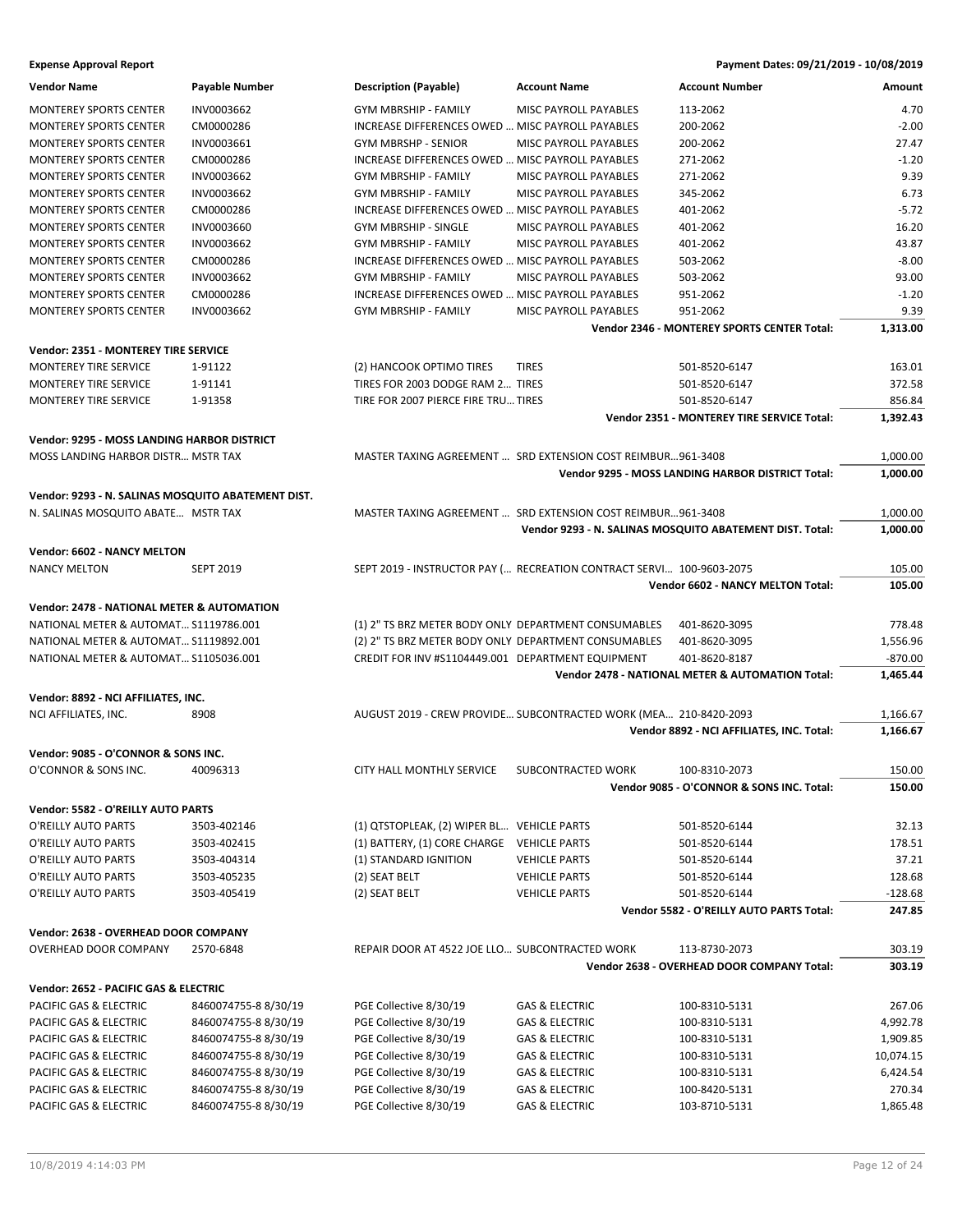| <b>Expense Approval Report</b>                   |                                                         |                                                      |                                | Payment Dates: 09/21/2019 - 10/08/2019                        |           |
|--------------------------------------------------|---------------------------------------------------------|------------------------------------------------------|--------------------------------|---------------------------------------------------------------|-----------|
| <b>Vendor Name</b>                               | Payable Number                                          | <b>Description (Payable)</b>                         | <b>Account Name</b>            | <b>Account Number</b>                                         | Amount    |
| PACIFIC GAS & ELECTRIC                           | 8460074755-88/30/19                                     | PGE Collective 8/30/19                               | <b>GAS &amp; ELECTRIC</b>      | 210-8110-5131                                                 | 20.12     |
| PACIFIC GAS & ELECTRIC                           | 8460074755-88/30/19                                     | PGE Collective 8/30/19                               | <b>STREET LIGHTINGS</b>        | 210-8210-2059                                                 | 15,055.69 |
| <b>PACIFIC GAS &amp; ELECTRIC</b>                | 8460074755-8 8/30/19                                    | PGE Collective 8/30/19                               | <b>GAS &amp; ELECTRIC</b>      | 210-8420-5131                                                 | 118.82    |
| PACIFIC GAS & ELECTRIC                           | 8460074755-88/30/19                                     | PGE Collective 8/30/19                               | <b>GAS &amp; ELECTRIC</b>      | 401-8620-5131                                                 | 5,502.30  |
| PACIFIC GAS & ELECTRIC                           | 8460074755-88/30/19                                     | PGE Collective 8/30/19                               | <b>GAS &amp; ELECTRIC</b>      | 501-8510-5131                                                 | 223.34    |
|                                                  |                                                         |                                                      |                                | Vendor 2652 - PACIFIC GAS & ELECTRIC Total:                   | 46,724.47 |
| Vendor: 4487 - PACIFIC TELEMANAGEMENT SERVICES   |                                                         |                                                      |                                |                                                               |           |
| PACIFIC TELEMANAGEMENT SE 2028477                |                                                         | OCT 2019 - PAY PHONES AT CITYTELEPHONE               |                                | 503-4010-5132                                                 | 103.00    |
| PACIFIC TELEMANAGEMENT SE 2028492                |                                                         | OCT 2019 - PAY PHONE AT OLD TELEPHONE                |                                | 503-4010-5132                                                 | 28.00     |
|                                                  |                                                         |                                                      |                                | <b>Vendor 4487 - PACIFIC TELEMANAGEMENT SERVICES Total:</b>   | 131.00    |
|                                                  |                                                         |                                                      |                                |                                                               |           |
| Vendor: 8988 - PENINSULA APARTMENT CLEANING INC. |                                                         |                                                      |                                |                                                               |           |
| PENINSULA APARTMENT CLEAN44486                   |                                                         | CITY HALL CARPET CLEANING 9/ SUBCONTRACTED WORK      |                                | 100-8310-2073                                                 | 590.00    |
|                                                  |                                                         |                                                      |                                | Vendor 8988 - PENINSULA APARTMENT CLEANING INC. Total:        | 590.00    |
| Vendor: 2742 - PENINSULA MESSENGER LLC           |                                                         |                                                      |                                |                                                               |           |
| PENINSULA MESSENGER LLC                          | 189738                                                  | MONTHLY COURIER SVC TO D.A OTHER EXPENSE             |                                | 100-6110-2078                                                 | 235.67    |
|                                                  |                                                         |                                                      |                                | Vendor 2742 - PENINSULA MESSENGER LLC Total:                  | 235.67    |
| Vendor: 2746 - PENINSULA POOL SERVICE            |                                                         |                                                      |                                |                                                               |           |
| PENINSULA POOL SERVICE                           | 192960904                                               | (4) 4 GAL CASE SANI-CHLOR                            | DEPARTMENT CONSUMABLES         | 401-8620-3095                                                 | 87.34     |
|                                                  |                                                         |                                                      |                                | Vendor 2746 - PENINSULA POOL SERVICE Total:                   | 87.34     |
|                                                  |                                                         |                                                      |                                |                                                               |           |
|                                                  | Vendor: 2752 - PENINSULA WELDING & MEDICAL SUPPLY, INC. |                                                      |                                |                                                               |           |
| PENINSULA WELDING & MEDIC 190840                 |                                                         | (2) OXYGEN USP MED GRD SIZE  CSA 74 PURCHASES        |                                | 100-6640-3096                                                 | 38.49     |
|                                                  |                                                         |                                                      |                                | Vendor 2752 - PENINSULA WELDING & MEDICAL SUPPLY, INC. Total: | 38.49     |
| Vendor: 2849 - PREMIUM AUTO PARTS, INC.          |                                                         |                                                      |                                |                                                               |           |
| PREMIUM AUTO PARTS, INC.                         | 7474-176218                                             | (1) MIS FLAT/FIX (PARKS DEPT) DEPARTMENT CONSUMABLES |                                | 100-8420-3095                                                 | 9.70      |
| PREMIUM AUTO PARTS, INC.                         | 7474-176594                                             | (1) ENDURANCE MT ADPTR (PA DEPARTMENT CONSUMABLES    |                                | 100-8420-3095                                                 | 24.36     |
| PREMIUM AUTO PARTS, INC.                         | 7474-175297                                             | (1) BRAKE CALLIPER GREASE, (1 VEHICLE PARTS          |                                | 501-8520-6144                                                 | 52.67     |
| PREMIUM AUTO PARTS, INC.                         | 7474-175687                                             | (1) MIRROR                                           | <b>VEHICLE PARTS</b>           | 501-8520-6144                                                 | 67.96     |
| PREMIUM AUTO PARTS, INC.                         | 7474-176101                                             | (4) INT CR2032/BATTERY                               | <b>VEHICLE PARTS</b>           | 501-8520-6144                                                 | 12.19     |
| PREMIUM AUTO PARTS, INC.                         | 7474-176546                                             | (1) PINTLEMT, (1) COMBO PINT VEHICLE PARTS           |                                | 501-8520-6144                                                 | 213.78    |
|                                                  |                                                         |                                                      |                                | Vendor 2849 - PREMIUM AUTO PARTS, INC. Total:                 | 380.66    |
| Vendor: 5705 - PUBLIC AGENCY RETIREMENT SERVICES |                                                         |                                                      |                                |                                                               |           |
| PUBLIC AGENCY RETIREMENT S INV0003700            |                                                         | JULY 2019 REP FEE INV# 43812                         | <b>BENEFITS ADMINISTRATION</b> | 100-5110-1015                                                 | 750.00    |
| PUBLIC AGENCY RETIREMENT S INV0003701            |                                                         | JULY 2019 ARS FEE INV# 43699                         | <b>BENEFITS ADMINISTRATION</b> | 100-5110-1015                                                 | 416.06    |
|                                                  |                                                         |                                                      |                                | <b>Vendor 5705 - PUBLIC AGENCY RETIREMENT SERVICES Total:</b> | 1,166.06  |
| Vendor: 6193 - PURCHASE POWER                    |                                                         |                                                      |                                |                                                               |           |
| PURCHASE POWER                                   | 345990769/19                                            | 8/30/19, 9/10/19 POSTAGE ME MAIL SERVICES            |                                | 100-2010-4124                                                 | 300.00    |
| PURCHASE POWER                                   | 345990769/19                                            | 8/30/19, 9/10/19 POSTAGE ME MAIL SERVICES            |                                | 100-5110-4124                                                 | 1,400.00  |
| PURCHASE POWER                                   | 345990769/19                                            | 8/30/19, 9/10/19 POSTAGE ME MAIL SERVICES            |                                | 100-9100-4124                                                 | 300.00    |
|                                                  |                                                         |                                                      |                                | Vendor 6193 - PURCHASE POWER Total:                           | 2,000.00  |
|                                                  |                                                         |                                                      |                                |                                                               |           |
| Vendor: 2888 - PURE H20 INC.<br>PURE H20 INC.    | 11564                                                   | OCTOBER 2019 - POU COOLER  DEPARTMENT CONSUMABLES    |                                | 100-6110-3095                                                 | 65.54     |
|                                                  |                                                         |                                                      |                                | Vendor 2888 - PURE H20 INC. Total:                            | 65.54     |
|                                                  |                                                         |                                                      |                                |                                                               |           |
| Vendor: 5264 - RABOBANK, N.A.                    |                                                         |                                                      |                                |                                                               |           |
| RABOBANK, N.A.                                   | INV0003732                                              | FIT PAYABLE                                          | FEDERAL TAX PAYABLE            | 100-2052                                                      | 65,916.81 |
| RABOBANK, N.A.                                   | INV0003733                                              | <b>MEDICARE PAYABLE</b>                              | EE HEALTHCARE PAYABLE          | 100-2057                                                      | 16,789.54 |
| RABOBANK, N.A.                                   | INV0003732                                              | FIT PAYABLE                                          | FEDERAL TAX PAYABLE            | 103-2052                                                      | 51.91     |
| RABOBANK, N.A.                                   | INV0003733                                              | MEDICARE PAYABLE                                     | EE HEALTHCARE PAYABLE          | 103-2057                                                      | 17.54     |
| RABOBANK, N.A.                                   | INV0003732                                              | FIT PAYABLE                                          | FEDERAL TAX PAYABLE            | 113-2052                                                      | 751.88    |
| RABOBANK, N.A.                                   | INV0003733                                              | MEDICARE PAYABLE                                     | EE HEALTHCARE PAYABLE          | 113-2057                                                      | 295.92    |
| RABOBANK, N.A.                                   | INV0003732                                              | FIT PAYABLE                                          | FEDERAL TAX PAYABLE            | 200-2052                                                      | 160.32    |
| RABOBANK, N.A.                                   | INV0003733                                              | MEDICARE PAYABLE                                     | EE HEALTHCARE PAYABLE          | 200-2057                                                      | 56.76     |
| RABOBANK, N.A.                                   | INV0003732                                              | FIT PAYABLE                                          | FEDERAL TAX PAYABLE            | 210-2052                                                      | 374.11    |
| RABOBANK, N.A.                                   | INV0003733                                              | MEDICARE PAYABLE                                     | EE HEALTHCARE PAYABLE          | 210-2057                                                      | 183.56    |
| RABOBANK, N.A.                                   | INV0003732                                              | FIT PAYABLE                                          | FEDERAL TAX PAYABLE            | 271-2052                                                      | 526.52    |
| RABOBANK, N.A.                                   | INV0003733                                              | MEDICARE PAYABLE                                     | EE HEALTHCARE PAYABLE          | 271-2057                                                      | 198.04    |
| RABOBANK, N.A.                                   | INV0003732                                              | FIT PAYABLE                                          | FEDERAL TAX PAYABLE            | 345-2052                                                      | 29.44     |
| RABOBANK, N.A.                                   | INV0003733                                              | MEDICARE PAYABLE                                     | EE HEALTHCARE PAYABLE          | 345-2057                                                      | 11.06     |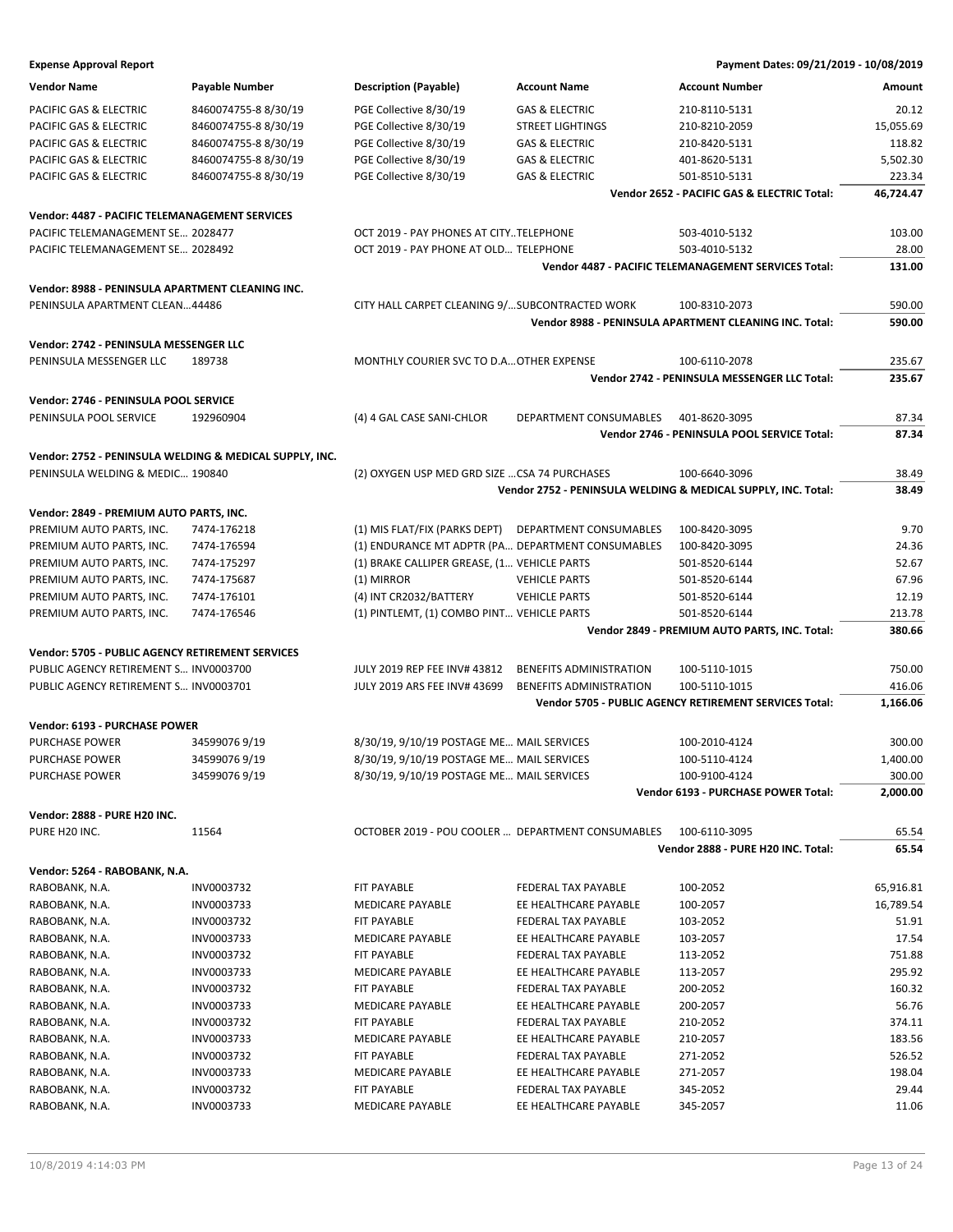| <b>Vendor Name</b>                                | <b>Payable Number</b> | <b>Description (Payable)</b>                             | <b>Account Name</b>                                                  | <b>Account Number</b>                                   | Amount    |
|---------------------------------------------------|-----------------------|----------------------------------------------------------|----------------------------------------------------------------------|---------------------------------------------------------|-----------|
| RABOBANK, N.A.                                    | INV0003732            | <b>FIT PAYABLE</b>                                       | FEDERAL TAX PAYABLE                                                  | 401-2052                                                | 652.05    |
| RABOBANK, N.A.                                    | INV0003733            | <b>MEDICARE PAYABLE</b>                                  | EE HEALTHCARE PAYABLE                                                | 401-2057                                                | 238.10    |
| RABOBANK, N.A.                                    | INV0003732            | FIT PAYABLE                                              | FEDERAL TAX PAYABLE                                                  | 501-2052                                                | 568.03    |
| RABOBANK, N.A.                                    | INV0003733            | <b>MEDICARE PAYABLE</b>                                  | EE HEALTHCARE PAYABLE                                                | 501-2057                                                | 167.76    |
| RABOBANK, N.A.                                    | INV0003732            | <b>FIT PAYABLE</b>                                       | FEDERAL TAX PAYABLE                                                  | 503-2052                                                | 1,360.01  |
| RABOBANK, N.A.                                    | INV0003733            | <b>MEDICARE PAYABLE</b>                                  | EE HEALTHCARE PAYABLE                                                | 503-2057                                                | 221.52    |
| RABOBANK, N.A.                                    | INV0003732            | FIT PAYABLE                                              | FEDERAL TAX PAYABLE                                                  | 951-2052                                                | 725.60    |
| RABOBANK, N.A.                                    | INV0003733            | <b>MEDICARE PAYABLE</b>                                  | EE HEALTHCARE PAYABLE                                                | 951-2057                                                | 196.98    |
|                                                   |                       |                                                          |                                                                      | Vendor 5264 - RABOBANK, N.A. Total:                     | 89,493.46 |
|                                                   |                       |                                                          |                                                                      |                                                         |           |
| Vendor: 5417 - RENTAL DEPOT                       |                       |                                                          |                                                                      |                                                         |           |
| <b>RENTAL DEPOT</b>                               | 273596-1              | (1) LIFT, SCISSOR SLAB 26', (1) T DEPARTMENT CONSUMABLES |                                                                      | 113-8730-3095                                           | 148.81    |
|                                                   |                       |                                                          |                                                                      | Vendor 5417 - RENTAL DEPOT Total:                       | 148.81    |
| Vendor: 8345 - RESTORATIVE JUSTICE PARTNERS, INC. |                       |                                                          |                                                                      |                                                         |           |
| RESTORATIVE JUSTICE PARTNE AUG 2019               |                       |                                                          | AUG 2019 - CAL VIP REIMBURS RESTORATIVE JUSTICE PARTNE 100-2042-7205 |                                                         | 3,418.30  |
|                                                   |                       |                                                          |                                                                      | Vendor 8345 - RESTORATIVE JUSTICE PARTNERS, INC. Total: | 3,418.30  |
| Vendor: 8977 - RICHARD BOYNTON                    |                       |                                                          |                                                                      |                                                         |           |
| <b>RICHARD BOYNTON</b>                            | 9/30/19               | MUSIC FOR SR HALLOWEEN DA SENIOR ACTIVITIES              |                                                                      | 251-9500-7125                                           | 400.00    |
|                                                   |                       |                                                          |                                                                      | Vendor 8977 - RICHARD BOYNTON Total:                    | 400.00    |
|                                                   |                       |                                                          |                                                                      |                                                         |           |
| Vendor: 7924 - ROSA JONG                          |                       |                                                          |                                                                      |                                                         |           |
| ROSA JONG                                         | <b>SEPT 2019</b>      |                                                          | SEPT 2019 - INSTRUCTOR PAY ( RECREATION CONTRACT SERVI 100-9603-2075 |                                                         | 70.00     |
|                                                   |                       |                                                          |                                                                      | Vendor 7924 - ROSA JONG Total:                          | 70.00     |
| Vendor: 3138 - SEASIDE EMPLOYEES ASSN             |                       |                                                          |                                                                      |                                                         |           |
| SEASIDE EMPLOYEES ASSN                            | INV0003652            | <b>DUES</b>                                              | MISC PAYROLL PAYABLES                                                | 100-2062                                                | 98.10     |
| SEASIDE EMPLOYEES ASSN                            | INV0003703            | <b>DUES</b>                                              | MISC PAYROLL PAYABLES                                                | 100-2062                                                | 98.11     |
| SEASIDE EMPLOYEES ASSN                            | INV0003652            | <b>DUES</b>                                              | MISC PAYROLL PAYABLES                                                | 103-2062                                                | 1.68      |
| SEASIDE EMPLOYEES ASSN                            | INV0003703            | <b>DUES</b>                                              | MISC PAYROLL PAYABLES                                                | 103-2062                                                | 1.08      |
| SEASIDE EMPLOYEES ASSN                            | INV0003652            | <b>DUES</b>                                              | MISC PAYROLL PAYABLES                                                | 113-2062                                                | 18.32     |
| SEASIDE EMPLOYEES ASSN                            | INV0003703            | <b>DUES</b>                                              | MISC PAYROLL PAYABLES                                                | 113-2062                                                | 13.52     |
| SEASIDE EMPLOYEES ASSN                            | INV0003652            | <b>DUES</b>                                              | MISC PAYROLL PAYABLES                                                | 210-2062                                                | 17.60     |
| SEASIDE EMPLOYEES ASSN                            | INV0003703            | <b>DUES</b>                                              | MISC PAYROLL PAYABLES                                                | 210-2062                                                | 11.36     |
| SEASIDE EMPLOYEES ASSN                            | INV0003652            | <b>DUES</b>                                              | MISC PAYROLL PAYABLES                                                | 271-2062                                                | 11.37     |
| SEASIDE EMPLOYEES ASSN                            | INV0003703            | <b>DUES</b>                                              | MISC PAYROLL PAYABLES                                                | 271-2062                                                | 14.51     |
| SEASIDE EMPLOYEES ASSN                            | INV0003652            | <b>DUES</b>                                              | MISC PAYROLL PAYABLES                                                | 345-2062                                                | 0.36      |
| SEASIDE EMPLOYEES ASSN                            | INV0003703            | <b>DUES</b>                                              | MISC PAYROLL PAYABLES                                                | 345-2062                                                | 0.55      |
| SEASIDE EMPLOYEES ASSN                            | INV0003652            | <b>DUES</b>                                              | MISC PAYROLL PAYABLES                                                | 401-2062                                                | 8.02      |
| SEASIDE EMPLOYEES ASSN                            | INV0003703            | <b>DUES</b>                                              | MISC PAYROLL PAYABLES                                                | 401-2062                                                | 11.79     |
| SEASIDE EMPLOYEES ASSN                            | INV0003652            | <b>DUES</b>                                              | MISC PAYROLL PAYABLES                                                | 501-2062                                                | 10.00     |
| SEASIDE EMPLOYEES ASSN                            | INV0003703            | <b>DUES</b>                                              | MISC PAYROLL PAYABLES                                                | 501-2062                                                | 10.00     |
| SEASIDE EMPLOYEES ASSN                            | INV0003652            | <b>DUES</b>                                              | MISC PAYROLL PAYABLES                                                | 951-2062                                                | 9.55      |
| SEASIDE EMPLOYEES ASSN                            | INV0003703            | <b>DUES</b>                                              | MISC PAYROLL PAYABLES                                                | 951-2062                                                | 9.08      |
|                                                   |                       |                                                          |                                                                      | Vendor 3138 - SEASIDE EMPLOYEES ASSN Total:             | 345.00    |
|                                                   |                       |                                                          |                                                                      |                                                         |           |
| Vendor: 3153 - SEASIDE MANAGEMENT ASSN            |                       |                                                          |                                                                      |                                                         |           |
| SEASIDE MANAGEMENT ASSN                           | INV0003655            | <b>DUES</b>                                              | MISC PAYROLL PAYABLES                                                | 100-2062                                                | 32.15     |
| SEASIDE MANAGEMENT ASSN                           | INV0003706            | <b>DUES</b>                                              | MISC PAYROLL PAYABLES                                                | 100-2062                                                | 27.86     |
| SEASIDE MANAGEMENT ASSN                           | INV0003655            | <b>DUES</b>                                              | MISC PAYROLL PAYABLES                                                | 113-2062                                                | 0.49      |
| SEASIDE MANAGEMENT ASSN                           | INV0003706            | <b>DUES</b>                                              | MISC PAYROLL PAYABLES                                                | 113-2062                                                | 0.50      |
| SEASIDE MANAGEMENT ASSN                           | INV0003655            | <b>DUES</b>                                              | MISC PAYROLL PAYABLES                                                | 200-2062                                                | 2.86      |
| SEASIDE MANAGEMENT ASSN                           | INV0003706            | <b>DUES</b>                                              | MISC PAYROLL PAYABLES                                                | 200-2062                                                | 2.90      |
| SEASIDE MANAGEMENT ASSN                           | INV0003655            | <b>DUES</b>                                              | MISC PAYROLL PAYABLES                                                | 210-2062                                                | 0.99      |
| SEASIDE MANAGEMENT ASSN                           | INV0003706            | <b>DUES</b>                                              | MISC PAYROLL PAYABLES                                                | 210-2062                                                | 1.00      |
| SEASIDE MANAGEMENT ASSN                           | INV0003655            | <b>DUES</b>                                              | MISC PAYROLL PAYABLES                                                | 271-2062                                                | 0.55      |
| SEASIDE MANAGEMENT ASSN                           | INV0003706            | <b>DUES</b>                                              | MISC PAYROLL PAYABLES                                                | 271-2062                                                | 0.53      |
| SEASIDE MANAGEMENT ASSN                           | INV0003655            | <b>DUES</b>                                              | MISC PAYROLL PAYABLES                                                | 401-2062                                                | 1.77      |
| SEASIDE MANAGEMENT ASSN                           | INV0003706            | <b>DUES</b>                                              | MISC PAYROLL PAYABLES                                                | 401-2062                                                | 0.75      |
| SEASIDE MANAGEMENT ASSN                           | INV0003655            | <b>DUES</b>                                              | MISC PAYROLL PAYABLES                                                | 501-2062                                                | 0.49      |
| SEASIDE MANAGEMENT ASSN                           | INV0003706            | <b>DUES</b>                                              | MISC PAYROLL PAYABLES                                                | 501-2062                                                | 0.50      |
| SEASIDE MANAGEMENT ASSN                           | INV0003655            | <b>DUES</b>                                              | MISC PAYROLL PAYABLES                                                | 951-2062                                                | 0.64      |
| SEASIDE MANAGEMENT ASSN                           | INV0003706            | <b>DUES</b>                                              | MISC PAYROLL PAYABLES                                                | 951-2062                                                | 0.96      |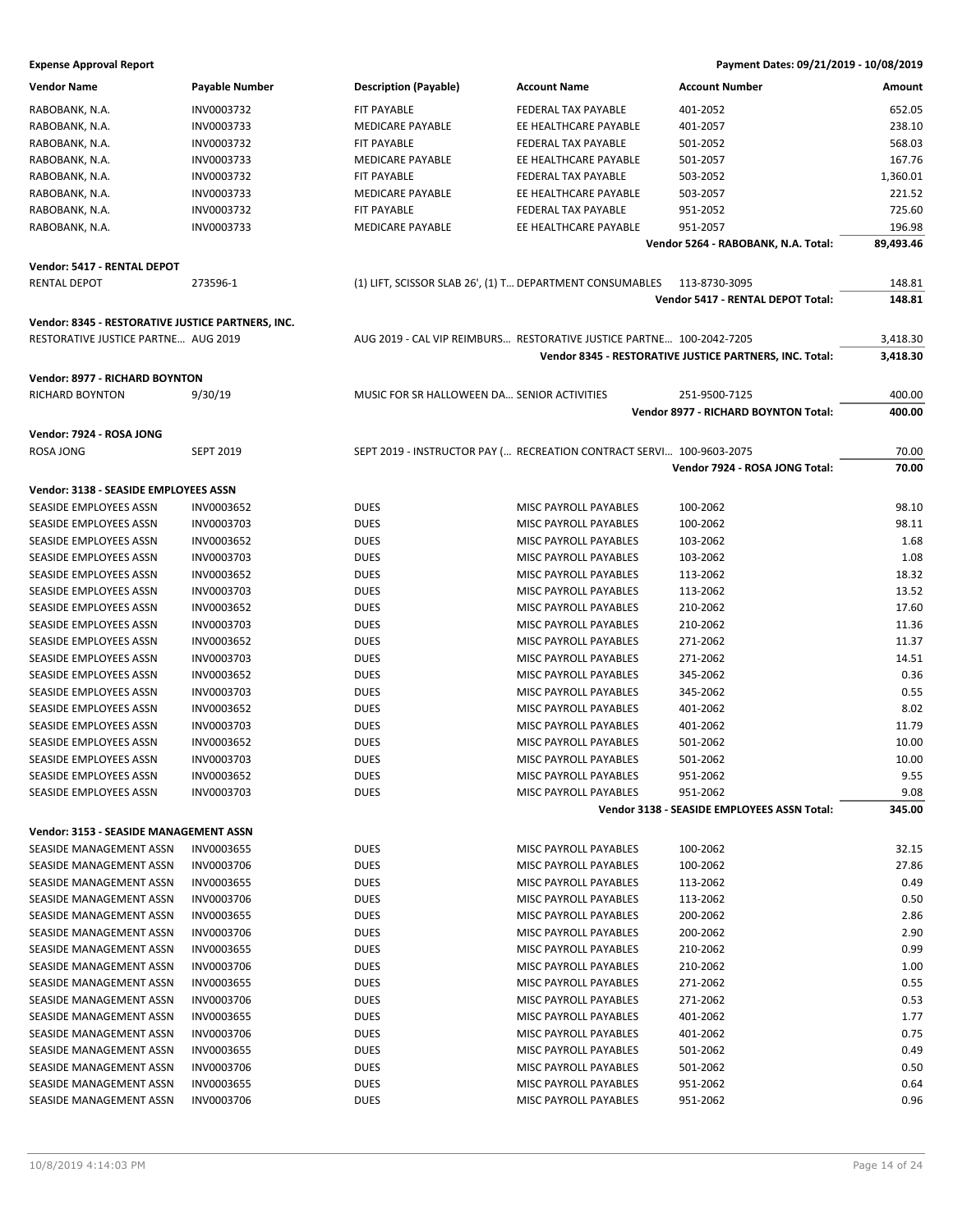| <b>Vendor Name</b>                              | <b>Payable Number</b> | <b>Description (Payable)</b>                        | <b>Account Name</b>                                                 | <b>Account Number</b>                                 | Amount    |
|-------------------------------------------------|-----------------------|-----------------------------------------------------|---------------------------------------------------------------------|-------------------------------------------------------|-----------|
| SEASIDE MANAGEMENT ASSN                         | INV0003655            | <b>DUES</b>                                         | MISC PAYROLL PAYABLES                                               | 953-2062                                              | 0.06      |
|                                                 |                       |                                                     |                                                                     | Vendor 3153 - SEASIDE MANAGEMENT ASSN Total:          | 75.00     |
|                                                 |                       |                                                     |                                                                     |                                                       |           |
| Vendor: 5267 - SEASIDE POLICE                   |                       |                                                     |                                                                     |                                                       |           |
| <b>SEASIDE POLICE</b>                           | INV0003654            | <b>DUES</b>                                         | MISC PAYROLL PAYABLES                                               | 100-2062                                              | 2,099.06  |
| <b>SEASIDE POLICE</b>                           | INV0003705            | <b>DUES</b>                                         | MISC PAYROLL PAYABLES                                               | 100-2062                                              | 2,099.55  |
| <b>SEASIDE POLICE</b>                           | INV0003654            | <b>DUES</b>                                         | MISC PAYROLL PAYABLES                                               | 113-2062                                              | 0.94      |
| <b>SEASIDE POLICE</b>                           | INV0003705            | <b>DUES</b>                                         | MISC PAYROLL PAYABLES                                               | 113-2062                                              | 0.45      |
|                                                 |                       |                                                     |                                                                     | Vendor 5267 - SEASIDE POLICE Total:                   | 4,200.00  |
| Vendor: 9246 - SeeClickFix, Inc.                |                       |                                                     |                                                                     |                                                       |           |
| SeeClickFix, Inc.                               | 2017-2323             |                                                     | 1 DISTINCT INTERNAL USER (9/ COMPUTER SUPPLIES/SOFTWA 100-6110-3102 |                                                       | 1,000.00  |
|                                                 |                       |                                                     |                                                                     | Vendor 9246 - SeeClickFix, Inc. Total:                | 1,000.00  |
|                                                 |                       |                                                     |                                                                     |                                                       |           |
| Vendor: 8200 - SELENE ROJAS                     |                       |                                                     |                                                                     |                                                       |           |
| <b>SELENE ROJAS</b>                             | <b>REFUND</b>         | REFUND OF PERMIT FEE FOR LA USE PERMIT              |                                                                     | 100-3225                                              | 1,000.00  |
|                                                 |                       |                                                     |                                                                     | Vendor 8200 - SELENE ROJAS Total:                     | 1,000.00  |
| Vendor: 3249 - SMART & FINAL                    |                       |                                                     |                                                                     |                                                       |           |
| <b>SMART &amp; FINAL</b>                        | REF #041655           | STORE #455 / REF #041655                            | <b>SENIOR ACTIVITIES</b>                                            | 251-9500-7125                                         | 3.99      |
| <b>SMART &amp; FINAL</b>                        | REF #052386           | STORE #455 / REF #052386; PU SENIOR ACTIVITIES      |                                                                     | 251-9500-7125                                         | 75.71     |
|                                                 |                       |                                                     |                                                                     | Vendor 3249 - SMART & FINAL Total:                    | 79.70     |
| Vendor: 7130 - SOUTH BAY REGIONAL PUBLIC SAFETY |                       |                                                     |                                                                     |                                                       |           |
| SOUTH BAY REGIONAL PUBLIC  124968 REC           |                       | SUPERVISORY COURSE 1/27/20  TRAINING & EDUCATIONS   |                                                                     | 100-6120-1029                                         | 340.00    |
| SOUTH BAY REGIONAL PUBLIC  220144               |                       | CRISIS INTERVENTION; K. ESLICKTRAINING & EDUCATIONS |                                                                     | 100-6120-1029                                         | 80.00     |
|                                                 |                       |                                                     |                                                                     | Vendor 7130 - SOUTH BAY REGIONAL PUBLIC SAFETY Total: | 420.00    |
|                                                 |                       |                                                     |                                                                     |                                                       |           |
| Vendor: 8361 - SPEAKWRITE LLC                   |                       |                                                     |                                                                     |                                                       |           |
| SPEAKWRITE LLC                                  | b310b452              | SEPTEMBER 2019 - SEASIDE PD  CONSULTANT             |                                                                     | 100-6110-1030                                         | 1,179.71  |
|                                                 |                       |                                                     |                                                                     | Vendor 8361 - SPEAKWRITE LLC Total:                   | 1,179.71  |
| Vendor: 3319 - STAPLES ADVANTAGE                |                       |                                                     |                                                                     |                                                       |           |
| STAPLES ADVANTAGE                               | 3425335083            | HR DEPT - FOLDERS, MECH PEN STATIONARY SUPPLIES     |                                                                     | 100-2031-3092                                         | 48.36     |
| STAPLES ADVANTAGE                               | 3424750910            | FINANCE - (7) BINDERS, 5" AND  STATIONARY SUPPLIES  |                                                                     | 100-5110-3092                                         | 171.45    |
| STAPLES ADVANTAGE                               | 3424827137            | FINANCE - WALL CALENDAR, Q STATIONARY SUPPLIES      |                                                                     | 100-5110-3092                                         | 65.97     |
| STAPLES ADVANTAGE                               | 3425405139            | CITY HALL - FACIAL TISSUES, CA STATIONARY SUPPLIES  |                                                                     | 100-5110-3092                                         | 59.86     |
| STAPLES ADVANTAGE                               | 3424750909            |                                                     | POLICE - (8) 10 - PACKS STORAG DEPARTMENT CONSUMABLES               | 100-6110-3095                                         | 174.97    |
| STAPLES ADVANTAGE                               | 3424827136            |                                                     | POLICE - (4) 10 - PACKS STORAG DEPARTMENT CONSUMABLES               | 100-6110-3095                                         | 87.49     |
| STAPLES ADVANTAGE                               | 3425405140            |                                                     | RECREATION - MISC SUPPLIES 9 DEPARTMENT CONSUMABLES                 | 100-9400-3095                                         | 156.46    |
|                                                 |                       |                                                     |                                                                     | Vendor 3319 - STAPLES ADVANTAGE Total:                | 764.56    |
|                                                 |                       |                                                     |                                                                     |                                                       |           |
| Vendor: 5144 - STATE OF CALIFORNIA              |                       |                                                     |                                                                     |                                                       |           |
| STATE OF CALIFORNIA                             | INV0003731            | <b>SIT PAYABLE</b>                                  | <b>STATE TAX PAYABLE</b>                                            | 100-2053                                              | 25,102.36 |
| <b>STATE OF CALIFORNIA</b>                      | INV0003731            | <b>SIT PAYABLE</b>                                  | <b>STATE TAX PAYABLE</b>                                            | 103-2053                                              | 15.82     |
| STATE OF CALIFORNIA                             | INV0003731            | SIT PAYABLE                                         | STATE TAX PAYABLE                                                   | 113-2053                                              | 273.23    |
| STATE OF CALIFORNIA                             | INV0003731            | <b>SIT PAYABLE</b>                                  | STATE TAX PAYABLE                                                   | 200-2053                                              | 48.37     |
| STATE OF CALIFORNIA                             | INV0003731            | <b>SIT PAYABLE</b>                                  | STATE TAX PAYABLE                                                   | 210-2053                                              | 120.13    |
| STATE OF CALIFORNIA                             | INV0003731            | <b>SIT PAYABLE</b>                                  | STATE TAX PAYABLE                                                   | 271-2053                                              | 166.40    |
| <b>STATE OF CALIFORNIA</b>                      | INV0003731            | <b>SIT PAYABLE</b>                                  | <b>STATE TAX PAYABLE</b>                                            | 345-2053                                              | 8.68      |
| STATE OF CALIFORNIA                             | INV0003731            | <b>SIT PAYABLE</b>                                  | STATE TAX PAYABLE                                                   | 401-2053                                              | 197.87    |
| <b>STATE OF CALIFORNIA</b>                      | INV0003731            | <b>SIT PAYABLE</b>                                  | STATE TAX PAYABLE                                                   | 501-2053                                              | 116.94    |
| STATE OF CALIFORNIA                             | INV0003731            | <b>SIT PAYABLE</b>                                  | STATE TAX PAYABLE                                                   | 503-2053                                              | 286.66    |
| STATE OF CALIFORNIA                             | INV0003731            | <b>SIT PAYABLE</b>                                  | STATE TAX PAYABLE                                                   | 951-2053                                              | 274.96    |
|                                                 |                       |                                                     |                                                                     | Vendor 5144 - STATE OF CALIFORNIA Total:              | 26,611.42 |
|                                                 |                       |                                                     |                                                                     |                                                       |           |
| Vendor: 3290 - THE SPCA OF MONTEREY CO.         |                       |                                                     |                                                                     |                                                       |           |
| THE SPCA OF MONTEREY CO.                        | 08-19                 | AUGUST 2019 SVCS FOR SEASID SUBCONTRACTED WORK      |                                                                     | 100-6160-2073                                         | 8,704.62  |
|                                                 |                       |                                                     |                                                                     | Vendor 3290 - THE SPCA OF MONTEREY CO. Total:         | 8,704.62  |
| Vendor: 8755 - TRUST TWO - CORONA 1997 TRUST    |                       |                                                     |                                                                     |                                                       |           |
| TRUST TWO - CORONA 1997 TR INV0003734           |                       | OCT 2019 - RENT FOR 656 BRO SATELLITE OFFICE        |                                                                     | 100-7410-4207                                         | 2,730.00  |
|                                                 |                       |                                                     |                                                                     | Vendor 8755 - TRUST TWO - CORONA 1997 TRUST Total:    | 2,730.00  |
| Vendor: 5326 - TYLER TECHNOLOGIES, INC.         |                       |                                                     |                                                                     |                                                       |           |
| TYLER TECHNOLOGIES, INC.                        | 025-271274            | UTILITY BILLING-ANNUAL FEE 9 COMPUTER SOFTWARE      |                                                                     | 401-8610-3104                                         | 779.00    |
|                                                 |                       |                                                     |                                                                     | Vendor 5326 - TYLER TECHNOLOGIES, INC. Total:         | 779.00    |
|                                                 |                       |                                                     |                                                                     |                                                       |           |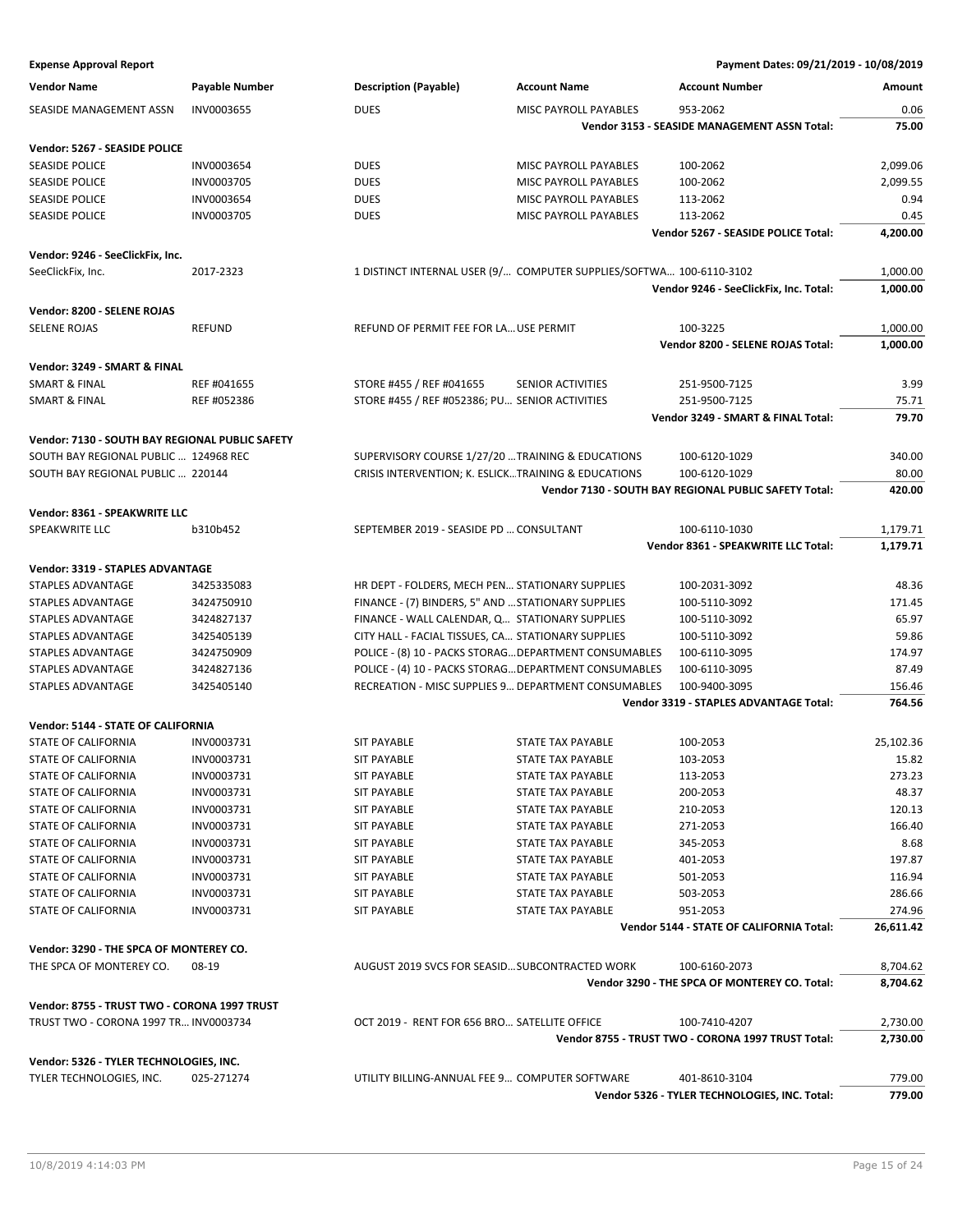| Payment Dates: 09/21/2019 - 10/08/2019 |
|----------------------------------------|
|                                        |

| <b>Vendor Name</b>                                 | <b>Payable Number</b>                                | <b>Description (Payable)</b>                             | <b>Account Name</b>                      | <b>Account Number</b>                                    | Amount           |
|----------------------------------------------------|------------------------------------------------------|----------------------------------------------------------|------------------------------------------|----------------------------------------------------------|------------------|
| Vendor: 6197 - U.S. BANK EQUIPMENT FINANCE         |                                                      |                                                          |                                          |                                                          |                  |
| U.S. BANK EQUIPMENT FINANCE 395194319              |                                                      | PD COPIERS / CONTRACT #500- PRINCIPAL- LEASE             |                                          | 100-6110-9602                                            | 490.14           |
| U.S. BANK EQUIPMENT FINANCE 395194319              |                                                      | PD COPIERS / CONTRACT #500- INTEREST-COPIER LEASE        |                                          | 100-6110-9605                                            | 27.86            |
| U.S. BANK EQUIPMENT FINANCE 395255078              |                                                      | ENGINEERING COPIER / SHARP PRINCIPAL-COPIER LEASE        |                                          | 100-8910-9602                                            | 142.90           |
| U.S. BANK EQUIPMENT FINANCE 395255078              |                                                      | ENGINEERING COPIER / SHARP INTEREST-COPIER LEASE         |                                          | 100-8910-9605                                            | 8.93             |
| U.S. BANK EQUIPMENT FINANCE 395092752              |                                                      | 986 HILBY AVE - KONICA COPER COPIER SERVICES             |                                          | 100-9200-2044                                            | 311.75           |
|                                                    |                                                      |                                                          |                                          | Vendor 6197 - U.S. BANK EQUIPMENT FINANCE Total:         | 981.58           |
| Vendor: 7124 - U.S. BANK N.A. - PARS ARS 457 & SRP |                                                      |                                                          |                                          |                                                          |                  |
| U.S. BANK N.A. - PARS ARS 457  INV0003651          |                                                      | PARS 6746022500                                          | PARS-ARS 457 PAYABLE                     | 100-2063                                                 | 3,559.51         |
| U.S. BANK N.A. - PARS ARS 457  INV0003657          |                                                      | PARS-ARS 457 6746022400                                  | PARS-ARS 457 PAYABLE                     | 100-2063                                                 | 1,615.86         |
| U.S. BANK N.A. - PARS ARS 457  INV0003702          |                                                      | PARS 6746022500                                          | PARS-ARS 457 PAYABLE                     | 100-2063                                                 | 3,583.36         |
| U.S. BANK N.A. - PARS ARS 457  INV0003708          |                                                      | PARS-ARS 457 6746022400                                  | PARS-ARS 457 PAYABLE                     | 100-2063                                                 | 1,574.01         |
| U.S. BANK N.A. - PARS ARS 457  CM0000297           |                                                      | SEPTEMBER 2019 EXCESS CREDIT PARS PENSION                |                                          | 100-7110-0032                                            | $-3,100.00$      |
| U.S. BANK N.A. - PARS ARS 457  INV0003651          |                                                      | PARS 6746022500                                          | PARS-ARS 457 PAYABLE                     | 113-2063                                                 | 38.37            |
| U.S. BANK N.A. - PARS ARS 457  INV0003702          |                                                      | PARS 6746022500                                          | PARS-ARS 457 PAYABLE                     | 113-2063                                                 | 36.82            |
| U.S. BANK N.A. - PARS ARS 457  INV0003651          |                                                      | PARS 6746022500                                          | PARS-ARS 457 PAYABLE                     | 210-2063                                                 | 69.92            |
| U.S. BANK N.A. - PARS ARS 457  INV0003702          |                                                      | PARS 6746022500                                          | PARS-ARS 457 PAYABLE                     | 210-2063                                                 | 70.28            |
| U.S. BANK N.A. - PARS ARS 457  INV0003651          |                                                      | PARS 6746022500                                          | PARS-ARS 457 PAYABLE                     | 271-2063                                                 | 38.89            |
| U.S. BANK N.A. - PARS ARS 457  INV0003702          |                                                      | PARS 6746022500                                          | PARS-ARS 457 PAYABLE                     | 271-2063                                                 | 37.19            |
| U.S. BANK N.A. - PARS ARS 457  INV0003651          |                                                      | PARS 6746022500                                          | PARS-ARS 457 PAYABLE                     | 401-2063                                                 | 29.24            |
| U.S. BANK N.A. - PARS ARS 457  INV0003702          |                                                      | PARS 6746022500                                          | PARS-ARS 457 PAYABLE                     | 401-2063                                                 | 17.57            |
| U.S. BANK N.A. - PARS ARS 457  INV0003651          |                                                      | PARS 6746022500                                          | PARS-ARS 457 PAYABLE                     | 501-2063                                                 | 34.97            |
| U.S. BANK N.A. - PARS ARS 457  INV0003702          |                                                      | PARS 6746022500                                          | PARS-ARS 457 PAYABLE                     | 501-2063                                                 | 35.14            |
| U.S. BANK N.A. - PARS ARS 457  INV0003651          |                                                      | PARS 6746022500                                          | PARS-ARS 457 PAYABLE                     | 503-2063                                                 | 364.09           |
| U.S. BANK N.A. - PARS ARS 457  INV0003702          |                                                      | PARS 6746022500                                          | PARS-ARS 457 PAYABLE                     | 503-2063                                                 | 364.09           |
| U.S. BANK N.A. - PARS ARS 457  INV0003708          |                                                      | PARS-ARS 457 6746022400                                  | PARS-ARS 457 PAYABLE                     | 503-2063                                                 | 21.94            |
| U.S. BANK N.A. - PARS ARS 457  INV0003651          |                                                      | PARS 6746022500                                          | PARS-ARS 457 PAYABLE                     | 951-2063                                                 | 65.06            |
| U.S. BANK N.A. - PARS ARS 457  INV0003702          |                                                      | PARS 6746022500                                          | PARS-ARS 457 PAYABLE                     | 951-2063                                                 | 88.20            |
| U.S. BANK N.A. - PARS ARS 457  INV0003651          |                                                      | PARS 6746022500                                          | PARS-ARS 457 PAYABLE                     | 953-2063                                                 | 3.92             |
|                                                    |                                                      |                                                          |                                          | Vendor 7124 - U.S. BANK N.A. - PARS ARS 457 & SRP Total: | 8,548.43         |
| Vendor: 3574 - U.S. BANK-CALCARD                   |                                                      |                                                          |                                          |                                                          |                  |
|                                                    |                                                      |                                                          |                                          |                                                          |                  |
| U.S. BANK-CALCARD                                  | 4246 0445 5565 0443 7/19                             | CalCard 7/22/19 July Total                               | DEPARTMENT CONSUMABLES                   | 100-1010-3095                                            | 128.37           |
| U.S. BANK-CALCARD                                  | 4246 0445 5565 0443 7/19                             | CalCard 7/22/19 July Total                               | TRAVEL - RUBIO/OGLESBY                   | 100-1010-4115                                            | 150.00           |
| U.S. BANK-CALCARD                                  | 4246 0445 5565 0443 7/19                             | CalCard 7/22/19 July Total                               | COMMUNITY FIREWORKS EVENT 100-1010-7167  |                                                          | 1,015.40         |
| U.S. BANK-CALCARD                                  | 4246 0445 5565 0443 7/19                             | CalCard 7/22/19 July Total                               | <b>OUTSIDE PRINTING SERVICE</b>          | 100-1350-2053                                            | 146.65           |
| U.S. BANK-CALCARD                                  | 4246 0445 5565 0443 7/19                             | CalCard 7/22/19 July Total                               | DEPARTMENT CONSUMABLES                   | 100-1350-3095                                            | 100.00           |
| U.S. BANK-CALCARD                                  | SALES TAX                                            | SALES & USE TAX JULY 2019                                | SALES & USE TAX                          | 100-2002                                                 | $-11.51$         |
| U.S. BANK-CALCARD                                  | <b>SALES TAX</b>                                     | SALES & USE TAX JULY 2019                                | SALES & USE TAX                          | 100-2002                                                 | $-18.86$         |
| U.S. BANK-CALCARD                                  | <b>SALES TAX</b>                                     | SALES & USE TAX JULY 2019                                | <b>SALES &amp; USE TAX</b>               | 100-2002                                                 | $-5.09$          |
| U.S. BANK-CALCARD                                  | 4246 0445 5565 0443 7/19                             | CalCard 7/22/19 July Total                               | DEPARTMENT CONSUMABLES                   | 100-2021-3095                                            | 191.80           |
| U.S. BANK-CALCARD                                  | 4246 0445 5565 0443 7/19                             | CalCard 7/22/19 July Total                               | TRAINING AND EDUCATION                   | 100-2031-1029                                            | 233.27           |
| U.S. BANK-CALCARD                                  | 4246 0445 5565 0443 7/19                             | CalCard 7/22/19 July Total                               | <b>EMPLOYEE RECOGNITION</b>              | 100-2031-1037                                            | 106.03           |
| U.S. BANK-CALCARD                                  | 4246 0445 5565 0443 7/19                             | CalCard 7/22/19 July Total                               | PERSONNEL RECRUITMENT                    | 100-2031-2064                                            | 360.00           |
| U.S. BANK-CALCARD                                  | 4246 0445 5565 0443 7/19                             | CalCard 7/22/19 July Total                               | MEETINGS AND TRAVEL                      | 100-2031-4121                                            | 70.35            |
| U.S. BANK-CALCARD                                  | 4246 0445 5565 0443 7/19                             | CalCard 7/22/19 July Total                               | <b>MEETINGS &amp; TRAVEL</b>             | 100-5110-4121                                            | 449.00           |
| U.S. BANK-CALCARD                                  | 4246 0445 5565 0443 7/19                             | CalCard 7/22/19 July Total                               | DUES & MEMBERSHIP                        | 100-5110-4122                                            | 55.00            |
| U.S. BANK-CALCARD                                  | 4246 0445 5565 0443 7/19                             | CalCard 7/22/19 July Total                               | UNIFORM ALLOWANCE                        | 100-6110-0004                                            | 555.32           |
| U.S. BANK-CALCARD                                  | 4246 0445 5565 0443 7/19                             | CalCard 7/22/19 July Total                               | <b>COMMUNITY RELATIONS</b>               | 100-6110-1024                                            | 75.04            |
| U.S. BANK-CALCARD                                  | 4246 0445 5565 0443 7/19                             | CalCard 7/22/19 July Total                               | TRAINING & EDUCATION                     | 100-6110-1029                                            | 539.32           |
| U.S. BANK-CALCARD                                  | 4246 0445 5565 0443 7/19                             | CalCard 7/22/19 July Total                               | TEMPORARY CONTRACT SERVIC100-6110-2043   |                                                          | 205.82           |
| U.S. BANK-CALCARD                                  | 4246 0445 5565 0443 7/19                             | CalCard 7/22/19 July Total                               | <b>OUTSIDE PRINTING SERVICE</b>          | 100-6110-2053                                            | 87.89            |
| U.S. BANK-CALCARD                                  | 4246 0445 5565 0443 7/19                             | CalCard 7/22/19 July Total                               | OTHER EXPENSE                            | 100-6110-2078                                            | 605.43           |
| U.S. BANK-CALCARD                                  | 4246 0445 5565 0443 7/19                             | CalCard 7/22/19 July Total                               | OTHER EXPENSE                            | 100-6110-2078                                            | 150.00           |
| U.S. BANK-CALCARD                                  | 4246 0445 5565 0443 7/19                             | CalCard 7/22/19 July Total                               | DUES & MEMBERSHIP                        | 100-6110-4122                                            | 440.00           |
| U.S. BANK-CALCARD                                  | 4246 0445 5565 0443 7/19                             | CalCard 7/22/19 July Total                               | CALEA PROGRAM                            | 100-6110-4202                                            | 340.00           |
| U.S. BANK-CALCARD                                  | 4246 0445 5565 0443 7/19                             | CalCard 7/22/19 July Total                               | <b>TRAINING &amp; EDUCATIONS</b>         | 100-6120-1029                                            | 551.32           |
| U.S. BANK-CALCARD                                  | 4246 0445 5565 0443 7/19                             | CalCard 7/22/19 July Total                               | PRISONER MEALS                           | 100-6120-2061                                            | 32.74            |
| U.S. BANK-CALCARD                                  | 4246 0445 5565 0443 7/19                             | CalCard 7/22/19 July Total                               | CSA74 APPROVED MEDICAL SU 100-6120-3096  |                                                          | 456.12           |
| U.S. BANK-CALCARD<br>U.S. BANK-CALCARD             | 4246 0445 5565 0443 7/19<br>4246 0445 5565 0443 7/19 | CalCard 7/22/19 July Total<br>CalCard 7/22/19 July Total | SAFETY EQUIPMENT<br>TRAINING & EDUCAITON | 100-6120-3097<br>100-6130-1029                           | 352.27<br>147.06 |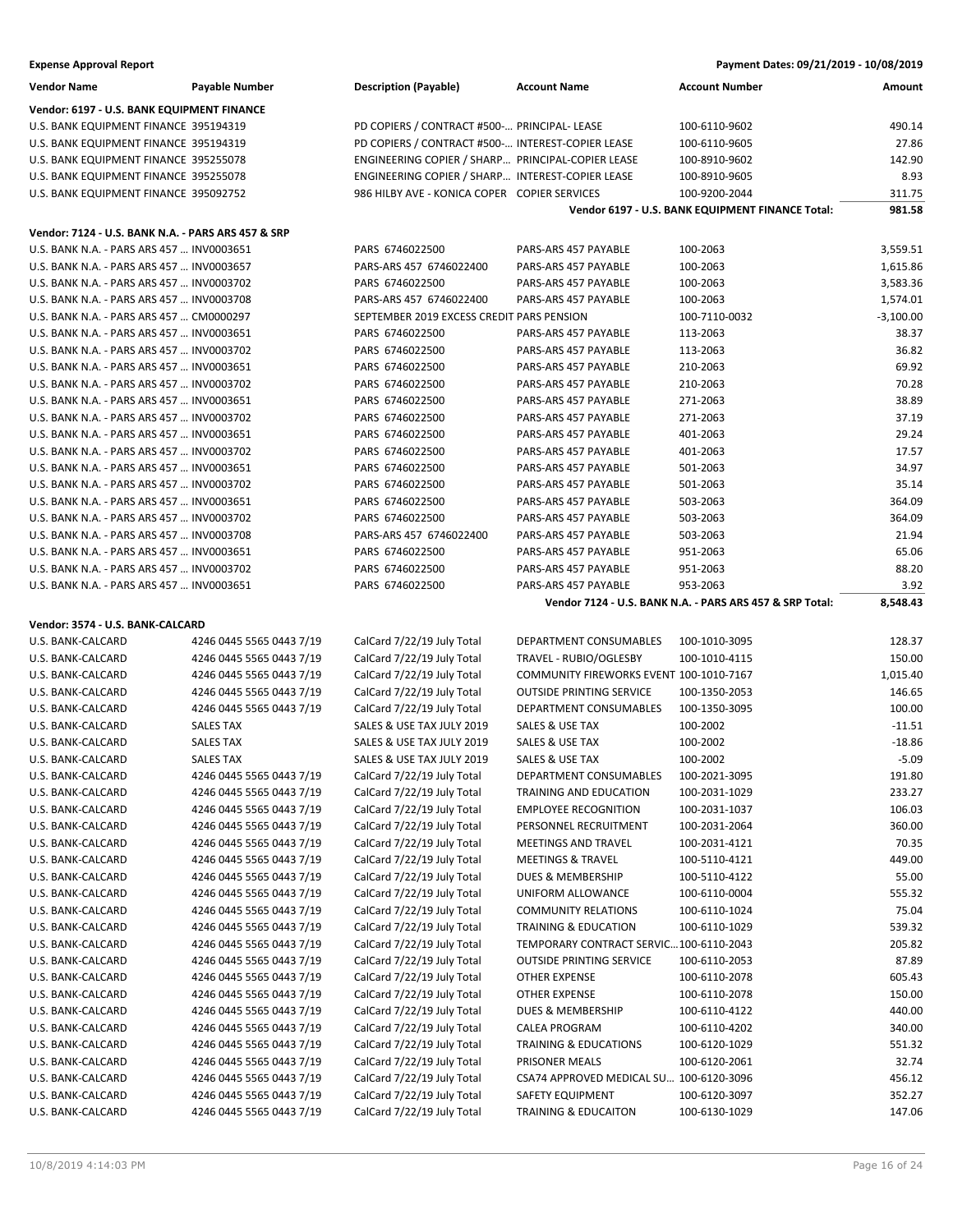| Payment Dates: 09/21/2019 - 10/08/2019 |
|----------------------------------------|
|                                        |

| Vendor Name                                     | Payable Number           | <b>Description (Payable)</b>                          | <b>Account Name</b>                    | <b>Account Number</b>                                 | <b>Amount</b> |
|-------------------------------------------------|--------------------------|-------------------------------------------------------|----------------------------------------|-------------------------------------------------------|---------------|
| U.S. BANK-CALCARD                               | 4246 0445 5565 0443 7/19 | CalCard 7/22/19 July Total                            | <b>INVESTIGATION EXPENSE</b>           | 100-6130-4125                                         | 43.68         |
| U.S. BANK-CALCARD                               | 4246 0445 5565 0443 7/19 | CalCard 7/22/19 July Total                            | DEPARTMENT CONSUMABLES                 | 100-6610-3095                                         | 11.96         |
| U.S. BANK-CALCARD                               | 4246 0445 5565 0443 7/19 | CalCard 7/22/19 July Total                            | DEPARTMENT CONSUMABLES                 | 100-6640-3095                                         | 57.14         |
| U.S. BANK-CALCARD                               | 4246 0445 5565 0443 7/19 | CalCard 7/22/19 July Total                            | <b>DUES &amp; MEMBERSHIP</b>           | 100-7210-4122                                         | 500.00        |
| U.S. BANK-CALCARD                               | 4246 0445 5565 0443 7/19 | CalCard 7/22/19 July Total                            | <b>BOOKS &amp; PERIODICALS</b>         | 100-7210-4123                                         | 1,438.37      |
| U.S. BANK-CALCARD                               | 4246 0445 5565 0443 7/19 | CalCard 7/22/19 July Total                            | <b>MARKETING MATERIALS</b>             | 100-7310-2040                                         | 43.20         |
| U.S. BANK-CALCARD                               | 4246 0445 5565 0443 7/19 | CalCard 7/22/19 July Total                            | <b>STATIONARY SUPPLIES</b>             | 100-7310-3092                                         | 75.45         |
| U.S. BANK-CALCARD                               | 4246 0445 5565 0443 7/19 | CalCard 7/22/19 July Total                            | DEPARTMENT CONSUMABLES                 | 100-7310-3095                                         | 262.18        |
| U.S. BANK-CALCARD                               | 4246 0445 5565 0443 7/19 | CalCard 7/22/19 July Total                            | <b>FARMERS' MARKET</b>                 | 100-7310-4206                                         | 14.31         |
| U.S. BANK-CALCARD                               | 4246 0445 5565 0443 7/19 | CalCard 7/22/19 July Total                            | <b>MARKETING MATERIALS</b>             | 100-7410-2040                                         | 372.00        |
| U.S. BANK-CALCARD                               | 4246 0445 5565 0443 7/19 | CalCard 7/22/19 July Total                            | SUBCONTRACTED WORK                     | 100-8310-2073                                         | 112.87        |
| U.S. BANK-CALCARD                               | 4246 0445 5565 0443 7/19 | CalCard 7/22/19 July Total                            | SUBCONTRACTED WORK                     | 100-8310-2073                                         | 245.76        |
| U.S. BANK-CALCARD                               | 4246 0445 5565 0443 7/19 | CalCard 7/22/19 July Total                            | <b>COMPUTER SUPPLIES</b>               | 100-9100-3102                                         | 227.12        |
| U.S. BANK-CALCARD                               | 4246 0445 5565 0443 7/19 | CalCard 7/22/19 July Total                            | <b>COMPUTER SUPPLIES</b>               | 100-9100-3102                                         | 182.33        |
| U.S. BANK-CALCARD                               | 4246 0445 5565 0443 7/19 | CalCard 7/22/19 July Total                            | <b>COMPUTER SOFTWARE</b>               | 100-9100-3104                                         | 79.99         |
| U.S. BANK-CALCARD                               | 4246 0445 5565 0443 7/19 | CalCard 7/22/19 July Total                            | SAFETY EQUIPMENT                       | 100-9105-3097                                         | 106.29        |
| U.S. BANK-CALCARD                               | 4246 0445 5565 0443 7/19 | CalCard 7/22/19 July Total                            | DEPARTMENT CONSUMABLES                 | 100-9200-3095                                         | 113.37        |
| U.S. BANK-CALCARD                               | 4246 0445 5565 0443 7/19 | CalCard 7/22/19 July Total                            | <b>SUMMER PARK CONCERTS</b>            | 100-9200-7175                                         | 24.26         |
| U.S. BANK-CALCARD                               | 4246 0445 5565 0443 7/19 | CalCard 7/22/19 July Total                            | <b>ART PROGRAM</b>                     | 100-9200-7190                                         | 45.98         |
| U.S. BANK-CALCARD                               | 4246 0445 5565 0443 7/19 | CalCard 7/22/19 July Total                            | <b>DEPARTMENT CONSUMABLES</b>          | 100-9310-3095                                         | 396.85        |
| U.S. BANK-CALCARD                               | 4246 0445 5565 0443 7/19 | CalCard 7/22/19 July Total                            | <b>EXCURSIONS</b>                      | 100-9310-7132                                         | 10.75         |
| U.S. BANK-CALCARD                               | 4246 0445 5565 0443 7/19 | CalCard 7/22/19 July Total                            | <b>EXCURSIONS</b>                      | 100-9310-7132                                         | 54.36         |
| U.S. BANK-CALCARD                               | 4246 0445 5565 0443 7/19 | CalCard 7/22/19 July Total                            | DEPARTMENT CONSUMABLES                 | 100-9330-3095                                         | 292.35        |
| U.S. BANK-CALCARD                               | 4246 0445 5565 0443 7/19 | CalCard 7/22/19 July Total                            | <b>CAMP EVENTS</b>                     | 100-9330-7136                                         | 332.00        |
| U.S. BANK-CALCARD                               | 4246 0445 5565 0443 7/19 | CalCard 7/22/19 July Total                            | DEPARTMENT CONSUMABLES                 | 100-9350-3095                                         | 52.71         |
| U.S. BANK-CALCARD                               | 4246 0445 5565 0443 7/19 | CalCard 7/22/19 July Total                            | DEPARTMENT CONSUMABLES                 | 100-9400-3095                                         | 9.99          |
| U.S. BANK-CALCARD                               | 4246 0445 5565 0443 7/19 | CalCard 7/22/19 July Total                            | SAFETY EQUIPMENT                       | 100-9400-3097                                         | 296.25        |
| U.S. BANK-CALCARD                               | 4246 0445 5565 0443 7/19 | CalCard 7/22/19 July Total                            | LIFEGUARD                              | 100-9400-7138                                         | 291.30        |
| U.S. BANK-CALCARD                               | 4246 0445 5565 0443 7/19 | CalCard 7/22/19 July Total                            | DEPARTMENT CONSUMABLES                 | 113-8730-3095                                         | 222.72        |
| U.S. BANK-CALCARD                               | 4246 0445 5565 0443 7/19 | CalCard 7/22/19 July Total                            | DEPARTMENT CONSUMABLES                 | 113-8730-3095                                         | 286.27        |
| U.S. BANK-CALCARD                               | 4246 0445 5565 0443 7/19 | CalCard 7/22/19 July Total                            | DEPARTMENT EQUIPMENT                   | 113-8730-8187                                         | 13.59         |
| U.S. BANK-CALCARD                               | 4246 0445 5565 0443 7/19 | CalCard 7/22/19 July Total                            | SENIOR ACTIVITIES                      | 251-9500-7125                                         | 419.61        |
| U.S. BANK-CALCARD                               | 4246 0445 5565 0443 7/19 | CalCard 7/22/19 July Total                            | SENIOR ACTIVITIES                      | 251-9500-7125                                         | 590.58        |
| U.S. BANK-CALCARD                               | 4246 0445 5565 0443 7/19 | CalCard 7/22/19 July Total                            | CONSUMABLES                            | 271-8110-3095                                         | 42.77         |
| U.S. BANK-CALCARD                               | 4246 0445 5565 0443 7/19 | CalCard 7/22/19 July Total                            | <b>SOLAR PANELS</b>                    | 347-8910-9539                                         | 52.50         |
| U.S. BANK-CALCARD                               | 4246 0445 5565 0443 7/19 | CalCard 7/22/19 July Total                            | <b>BOOKS &amp; PERIODICALS</b>         | 501-8510-4123                                         | 19.00         |
| U.S. BANK-CALCARD                               | 4246 0445 5565 0443 7/19 | CalCard 7/22/19 July Total                            | COMPUTER SUPPLIES/SOFTWA 503-4010-3102 |                                                       | 225.00        |
| U.S. BANK-CALCARD                               | 4246 0445 5565 0443 7/19 | CalCard 7/22/19 July Total                            | MOBILE COMMUNICATIONS                  | 503-4010-5135                                         | 13.10         |
|                                                 |                          |                                                       |                                        | Vendor 3574 - U.S. BANK-CALCARD Total:                | 15,086.70     |
| Vendor: 5873 - UNITED SITE SERVICES, INC.       |                          |                                                       |                                        |                                                       |               |
| UNITED SITE SERVICES, INC.                      | 114-9100194              | 8/9/19 - 9/5/19 TRAILER KIT SI DEPARTMENT CONSUMABLES |                                        | 100-8420-3095                                         | 48.68         |
|                                                 |                          |                                                       |                                        | Vendor 5873 - UNITED SITE SERVICES, INC. Total:       | 48.68         |
| Vendor: 3560 - UNITED WAY OF MONTEREY PENINSULA |                          |                                                       |                                        |                                                       |               |
| UNITED WAY OF MONTEREY PE INV0003658            |                          | <b>EMPLOYEE CONTRIBUTIONS</b>                         | MISC PAYROLL PAYABLES                  | 100-2062                                              | 31.57         |
| UNITED WAY OF MONTEREY PE INV0003709            |                          | <b>EMPLOYEE CONTRIBUTIONS</b>                         | MISC PAYROLL PAYABLES                  | 100-2062                                              | 30.36         |
| UNITED WAY OF MONTEREY PE INV0003658            |                          | <b>EMPLOYEE CONTRIBUTIONS</b>                         | MISC PAYROLL PAYABLES                  | 210-2062                                              | 0.35          |
| UNITED WAY OF MONTEREY PE INV0003709            |                          | <b>EMPLOYEE CONTRIBUTIONS</b>                         | MISC PAYROLL PAYABLES                  | 210-2062                                              | 0.18          |
| UNITED WAY OF MONTEREY PE INV0003658            |                          | <b>EMPLOYEE CONTRIBUTIONS</b>                         | MISC PAYROLL PAYABLES                  | 271-2062                                              | 1.08          |
| UNITED WAY OF MONTEREY PE INV0003709            |                          | <b>EMPLOYEE CONTRIBUTIONS</b>                         | MISC PAYROLL PAYABLES                  | 271-2062                                              | 2.01          |
| UNITED WAY OF MONTEREY PE INV0003709            |                          | <b>EMPLOYEE CONTRIBUTIONS</b>                         | MISC PAYROLL PAYABLES                  | 401-2062                                              | 0.45          |
|                                                 |                          |                                                       |                                        | Vendor 3560 - UNITED WAY OF MONTEREY PENINSULA Total: | 66.00         |
| Vendor: 7370 - UPEC, LOCAL 792                  |                          |                                                       |                                        |                                                       |               |
| UPEC, LOCAL 792                                 | INV0003659               | LIUNA/UNION DUES                                      | MISC PAYROLL PAYABLES                  | 100-2062                                              | 489.70        |
| UPEC, LOCAL 792                                 | INV0003710               | LIUNA/UNION DUES                                      | MISC PAYROLL PAYABLES                  | 100-2062                                              | 489.75        |
| UPEC, LOCAL 792                                 | INV0003659               | LIUNA/UNION DUES                                      | MISC PAYROLL PAYABLES                  | 103-2062                                              | 7.84          |
| UPEC, LOCAL 792                                 | INV0003710               | LIUNA/UNION DUES                                      | MISC PAYROLL PAYABLES                  | 103-2062                                              | 5.09          |
| UPEC, LOCAL 792                                 | INV0003659               | LIUNA/UNION DUES                                      | MISC PAYROLL PAYABLES                  | 113-2062                                              | 87.00         |
| UPEC, LOCAL 792                                 | INV0003710               | LIUNA/UNION DUES                                      | MISC PAYROLL PAYABLES                  | 113-2062                                              | 64.25         |
| UPEC, LOCAL 792                                 | INV0003659               | LIUNA/UNION DUES                                      | MISC PAYROLL PAYABLES                  | 210-2062                                              | 83.69         |
|                                                 |                          |                                                       |                                        |                                                       |               |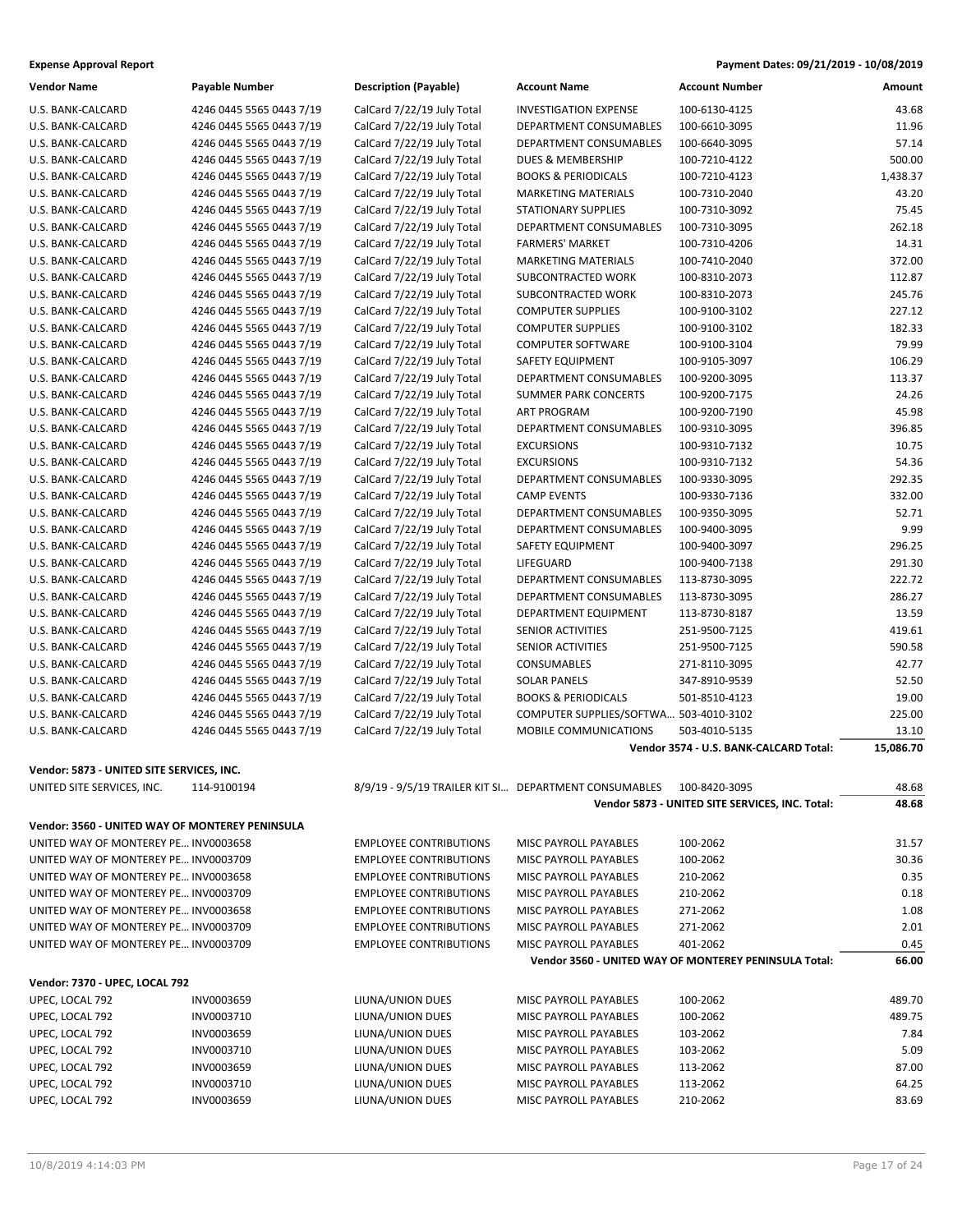| <b>Vendor Name</b>                                       | <b>Payable Number</b> | <b>Description (Payable)</b>                        | <b>Account Name</b>          | <b>Account Number</b>                                          | Amount   |
|----------------------------------------------------------|-----------------------|-----------------------------------------------------|------------------------------|----------------------------------------------------------------|----------|
| UPEC, LOCAL 792                                          | INV0003710            | LIUNA/UNION DUES                                    | MISC PAYROLL PAYABLES        | 210-2062                                                       | 54.07    |
| UPEC, LOCAL 792                                          | INV0003659            | LIUNA/UNION DUES                                    | MISC PAYROLL PAYABLES        | 271-2062                                                       | 54.06    |
| UPEC, LOCAL 792                                          | INV0003710            | LIUNA/UNION DUES                                    | MISC PAYROLL PAYABLES        | 271-2062                                                       | 68.90    |
| UPEC, LOCAL 792                                          | INV0003659            | LIUNA/UNION DUES                                    | <b>MISC PAYROLL PAYABLES</b> | 345-2062                                                       | 1.72     |
| UPEC, LOCAL 792                                          | INV0003710            | LIUNA/UNION DUES                                    | MISC PAYROLL PAYABLES        | 345-2062                                                       | 2.61     |
| UPEC, LOCAL 792                                          | INV0003659            | LIUNA/UNION DUES                                    | MISC PAYROLL PAYABLES        | 401-2062                                                       | 38.09    |
| UPEC, LOCAL 792                                          | INV0003710            | LIUNA/UNION DUES                                    | MISC PAYROLL PAYABLES        | 401-2062                                                       | 55.96    |
| UPEC, LOCAL 792                                          | INV0003659            | LIUNA/UNION DUES                                    | MISC PAYROLL PAYABLES        | 501-2062                                                       | 47.50    |
| UPEC, LOCAL 792                                          | INV0003710            | LIUNA/UNION DUES                                    | MISC PAYROLL PAYABLES        | 501-2062                                                       | 47.50    |
| UPEC, LOCAL 792                                          | INV0003659            | LIUNA/UNION DUES                                    | <b>MISC PAYROLL PAYABLES</b> | 951-2062                                                       | 45.40    |
|                                                          | INV0003710            |                                                     | MISC PAYROLL PAYABLES        | 951-2062                                                       | 43.12    |
| UPEC, LOCAL 792                                          |                       | LIUNA/UNION DUES                                    |                              | Vendor 7370 - UPEC, LOCAL 792 Total:                           | 1,686.25 |
|                                                          |                       |                                                     |                              |                                                                |          |
| Vendor: 8142 - US FOODS, INC.                            |                       |                                                     |                              |                                                                |          |
| US FOODS, INC.                                           | 3562591               | ACCT #24074387 / FOOD DELIV SENIOR ACTIVITIES       |                              | 251-9500-7125                                                  | 907.02   |
|                                                          |                       |                                                     |                              | Vendor 8142 - US FOODS, INC. Total:                            | 907.02   |
| Vendor: 3535 - USA BLUEBOOK                              |                       |                                                     |                              |                                                                |          |
| <b>USA BLUEBOOK</b>                                      | 003709                | (1) STENNER PUMP, (1) QUICKP DEPARTMENT CONSUMABLES |                              | 401-8620-3095                                                  | 644.38   |
| <b>USA BLUEBOOK</b>                                      | 010693                | (1) 1/4 HP MIXER 1750 RPM                           | DEPARTMENT CONSUMABLES       | 401-8620-3095                                                  | 715.40   |
|                                                          |                       |                                                     |                              | Vendor 3535 - USA BLUEBOOK Total:                              | 1,359.78 |
| Vendor: 8125 - VARSITY BRANDS HOLDING CO., INC.          |                       |                                                     |                              |                                                                |          |
| VARSITY BRANDS HOLDING CO.,906085721                     |                       | (2 SETS) TRANSPORT WHEELS, ( PARKS IMPROVEMENTS     |                              | 348-8910-9570                                                  | 3,197.04 |
|                                                          |                       |                                                     |                              |                                                                |          |
|                                                          |                       |                                                     |                              | Vendor 8125 - VARSITY BRANDS HOLDING CO., INC. Total:          | 3,197.04 |
| Vendor: 9247 - VERIZON CONNECT NWF INC.                  |                       |                                                     |                              |                                                                |          |
| VERIZON CONNECT NWF INC.                                 | <b>INVE0200580</b>    | (13) SENSOR INPUT HARNESS F OUTSIDE REPAIRS         |                              | 501-8520-6148                                                  | 142.03   |
|                                                          |                       |                                                     |                              | Vendor 9247 - VERIZON CONNECT NWF INC. Total:                  | 142.03   |
| Vendor: 6671 - VERIZON WIRELESS                          |                       |                                                     |                              |                                                                |          |
| <b>VERIZON WIRELESS</b>                                  | 9838763791            | ACCT #772515511-00009; 8/24 TELEPHONE               |                              | 100-6110-5132                                                  | 1,081.68 |
| <b>VERIZON WIRELESS</b>                                  | 9838763785            | ACCT #772515511-00003; 8/24 MOBILE COMMUNICATION    |                              | 100-6120-5135                                                  | 878.25   |
| <b>VERIZON WIRELESS</b>                                  | 9837152030            | ACCT #472229021-00001; 9/1/ MOBILE COMMUNICATIONS   |                              | 100-6640-5135                                                  | 650.38   |
| <b>VERIZON WIRELESS</b>                                  | 9838761102            | ACCT #742264136-00001; 9/23 MOBILE COMMUNICATIONS   |                              | 503-4010-5135                                                  | 71.36    |
| <b>VERIZON WIRELESS</b>                                  | 9838763787            | ACCT #772515511-00005; 8/24 MOBILE COMMUNICATIONS   |                              | 503-4010-5135                                                  | 113.02   |
| <b>VERIZON WIRELESS</b>                                  | 9838763788            | ACCT #772515511-00006; 9/23 MOBILE COMMUNICATIONS   |                              | 503-4010-5135                                                  | 137.99   |
| <b>VERIZON WIRELESS</b>                                  | 9838763789            | ACCT #772515511-00007; 9/23 MOBILE COMMUNICATIONS   |                              | 503-4010-5135                                                  | 56.71    |
| <b>VERIZON WIRELESS</b>                                  | 9838763790            | ACCT #772515511-00008; 9/23 MOBILE COMMUNICATIONS   |                              | 503-4010-5135                                                  | 112.05   |
|                                                          |                       |                                                     |                              | Vendor 6671 - VERIZON WIRELESS Total:                          | 3,101.44 |
|                                                          |                       |                                                     |                              |                                                                |          |
| Vendor: 3604 - VERMONT SYSTEMS, INC.                     |                       |                                                     |                              |                                                                |          |
| VERMONT SYSTEMS, INC.                                    | 63772                 | RECREATION DEPT SOFTWARE  COMPUTER SUPPLIES         |                              | 100-9100-3102                                                  | 6,390.00 |
|                                                          |                       |                                                     |                              | Vendor 3604 - VERMONT SYSTEMS, INC. Total:                     | 6,390.00 |
| Vendor: 6949 - WATCHGUARD VIDEO                          |                       |                                                     |                              |                                                                |          |
| WATCHGUARD VIDEO                                         | SRINV0019559          | REPAIR OF UNIT DV10-152450  EQUIPMENT REPAIR        |                              | 100-6110-2054                                                  | 564.78   |
|                                                          |                       |                                                     |                              | Vendor 6949 - WATCHGUARD VIDEO Total:                          | 564.78   |
| Vendor: 9279 - WATER INDUSTRY TRAINING SPECIALISTS, INC. |                       |                                                     |                              |                                                                |          |
| WATER INDUSTRY TRAINING SP., 1246                        |                       | HUMBERTO SAUCEDO - AUTO  TRAINING & EDUCATION       |                              | 100-8410-1029                                                  | 500.00   |
|                                                          |                       |                                                     |                              | Vendor 9279 - WATER INDUSTRY TRAINING SPECIALISTS. INC. Total: | 500.00   |
|                                                          |                       |                                                     |                              |                                                                |          |
| Vendor: 9212 - WEX BANK                                  |                       |                                                     |                              |                                                                |          |
| <b>WEX BANK</b>                                          | 61392106              | SEPT 2019 - SEASIDE POLICE GA VEHICLE FUEL          |                              | 501-8520-6145                                                  | 71.64    |
|                                                          |                       |                                                     |                              | Vendor 9212 - WEX BANK Total:                                  | 71.64    |
| <b>Vendor: 4970 - WHITSON ENGINEERS</b>                  |                       |                                                     |                              |                                                                |          |
| <b>WHITSON ENGINEERS</b>                                 | 0022832               | AUGUST 2019 - CAPRA PARK - C CAPRA PARK             |                              | 342-8910-9572                                                  | 1,584.00 |
|                                                          |                       |                                                     |                              | Vendor 4970 - WHITSON ENGINEERS Total:                         | 1,584.00 |
| Vendor: 9296 - YALDA KARIMI                              |                       |                                                     |                              |                                                                |          |
| YALDA KARIMI                                             | 119519                | SWIM LESSON REFUND FOR JO SWIMMING POOL REVENUE     |                              | 100-3676                                                       | 50.00    |
|                                                          |                       |                                                     |                              | Vendor 9296 - YALDA KARIMI Total:                              | 50.00    |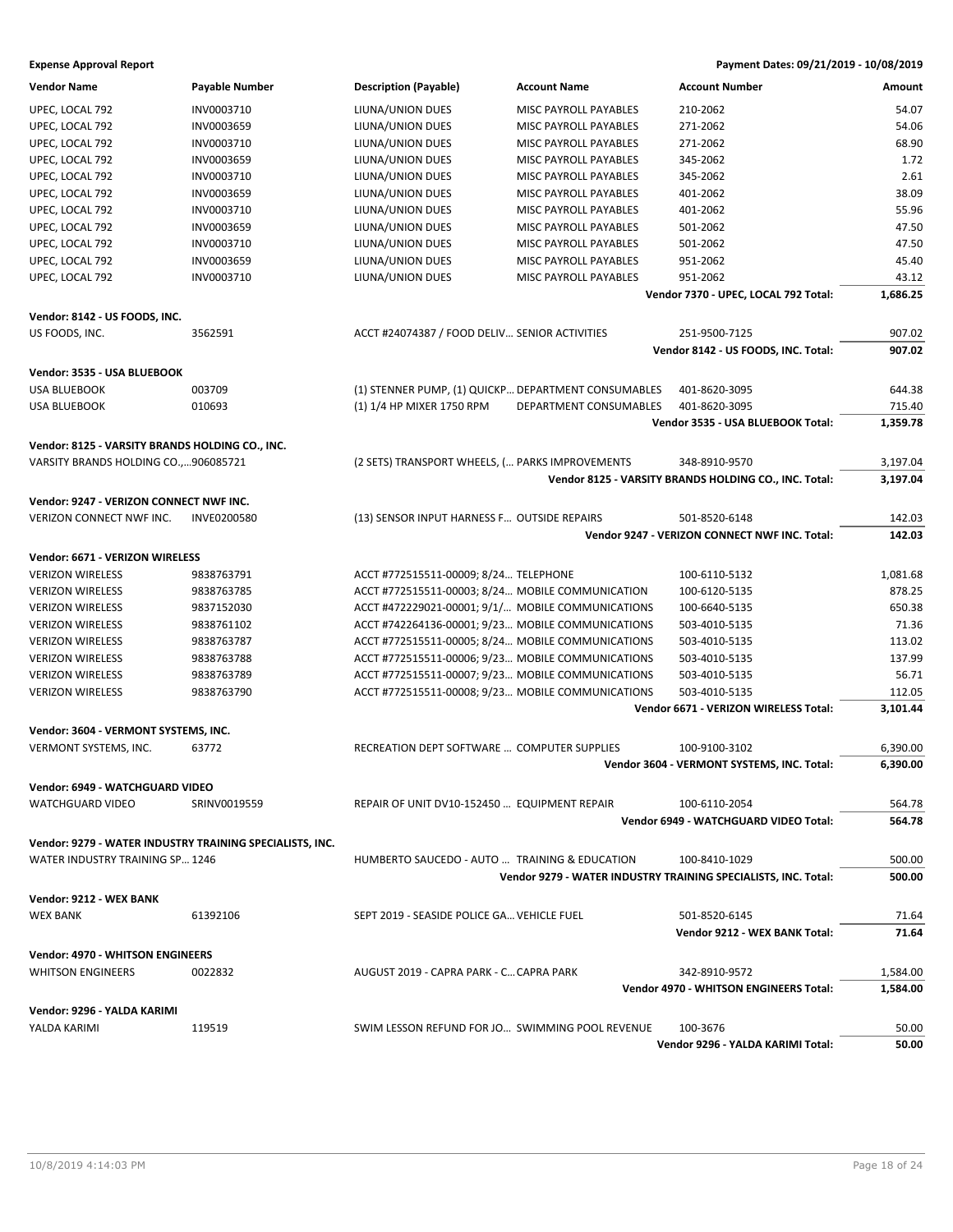| Payment Dates: 09/21/2019 - 10/08/2019<br><b>Expense Approval Report</b> |                |                                                |                     |                                          |          |
|--------------------------------------------------------------------------|----------------|------------------------------------------------|---------------------|------------------------------------------|----------|
| <b>Vendor Name</b>                                                       | Payable Number | <b>Description (Payable)</b>                   | <b>Account Name</b> | <b>Account Number</b>                    | Amount   |
| <b>Vendor: 5820 - ZARCOS TREE SERVICE</b>                                |                |                                                |                     |                                          |          |
| <b>ZARCOS TREE SERVICE</b>                                               | 51239          | BOY & GIRLS CLUB - EUCALYPT SUBCONTRACTED WORK |                     | 100-8450-2073                            | 5.250.00 |
|                                                                          |                |                                                |                     | Vendor 5820 - ZARCOS TREE SERVICE Total: | 5,250.00 |

**Grand Total: 510,086.45**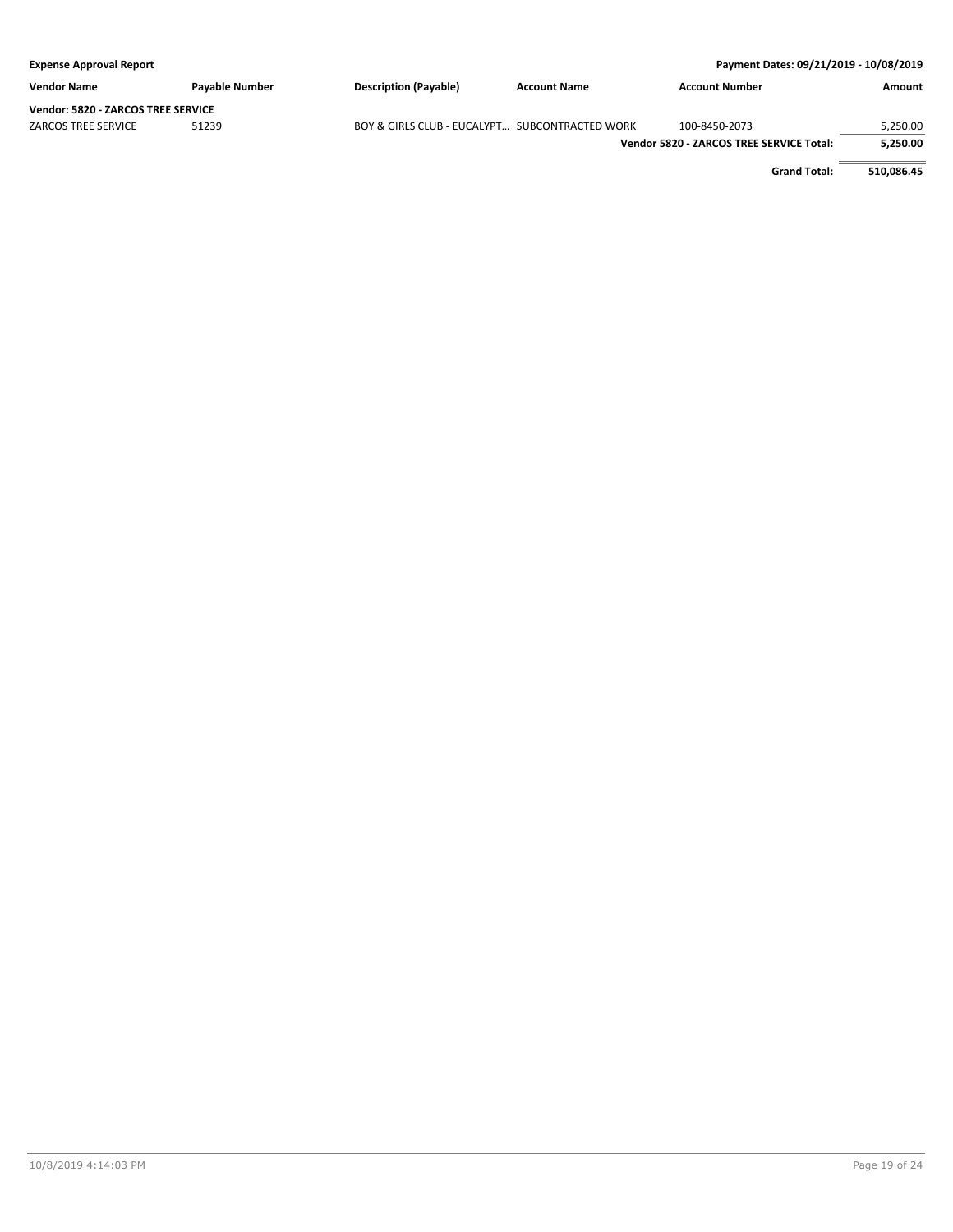## **Report Summary**

### **Fund Summary**

| Fund                            | <b>Payment Amount</b> |
|---------------------------------|-----------------------|
| 100 - GENERAL FUND              | 315,836.99            |
| 103 - LAGUNA GRANDE PKG FUND    | 4,944.13              |
| 113 - POMA & DMDC FUND          | 8,348.10              |
| 200 - CDBG FUND                 | 12,941.86             |
| 210 - STREETS FUND              | 29,715.56             |
| 251 - SENIOR PROGRAMS           | 2.572.41              |
| 257 - PARKS MAINTENANCE         | 185.24                |
| 271 - STORMWATER FUND           | 3,542.56              |
| 342 - PARKS-PLAYGROUND IMPRVMNT | 1,584.00              |
| 345 - WBUV INFRASTRUCTURE IMPRO | 179.81                |
| 347 - SOLAR PANELS              | 52.50                 |
| 348 - CUTINO PARK IMPRVMTS      | 3,197.04              |
| 401 - WATER FUND                | 19,126.10             |
| 501 - EQUIPMT MAINT FUND        | 12,653.03             |
| 503 - MIS FUND                  | 59,240.51             |
| 601 - EXPEND TRUST FUND         | 16,885.00             |
| 951 - SAN, DISTRICT GEN, FUND   | 9,675.42              |
| 953 - SAN, DISTRICT CAP, IMPROV | 3.98                  |
| 961 - SA FORT ORD CAPITAL PROJ  | 9,139.00              |
| 973 - SA MERGED - LMIHF         | 263.21                |
| <b>Grand Total:</b>             | 510,086.45            |

### **Account Summary**

| Account Number | <b>Account Name</b>             | <b>Payment Amount</b> |
|----------------|---------------------------------|-----------------------|
| 100-1010-3095  | DEPARTMENT CONSUMA              | 128.37                |
| 100-1010-4115  | TRAVEL - RUBIO/OGLESBY          | 150.00                |
| 100-1010-7167  | <b>COMMUNITY FIREWORKS</b>      | 1,015.40              |
| 100-1350-2053  | <b>OUTSIDE PRINTING SERVI</b>   | 146.65                |
| 100-1350-3095  | DEPARTMENT CONSUMA              | 100.00                |
| 100-2002       | SALES & USE TAX                 | 1,852.24              |
| 100-2010-4124  | <b>MAIL SERVICES</b>            | 300.00                |
| 100-2021-2063  | PUBLISHING & LEGAL AD           | 570.15                |
| 100-2021-2075  | <b>CONTRACT SERVICES</b>        | 983.06                |
| 100-2021-3095  | DEPARTMENT CONSUMA              | 191.80                |
| 100-2021-4122  | <b>DUES AND MEMBERSHIPS</b>     | 225.00                |
| 100-2031-1029  | <b>TRAINING AND EDUCATI</b>     | 233.27                |
| 100-2031-1037  | <b>EMPLOYEE RECOGNITION</b>     | 106.03                |
| 100-2031-2064  | PERSONNEL RECRUITMENT           | 360.00                |
| 100-2031-3092  | <b>STATIONARY SUPPLIES</b>      | 48.36                 |
| 100-2031-4121  | <b>MEETINGS AND TRAVEL</b>      | 70.35                 |
| 100-2042-7201  | <b>COMM PARTNERSHIP FOR</b>     | 2,311.51              |
| 100-2042-7205  | <b>RESTORATIVE JUSTICE PA</b>   | 3,418.30              |
| 100-2052       | <b>FEDERAL TAX PAYABLE</b>      | 65,916.81             |
| 100-2053       | <b>STATE TAX PAYABLE</b>        | 25,102.36             |
| 100-2057       | EE HEALTHCARE PAYABLE           | 32,515.04             |
| 100-2059       | <b>GARNISHMENT PAYABLE</b>      | 3,291.99              |
| 100-2060       | DEFERRED COMP PAYABLE           | 30,000.29             |
| 100-2062       | <b>MISC PAYROLL PAYABLES</b>    | 9,746.38              |
| 100-2063       | PARS-ARS 457 PAYABLE            | 10,332.74             |
| 100-2064       | LIUNA PENSION PAYABLE           | 4,376.43              |
| 100-3010-1023  | <b>LEGAL SERVICES - SPECIAL</b> | 2,090.00              |
| 100-3128       | <b>BUSINESS LICENSE TAX</b>     | 41.50                 |
| 100-3225       | <b>USE PERMIT</b>               | 1,000.00              |
| 100-3676       | <b>SWIMMING POOL REVEN</b>      | 50.00                 |
| 100-3765       | REIMBURSEMENTS-POLIC            | 732.16                |
| 100-5110-1015  | <b>BENEFITS ADMINISTRATI</b>    | 1,381.11              |
| 100-5110-3092  | <b>STATIONARY SUPPLIES</b>      | 617.53                |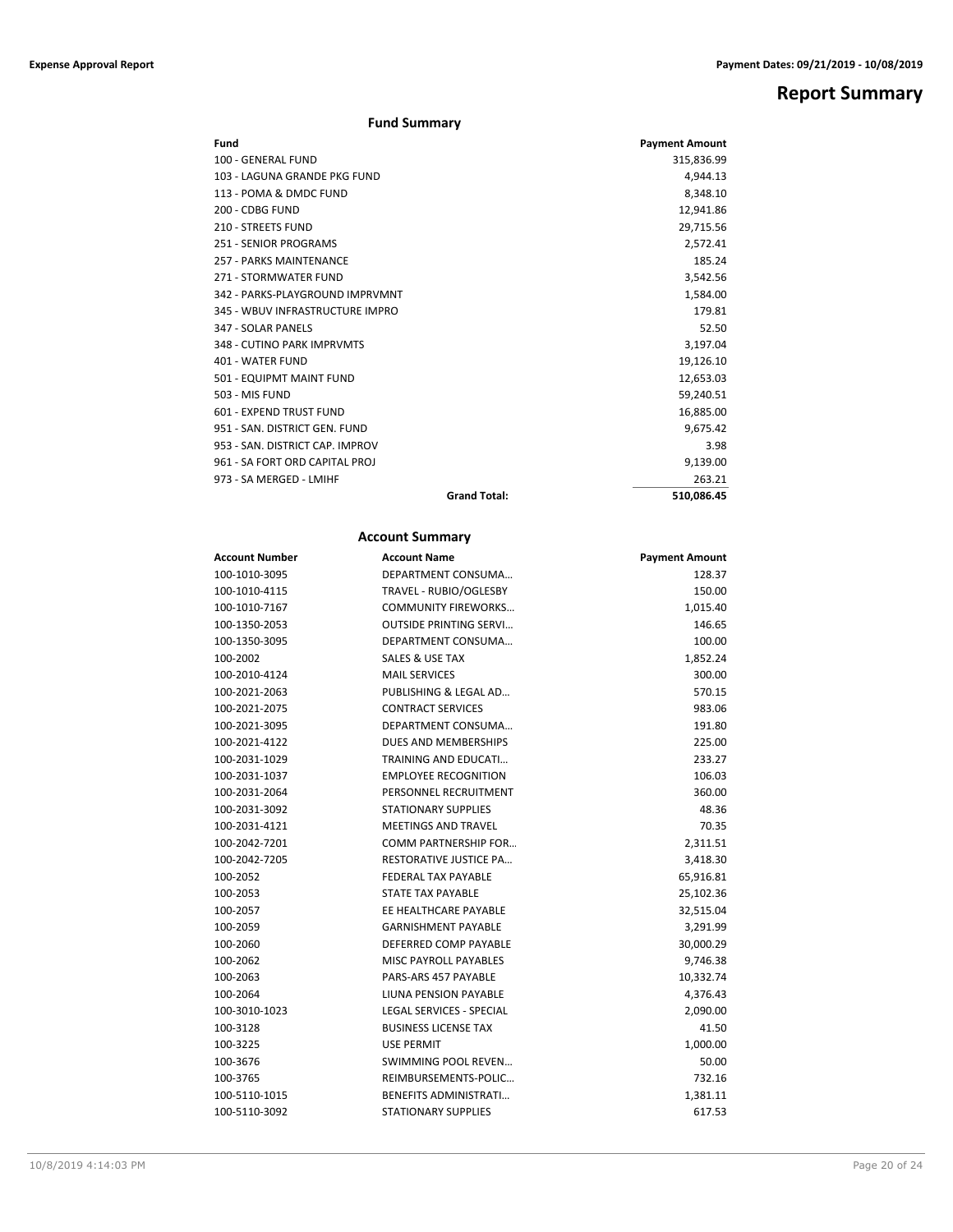|                                | <b>Account Summary</b>                                    |                       |
|--------------------------------|-----------------------------------------------------------|-----------------------|
| Account Number                 | <b>Account Name</b>                                       | <b>Payment Amount</b> |
| 100-5110-4121                  | <b>MEETINGS &amp; TRAVEL</b>                              | 449.00                |
| 100-5110-4122                  | <b>DUES &amp; MEMBERSHIP</b>                              | 55.00                 |
| 100-5110-4124                  | <b>MAIL SERVICES</b>                                      | 1,400.00              |
| 100-6110-0004                  | UNIFORM ALLOWANCE                                         | 555.32                |
| 100-6110-1024                  | <b>COMMUNITY RELATIONS</b>                                | 75.04                 |
| 100-6110-1026                  | <b>MEDICAL EXAMS</b>                                      | 2,000.00              |
| 100-6110-1029                  | <b>TRAINING &amp; EDUCATION</b>                           | 2,414.32              |
| 100-6110-1030                  | CONSULTANT                                                | 1,179.71              |
| 100-6110-2043                  | TEMPORARY CONTRACT S                                      | 205.82                |
| 100-6110-2053                  | <b>OUTSIDE PRINTING SERVI</b>                             | 87.89                 |
| 100-6110-2054                  | <b>EQUIPMENT REPAIR</b>                                   | 564.78                |
| 100-6110-2057                  | PEST CONTROL                                              | 150.00                |
| 100-6110-2064                  | PERSONNEL RECRUITMENT                                     | 3,718.09              |
| 100-6110-2078                  | <b>OTHER EXPENSE</b>                                      | 991.10                |
| 100-6110-3095                  | DEPARTMENT CONSUMA                                        | 328.00                |
| 100-6110-3102                  | COMPUTER SUPPLIES/SO                                      | 3,614.29              |
| 100-6110-4122                  | <b>DUES &amp; MEMBERSHIP</b>                              | 440.00                |
| 100-6110-4124                  | <b>MAIL SERVICES</b>                                      | 36.04                 |
| 100-6110-4202                  | <b>CALEA PROGRAM</b>                                      | 340.00                |
| 100-6110-5132                  | <b>TELEPHONE</b>                                          | 1,644.98              |
| 100-6110-9602                  | PRINCIPAL- LEASE                                          | 490.14                |
| 100-6110-9605                  | <b>INTEREST-COPIER LEASE</b>                              | 27.86                 |
| 100-6120-1029                  | <b>TRAINING &amp; EDUCATIONS</b><br><b>PRISONER MEALS</b> | 971.32<br>32.74       |
| 100-6120-2061<br>100-6120-3096 | <b>CSA74 APPROVED MEDIC</b>                               | 561.27                |
| 100-6120-3097                  | SAFETY EQUIPMENT                                          | 352.27                |
| 100-6120-5135                  | <b>MOBILE COMMUNICATION</b>                               | 878.25                |
| 100-6120-8187                  | DEPARTMENT EQUIPMENT                                      | 500.00                |
| 100-6130-1029                  | <b>TRAINING &amp; EDUCAITON</b>                           | 147.06                |
| 100-6130-4125                  | <b>INVESTIGATION EXPENSE</b>                              | 193.68                |
| 100-6160-2073                  | SUBCONTRACTED WORK                                        | 8,704.62              |
| 100-6610-2041                  | COUNTY COMMUNICATI                                        | 448.38                |
| 100-6610-2043                  | TEMPORARY CONTRACT S                                      | 430.00                |
| 100-6610-2044                  | <b>COPIER SERVICES</b>                                    | 286.39                |
| 100-6610-3095                  | DEPARTMENT CONSUMA                                        | 52.61                 |
| 100-6640-1026                  | <b>MEDICAL EXAMS</b>                                      | 1,950.00              |
| 100-6640-2043                  | TEMPORARY CONTRACT S                                      | 35.00                 |
| 100-6640-2049                  | UNIFORM SERVICE/LAUN                                      | 543.77                |
| 100-6640-3093                  | <b>JANITORIAL SUPPLIES</b>                                | 324.74                |
| 100-6640-3095                  | DEPARTMENT CONSUMA                                        | 408.87                |
| 100-6640-3096                  | <b>CSA 74 PURCHASES</b>                                   | 38.49                 |
| 100-6640-3097                  | SAFETY EQUIPMENT                                          | 743.65                |
| 100-6640-5135                  | MOBILE COMMUNICATIO                                       | 650.38                |
| 100-6650-3095                  | DEPARTMENT CONSUMA                                        | 1,026.95              |
| 100-6660-1026                  | MEDICAL EXAMS                                             | 1,140.00              |
| 100-7110-0032                  | <b>PARS PENSION</b>                                       | $-3,100.00$           |
| 100-7210-4122                  | <b>DUES &amp; MEMBERSHIP</b>                              | 500.00                |
| 100-7210-4123                  | <b>BOOKS &amp; PERIODICALS</b>                            | 1,438.37              |
| 100-7310-2040                  | <b>MARKETING MATERIALS</b>                                | 43.20                 |
| 100-7310-3092                  | <b>STATIONARY SUPPLIES</b>                                | 75.45                 |
| 100-7310-3095                  | DEPARTMENT CONSUMA                                        | 262.18                |
| 100-7310-4206                  | <b>FARMERS' MARKET</b>                                    | 1,052.19              |
| 100-7410-2040<br>100-7410-4207 | <b>MARKETING MATERIALS</b><br>SATELLITE OFFICE            | 372.00                |
| 100-8310-2044                  | <b>COPIER SERVICES</b>                                    | 2,730.00<br>125.93    |
| 100-8310-2049                  | UNIFORM SERVICE / LAU                                     | 373.93                |
| 100-8310-2057                  | PEST CONTROL                                              | 227.00                |
| 100-8310-2073                  | SUBCONTRACTED WORK                                        | 3,707.96              |
|                                |                                                           |                       |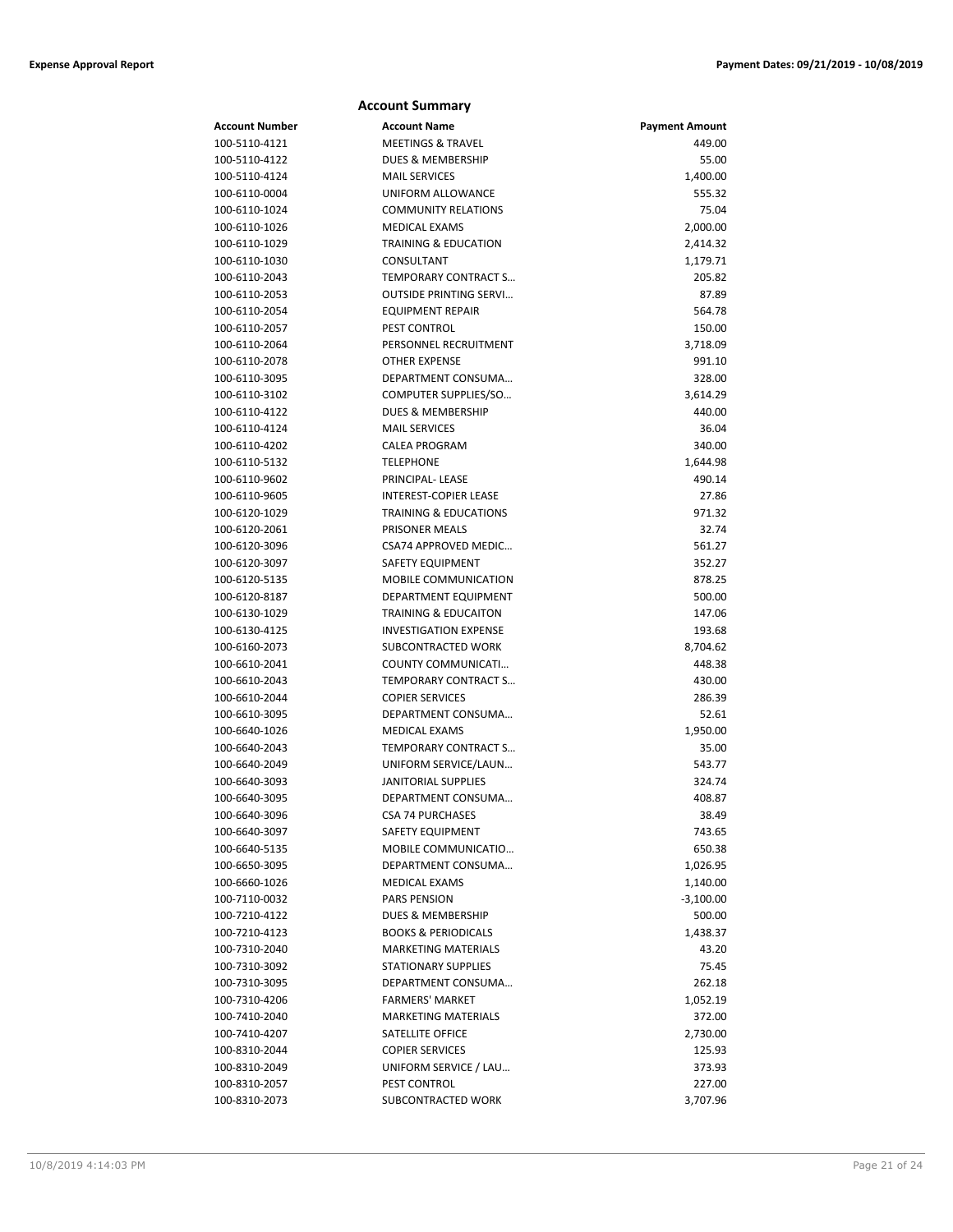| <b>Account Summary</b>         |                                         |                       |  |
|--------------------------------|-----------------------------------------|-----------------------|--|
| <b>Account Number</b>          | <b>Account Name</b>                     | <b>Payment Amount</b> |  |
| 100-8310-3095                  | DEPARTMENT CONSUMA                      | 1,783.52              |  |
| 100-8310-3099                  | <b>CHEMICALS</b>                        | 488.57                |  |
| 100-8310-5131                  | <b>GAS &amp; ELECTRIC</b>               | 23,668.38             |  |
| 100-8310-5133                  | <b>WATER</b>                            | 7,111.53              |  |
| 100-8410-1029                  | <b>TRAINING &amp; EDUCATION</b>         | 500.00                |  |
| 100-8410-2049                  | UNIFORM SERVICE/LAUN                    | 119.69                |  |
| 100-8420-2049                  | UNIFORM SERVICE/LAUN                    | 373.93                |  |
| 100-8420-2073                  | <b>SUBCONTRACTED WORK</b>               | 500.00                |  |
| 100-8420-3095                  | DEPARTMENT CONSUMA                      | 1,206.14              |  |
| 100-8420-5131                  | <b>GAS &amp; ELECTRIC</b>               | 270.34                |  |
| 100-8430-3095                  | DEPARTMENT CONSUMA                      | $-135.45$             |  |
| 100-8440-2049                  | UNIFORM SERVICE / LAU                   | 224.23                |  |
| 100-8440-3095                  | DEPARTMENT CONSUMA                      | 24.25                 |  |
| 100-8440-5133                  | <b>WATER</b>                            | 11,013.65             |  |
| 100-8450-2049                  | UNIFORM SERVICE / LAU                   | 119.69                |  |
| 100-8450-2073                  | SUBCONTRACTED WORK                      | 5,250.00              |  |
| 100-8910-9602                  | PRINCIPAL-COPIER LEASE                  | 142.90                |  |
| 100-8910-9605                  | <b>INTEREST-COPIER LEASE</b>            | 8.93                  |  |
| 100-9100-3102                  | <b>COMPUTER SUPPLIES</b>                | 6,799.45              |  |
| 100-9100-3104                  | <b>COMPUTER SOFTWARE</b>                | 79.99                 |  |
| 100-9100-4124                  | <b>MAIL SERVICES</b>                    | 300.00                |  |
| 100-9105-2049                  | UNIFORM SERVICE/LAUN                    | 479.65                |  |
| 100-9105-3097                  | <b>SAFETY EQUIPMENT</b>                 | 106.29                |  |
| 100-9200-2044                  | <b>COPIER SERVICES</b>                  | 311.75                |  |
| 100-9200-3093                  | <b>JANITORIAL SUPPLIES</b>              | $-12.88$              |  |
| 100-9200-3095                  | DEPARTMENT CONSUMA                      | 113.37                |  |
| 100-9200-7172                  | <b>CITY BIRTHDAY</b>                    | 2,186.56              |  |
| 100-9200-7175                  | <b>SUMMER PARK CONCERTS</b>             | 24.26                 |  |
| 100-9200-7190                  | <b>ART PROGRAM</b>                      | 45.98                 |  |
| 100-9310-3095                  | DEPARTMENT CONSUMA                      | 396.85                |  |
| 100-9310-7132<br>100-9330-3095 | <b>EXCURSIONS</b><br>DEPARTMENT CONSUMA | 65.11<br>292.35       |  |
| 100-9330-7136                  | <b>CAMP EVENTS</b>                      | 332.00                |  |
| 100-9340-2073                  | SUBCONTRACTED WORK                      | 490.00                |  |
| 100-9350-3095                  | DEPARTMENT CONSUMA                      | 52.71                 |  |
| 100-9400-2049                  | UNIFORM/LAUNDRY SERV                    | 9.60                  |  |
| 100-9400-3095                  | DEPARTMENT CONSUMA                      | 1,219.88              |  |
| 100-9400-3097                  | <b>SAFETY EQUIPMENT</b>                 | 296.25                |  |
| 100-9400-7138                  | LIFEGUARD                               | 291.30                |  |
| 100-9603-2075                  | RECREATION CONTRACT S                   | 885.36                |  |
| 103-2052                       | FEDERAL TAX PAYABLE                     | 51.91                 |  |
| 103-2053                       | STATE TAX PAYABLE                       | 15.82                 |  |
| 103-2057                       | EE HEALTHCARE PAYABLE                   | 81.29                 |  |
| 103-2060                       | DEFERRED COMP PAYABLE                   | 40.16                 |  |
| 103-2062                       | MISC PAYROLL PAYABLES                   | 15.69                 |  |
| 103-2064                       | <b>LIUNA PENSION PAYABLE</b>            | 156.55                |  |
| 103-8710-2049                  | UNIFORM SERVICE/LAUN                    | 74.85                 |  |
| 103-8710-5131                  | <b>GAS &amp; ELECTRIC</b>               | 1,865.48              |  |
| 103-8710-5133                  | WATER                                   | 2,642.38              |  |
| 113-2052                       | <b>FEDERAL TAX PAYABLE</b>              | 751.88                |  |
| 113-2053                       | STATE TAX PAYABLE                       | 273.23                |  |
| 113-2057                       | EE HEALTHCARE PAYABLE                   | 420.51                |  |
| 113-2060                       | DEFERRED COMP PAYABLE                   | 137.83                |  |
| 113-2062                       | MISC PAYROLL PAYABLES                   | 190.17                |  |
| 113-2063                       | PARS-ARS 457 PAYABLE                    | 75.19                 |  |
| 113-2064                       | LIUNA PENSION PAYABLE                   | 14.55                 |  |
| 113-8730-2073                  | SUBCONTRACTED WORK                      | 2,975.64              |  |
| 113-8730-3095                  | DEPARTMENT CONSUMA                      | 3,495.51              |  |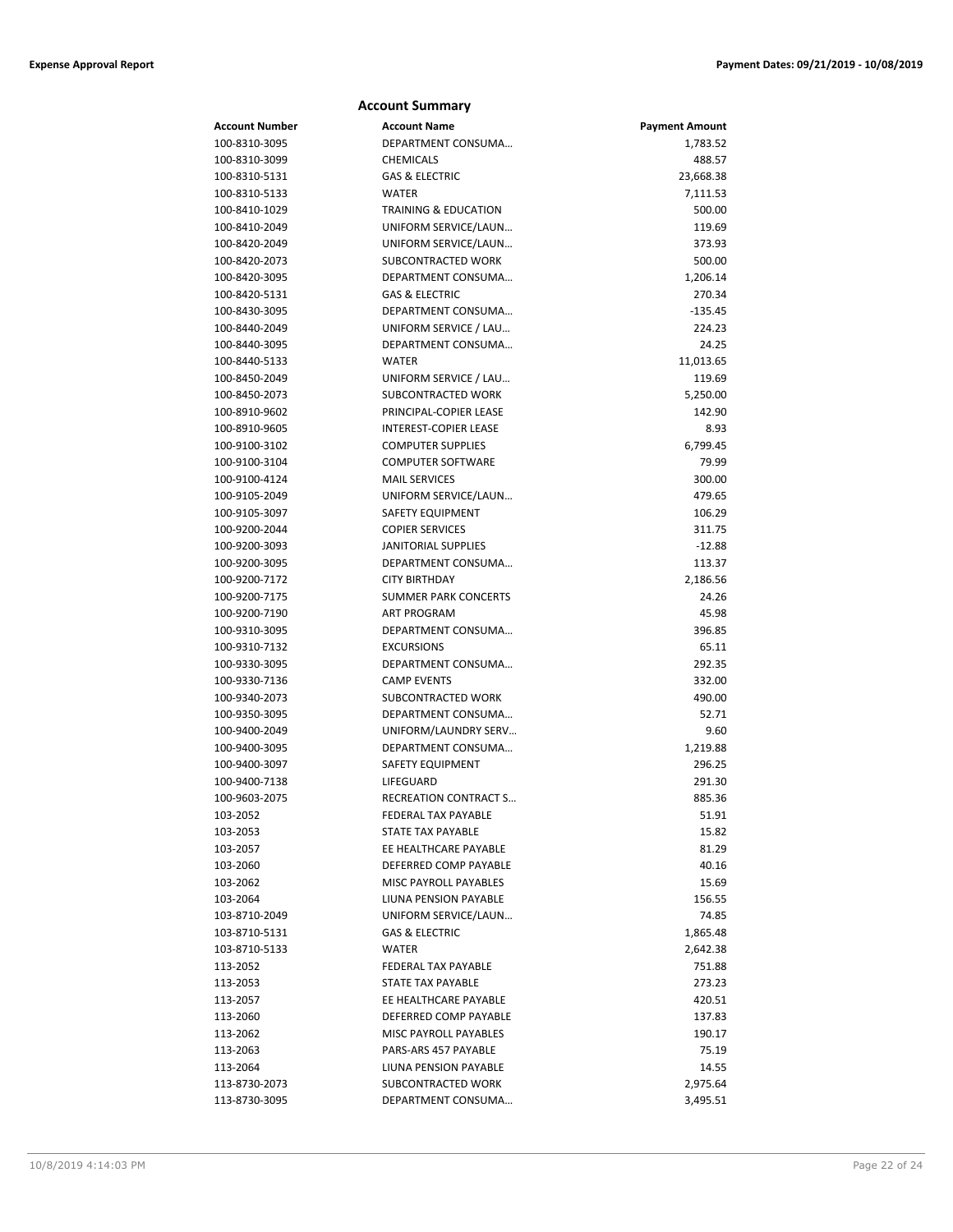| <b>Account Summary</b> |                            |                       |  |
|------------------------|----------------------------|-----------------------|--|
| Account Number         | <b>Account Name</b>        | <b>Payment Amount</b> |  |
| 113-8730-8187          | DEPARTMENT EQUIPMENT       | 13.59                 |  |
| 200-2052               | FEDERAL TAX PAYABLE        | 160.32                |  |
| 200-2053               | <b>STATE TAX PAYABLE</b>   | 48.37                 |  |
| 200-2057               | EE HEALTHCARE PAYABLE      | 264.27                |  |
| 200-2060               | DEFERRED COMP PAYABLE      | 140.53                |  |
| 200-2062               | MISC PAYROLL PAYABLES      | 31.23                 |  |
| 200-5410-7167          | <b>COMMUNITY PARTNERSH</b> | 9,811.92              |  |
| 200-5410-7403          | MEALS ON WHEELS OF T       | 2,485.22              |  |
| 210-2052               | FEDERAL TAX PAYABLE        | 374.11                |  |
| 210-2053               | <b>STATE TAX PAYABLE</b>   | 120.13                |  |
| 210-2057               | EE HEALTHCARE PAYABLE      | 504.68                |  |
| 210-2059               | <b>GARNISHMENT PAYABLE</b> | 5.47                  |  |
| 210-2060               | DEFERRED COMP PAYABLE      | 358.03                |  |
| 210-2062               | MISC PAYROLL PAYABLES      | 169.24                |  |
| 210-2063               | PARS-ARS 457 PAYABLE       | 140.20                |  |
| 210-2064               | LIUNA PENSION PAYABLE      | 552.21                |  |
| 210-8110-2049          | UNIFORM SERVICE/LAUN       | 299.08                |  |
| 210-8110-2073          | SUBCONTRACTED WORK         | 1,080.00              |  |
| 210-8110-3095          | DEPARTMENT CONSUMA         | 1,508.37              |  |
| 210-8110-5131          | <b>GAS &amp; ELECTRIC</b>  | 20.12                 |  |
| 210-8110-8187          | DEPARTMENT EQUIPMENT       | 469.39                |  |
| 210-8210-2059          | <b>STREET LIGHTINGS</b>    | 15,055.69             |  |
| 210-8420-2049          | UNIFORM SERVICE/LAUN       | 74.82                 |  |
| 210-8420-2093          | SUBCONTRACTED WORK         | 1,166.67              |  |
| 210-8420-5131          | <b>GAS &amp; ELECTRIC</b>  | 118.82                |  |
| 210-8420-5133          | <b>WATER</b>               | 7,698.53              |  |
| 251-9500-7125          | SENIOR ACTIVITIES          | 2,572.41              |  |
| 257-2345               | <b>RENTAL DEPOSITS</b>     | 185.24                |  |
| 271-2052               | FEDERAL TAX PAYABLE        | 526.52                |  |
| 271-2053               | <b>STATE TAX PAYABLE</b>   | 166.40                |  |
| 271-2057               | EE HEALTHCARE PAYABLE      | 590.64                |  |
| 271-2060               | DEFERRED COMP PAYABLE      | 551.34                |  |
| 271-2062               | MISC PAYROLL PAYABLES      | 161.20                |  |
| 271-2063               | PARS-ARS 457 PAYABLE       | 76.08                 |  |
| 271-2064               | LIUNA PENSION PAYABLE      | 1,128.53              |  |
| 271-8110-2049          | UNIFORM SERVICE/LAUN       | 299.08                |  |
| 271-8110-3095          | <b>CONSUMABLES</b>         | 42.77                 |  |
| 342-8910-9572          | <b>CAPRA PARK</b>          | 1,584.00              |  |
| 345-2052               | FEDERAL TAX PAYABLE        | 29.44                 |  |
| 345-2053               | STATE TAX PAYABLE          | 8.68                  |  |
| 345-2057               | EE HEALTHCARE PAYABLE      | 35.69                 |  |
| 345-2060               | DEFERRED COMP PAYABLE      | 41.59                 |  |
| 345-2062               | MISC PAYROLL PAYABLES      | 11.97                 |  |
| 345-2064               | LIUNA PENSION PAYABLE      | 52.44                 |  |
| 347-8910-9539          | <b>SOLAR PANELS</b>        | 52.50                 |  |
| 348-8910-9570          | PARKS IMPROVEMENTS         | 3,197.04              |  |
| 401-2002               | A/P MPWMD SURCHARGE        | 4,739.84              |  |
| 401-2052               | FEDERAL TAX PAYABLE        | 652.05                |  |
| 401-2053               | STATE TAX PAYABLE          | 197.87                |  |
| 401-2057               | EE HEALTHCARE PAYABLE      | 725.86                |  |
| 401-2060               | DEFERRED COMP PAYABLE      | 794.01                |  |
| 401-2062               | MISC PAYROLL PAYABLES      | 171.18                |  |
| 401-2063               | PARS-ARS 457 PAYABLE       | 46.81                 |  |
| 401-2064               | LIUNA PENSION PAYABLE      | 1,067.44              |  |
| 401-8610-2072          | <b>CONTRACT SERVICES</b>   | 730.69                |  |
| 401-8610-3104          | <b>COMPUTER SOFTWARE</b>   | 779.00                |  |
| 401-8620-2049          | UNIFORM SERVICE/LAUN       | 299.08                |  |
| 401-8620-3095          | DEPARTMENT CONSUMA         | 4,289.97              |  |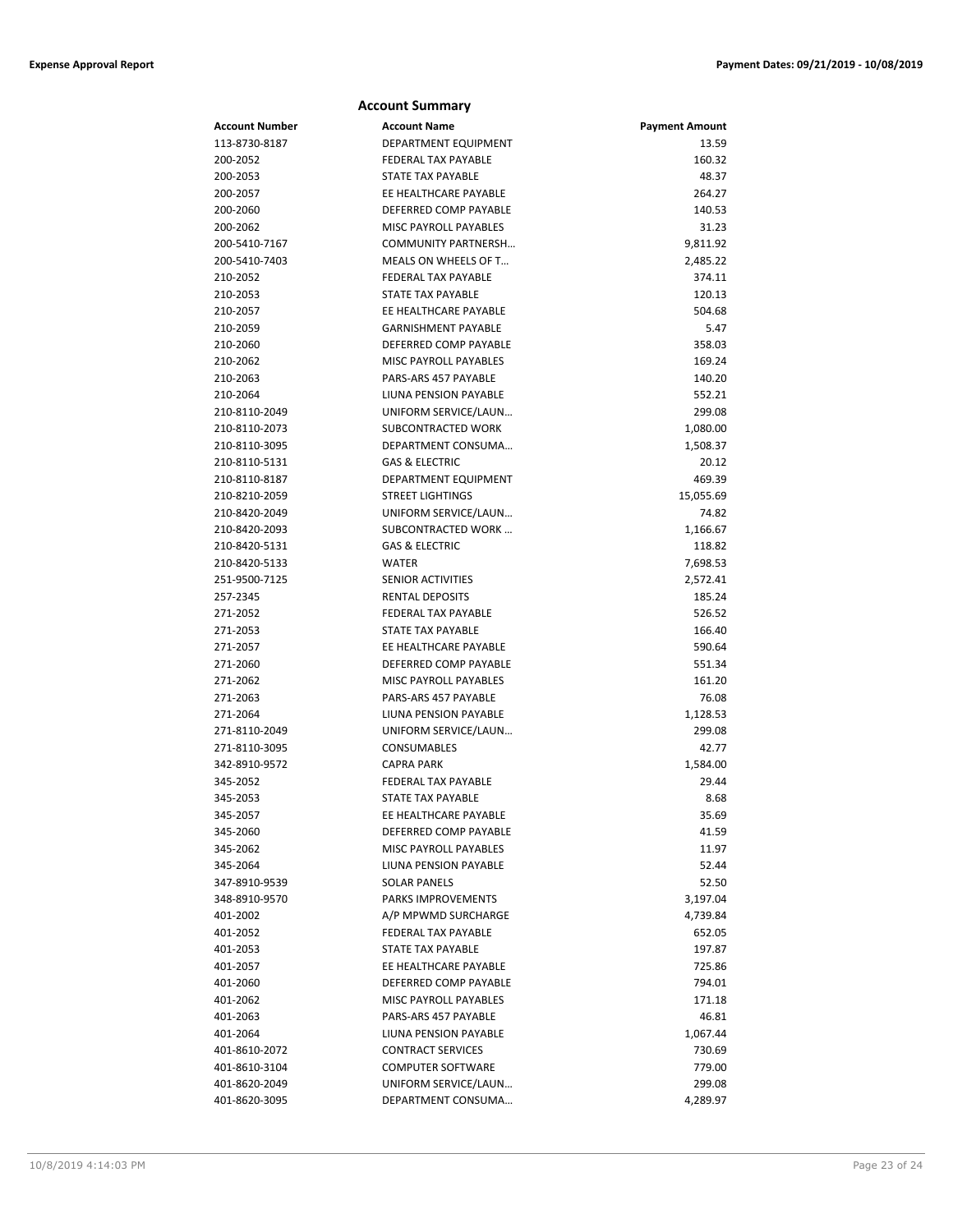|                | <b>Account Summary</b>         |                       |
|----------------|--------------------------------|-----------------------|
| Account Number | <b>Account Name</b>            | <b>Payment Amount</b> |
| 401-8620-5131  | <b>GAS &amp; ELECTRIC</b>      | 5,502.30              |
| 401-8620-8187  | DEPARTMENT EQUIPMENT           | $-870.00$             |
| 501-2052       | FEDERAL TAX PAYABLE            | 568.03                |
| 501-2053       | <b>STATE TAX PAYABLE</b>       | 116.94                |
| 501-2057       | EE HEALTHCARE PAYABLE          | 488.87                |
| 501-2060       | DEFERRED COMP PAYABLE          | 320.33                |
| 501-2062       | MISC PAYROLL PAYABLES          | 115.99                |
| 501-2063       | PARS-ARS 457 PAYABLE           | 70.11                 |
| 501-2064       | LIUNA PENSION PAYABLE          | 576.00                |
| 501-8510-2078  | <b>OTHER EXPENSE</b>           | 150.00                |
| 501-8510-4123  | <b>BOOKS &amp; PERIODICALS</b> | 19.00                 |
| 501-8510-5131  | <b>GAS &amp; ELECTRIC</b>      | 223.34                |
| 501-8520-2049  | UNIFORM SERVICE/LAUN           | 299.08                |
| 501-8520-3095  | DEPARTMENT CONSUMA             | 55.75                 |
| 501-8520-6144  | <b>VEHICLE PARTS</b>           | 3,371.06              |
| 501-8520-6145  | <b>VEHICLE FUEL</b>            | 3,390.79              |
| 501-8520-6147  | <b>TIRES</b>                   | 1,392.43              |
| 501-8520-6148  | <b>OUTSIDE REPAIRS</b>         | 1,495.31              |
| 503-2052       | <b>FEDERAL TAX PAYABLE</b>     | 1,360.01              |
| 503-2053       | STATE TAX PAYABLE              | 286.66                |
| 503-2057       | EE HEALTHCARE PAYABLE          | 572.06                |
| 503-2060       | DEFERRED COMP PAYABLE          | 887.67                |
| 503-2062       | MISC PAYROLL PAYABLES          | 85.00                 |
| 503-2063       | PARS-ARS 457 PAYABLE           | 750.12                |
| 503-4010-3102  | COMPUTER SUPPLIES/SO           | 48,689.85             |
| 503-4010-5132  | <b>TELEPHONE</b>               | 131.00                |
| 503-4010-5135  | MOBILE COMMUNICATIO            | 1,698.64              |
| 503-4010-5138  | DATA COMMUNICATION             | 4,779.50              |
| 601-2224       | <b>MAIN GATE - PETROVICH</b>   | 15,885.00             |
| 601-2225       | <b>ENCROACHMENT BONDS</b>      | 1,000.00              |
| 951-2052       | <b>FEDERAL TAX PAYABLE</b>     | 725.60                |
| 951-2053       | <b>STATE TAX PAYABLE</b>       | 274.96                |
| 951-2057       | EE HEALTHCARE PAYABLE          | 374.20                |
| 951-2060       | DEFERRED COMP PAYABLE          | 415.40                |
| 951-2062       | MISC PAYROLL PAYABLES          | 116.94                |
| 951-2063       | PARS-ARS 457 PAYABLE           | 153.26                |
| 951-2064       | LIUNA PENSION PAYABLE          | 715.85                |
| 951-8820-2049  | UNIFORM SERVICE / LAU          | 299.08                |
| 951-8820-3095  | DEPARTMENT CONSUMA             | 92.69                 |
| 951-8820-4122  | DUES AND MEMBERSHIPS           | 89.00                 |
| 951-8820-8187  | DEPARTMENT EQUIPMENT           | 6,418.44              |
| 953-2062       | <b>MISC PAYROLL PAYABLES</b>   | 0.06                  |
| 953-2063       | PARS-ARS 457 PAYABLE           | 3.92                  |
| 961-3408       | SRD EXTENSION COST RE          | 9,139.00              |
| 973-9710-9526  | AFFORDABLE HOUSING             | 263.21                |
|                | <b>Grand Total:</b>            | 510,086.45            |

### **Project Account Summary**

| <b>Project Account Key</b> |                     | <b>Payment Amount</b> |
|----------------------------|---------------------|-----------------------|
| **None**                   |                     | 503,601.71            |
| 5005010 AA                 |                     | 884.08                |
| 5005012 AA                 |                     | 1,194.60              |
| 5005014 AA                 |                     | 873.45                |
| 5005015 AA                 |                     | 222.72                |
| 5005060 AA                 |                     | 3,309.89              |
|                            | <b>Grand Total:</b> | 510,086.45            |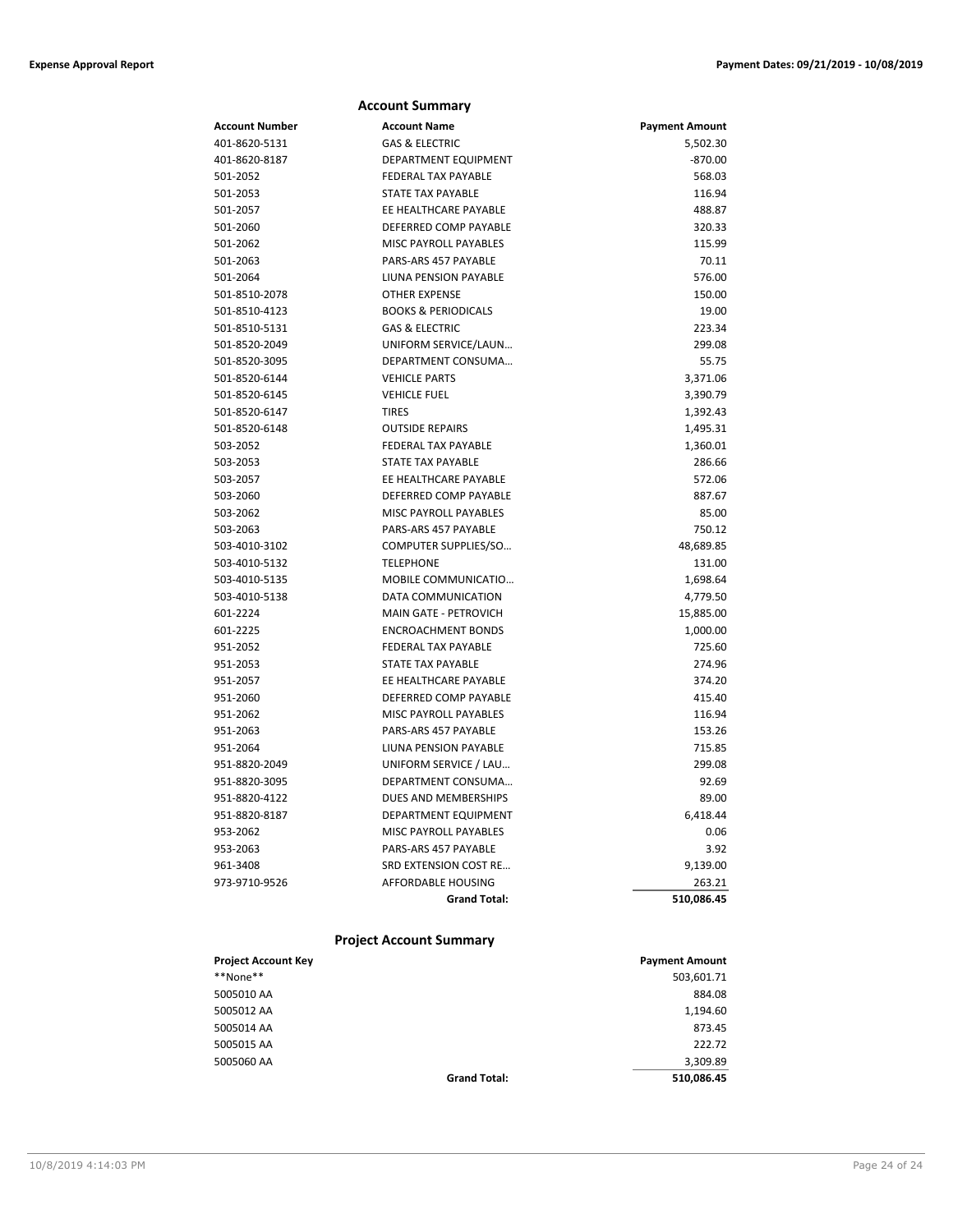

# **Distribution Report**

Seaside, CA Payroll Set: 01 Expense Range - Payment Range 09/21/2019-10/04/2019

| Fund: 100 - GENERAL FUND |                                  |            |
|--------------------------|----------------------------------|------------|
| 100-1010-0001            | SALARIES                         | 861.62     |
| 100-1010-0020            | PART-TIME HOURLY WAGES           | 664.96     |
| 100-2010-0001            | SALARIES                         | 9,746.91   |
| 100-2010-0018            | <b>AUTO ALLOWANCE</b>            | 200.00     |
| 100-2021-0001            | SALARIES                         | 7,436.62   |
| 100-2031-0001            | SALARIES                         | 12,171.77  |
| 100-2031-0002            | <b>OVERTIME</b>                  | 35.94      |
| 100-2031-1033            | <b>FITNESS PROGRAM</b>           | 90.00      |
| 100-2042-0020            | PART-TIME HOURLY WAGES           | 3,353.32   |
| 100-2042-1029            | <b>TRAINING</b>                  | 161.68     |
| 100-3010-0001            | SALARIES                         | 13,153.90  |
| 100-5110-0001            | SALARIES                         | 22,043.98  |
| 100-5110-0041            | <b>MEDICAL INSURANCE</b>         | 46.15      |
| 100-5110-1029            | <b>TRAINING &amp; EDUCATION</b>  | 702.30     |
| 100-6110-0001            | SALARIES                         | 32,240.79  |
| 100-6110-0002            | <b>OVERTIME</b>                  | 1,560.37   |
| 100-6110-0004            | UNIFORM ALLOWANCE                | 594.00     |
| 100-6110-0020            | PART-TIME HOURLY WAGES           | 3,878.34   |
| 100-6110-1029            | <b>TRAINING &amp; EDUCATION</b>  | 803.44     |
| 100-6110-4121            | <b>MEETINGS &amp; TRAVEL</b>     | 203.00     |
| 100-6120-0001            | SALARIES                         | 119,932.52 |
| 100-6120-0002            | <b>OVERTIME</b>                  | 17,373.22  |
| 100-6120-0004            | UNIFORM ALLOWANCE                | 1,614.00   |
| 100-6120-0020            | PART-TIME HOURLY WAGES           | 1,885.91   |
| 100-6120-1029            | <b>TRAINING &amp; EDUCATIONS</b> | 2,100.80   |
| 100-6130-0001            | SALARIES                         | 32,484.08  |
| 100-6130-0002            | <b>OVERTIME</b>                  | 821.34     |
| 100-6130-0004            | UNIFORM ALLOWANCE                | 486.00     |
| 100-6150-0001            | SALARIES                         | 3,472.68   |
| 100-6150-0004            | UNIFORM ALLOWANCE                | 78.00      |
| 100-6160-0001            | SALARIES                         | 2,627.95   |
| 100-6160-0002            | <b>OVERTIME</b>                  | 25.30      |
| 100-6160-0004            | UNIFORM ALLOWANCE                | 78.00      |
| 100-6160-0041            | MEDICAL INSURANCE                | 46.15      |
| 100-6170-0020            | PART-TIME HOURLY WAGES           | 2,556.33   |
| 100-6610-0001            | <b>SALARIES</b>                  | 13,040.29  |
| 100-6610-0002            | <b>OVERTIME</b>                  | 32.34      |
| 100-6610-0004            | UNIFORM ALLOWANCE                | 175.00     |
| 100-6640-0001            | SALARIES                         | 107,069.07 |
| 100-6640-0002            | <b>OVERTIME</b>                  | 1,956.25   |
| 100-6640-0004            | UNIFORM ALLOWANCE                | 2,225.00   |
| 100-6640-0008            | OPER COMP DIV CHIEFS ST TIME     | 170.98     |
| 100-6640-0099            | TUITION REIMBURSEMENT            | 775.00     |
| 100-6660-0020            | PART-TIME HOURLY WAGES           | 324.38     |
| 100-6690-0001            | SALARIES - OES                   | 3,024.10   |
| 100-6690-0002            | <b>OVERTIME - OES</b>            | 14,284.49  |
| 100-7110-0001            | SALARIES                         | 4,658.57   |
| 100-7110-0002            | <b>OVERTIME</b>                  | 101.88     |
| 100-7110-0020            | PART-TIME HOURLY WAGES           | 1,821.84   |
|                          |                                  |            |
| 100-7210-0001            | SALARIES                         | 7,653.92   |
| 100-7220-0001            | SALARIES<br>OVERTIME             | 3,041.12   |
| 100-7220-0002            |                                  | 627.23     |
| 100-7310-0001            | SALARIES                         | 7,699.45   |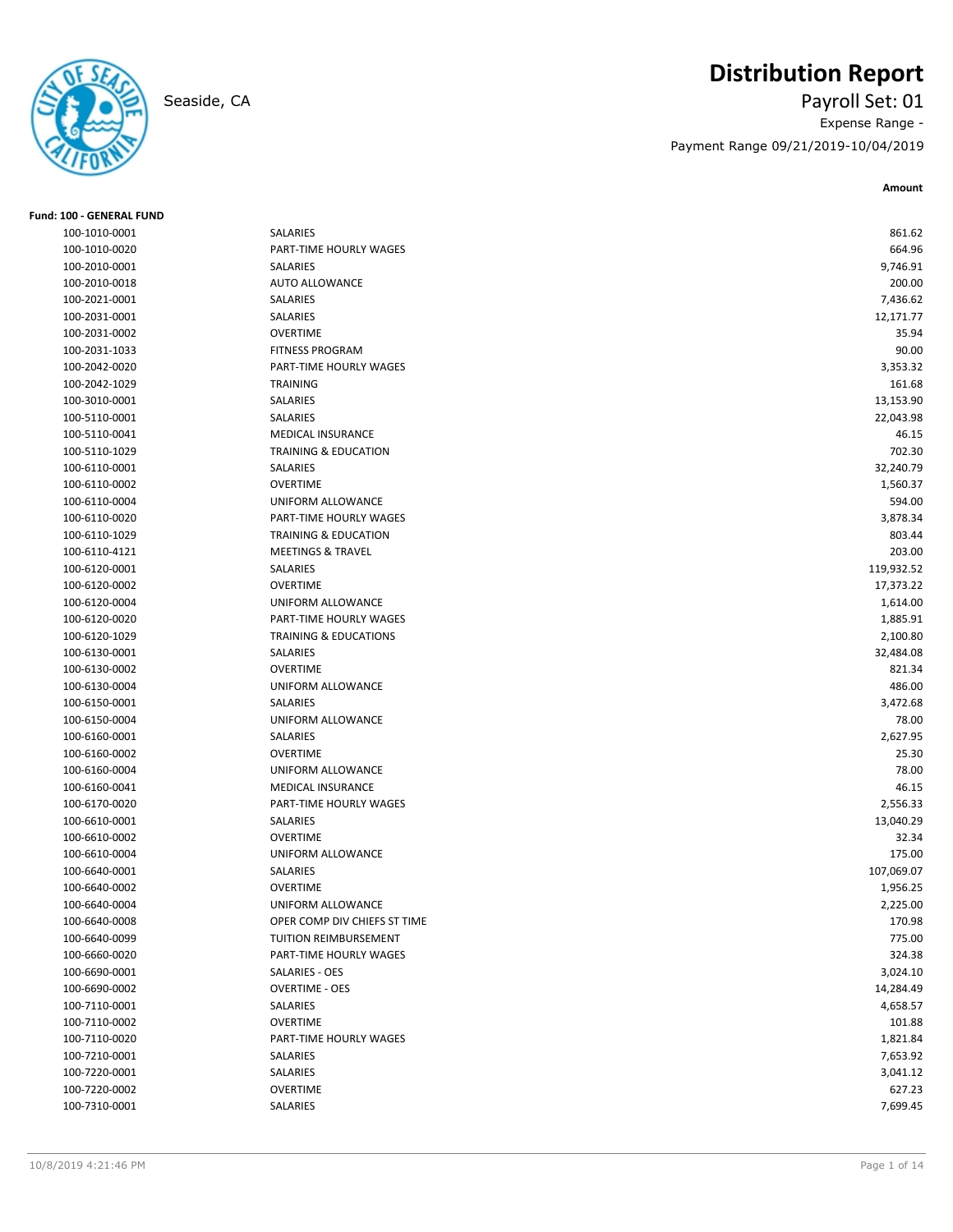| 100-7310-0010 |
|---------------|
| 100-7310-0012 |
| 100-7310-0020 |
| 100-7410-0001 |
| 100-7410-0020 |
| 100-7410-0041 |
| 100-8310-0001 |
| 100-8310-0002 |
| 100-8310-0097 |
| 100-8410-0001 |
| 100-8420-0001 |
| 100-8420-0002 |
| 100-8430-0001 |
| 100-8430-0002 |
| 100-8440-0001 |
| 100-8440-0002 |
| 100-8450-0001 |
| 100-8910-0001 |
| 100-8910-0020 |
| 100-9100-0001 |
| 100-9100-0020 |
| 100-9105-0001 |
| 100-9105-0002 |
| 100-9105-0020 |
| 100-9200-0020 |
| 100-9310-0001 |
| 100-9310-0020 |
| 100-9320-0020 |
| 100-9330-0020 |
| 100-9340-0020 |
| 100-9350-0020 |
| 100-9400-0001 |
| 100-9400-0020 |
| 100.0500.0020 |

| MANAGMEMENT LEAVE PAYOFF      |
|-------------------------------|
| <b>VACATION\TIME PAYOFF</b>   |
| <b>PART-TIME HOURLY WAGES</b> |
| <b>SALARIES</b>               |
| <b>PART-TIME HOURLY</b>       |
| <b>MEDICAL INSURANCE</b>      |
| <b>SAI ARIES</b>              |
| <b>OVERTIME</b>               |
| UNALLOCATED PAGER             |
| <b>SALARIES</b>               |
| SAI ARIFS                     |
| OVERTIME                      |
| <b>SALARIES</b>               |
| OVERTIME                      |
| <b>SALARIES</b>               |
| OVERTIME                      |
| <b>SALARIES</b>               |
| <b>SALARIES</b>               |
| <b>PART-TIME HOURLY WAGES</b> |
| <b>SALARIES</b>               |
| PART-TIME HOURLY WAGES        |
| <b>SALARIES</b>               |
| <b>OVERTIME</b>               |
| <b>PART-TIME HOURLY WAGES</b> |
| <b>PART-TIME HOURLY WAGES</b> |
| <b>SALARIES</b>               |
| <b>PART-TIME HOURLY WAGES</b> |
| <b>PART-TIME HOURLY WAGES</b> |
| <b>PART-TIME HOURLY WAGES</b> |
| PART-TIME HOURLY WAGES        |
| <b>PART-TIME HOURLY WAGES</b> |
| <b>SALARIES</b>               |
| <b>PART-TIME HOURLY WAGES</b> |
| PART-TIME HOURLY WAGES        |

|               |                               | Fund 100 - GENERAL FUND Total: 14,327.64 | 611,055.99 |
|---------------|-------------------------------|------------------------------------------|------------|
| 100-9500-0020 | <b>PART-TIME HOURLY WAGES</b> |                                          | 2,049.94   |
| 100-9400-0020 | PART-TIME HOURLY WAGES        |                                          | 10,033.52  |
| 100-9400-0001 | SALARIES                      |                                          | 2,683.44   |
| 100-9350-0020 | PART-TIME HOURLY WAGES        |                                          | 3,912.45   |
| 100-9340-0020 | PART-TIME HOURLY WAGES        |                                          | 2,407.66   |
| 100-9330-0020 | PART-TIME HOURLY WAGES        |                                          | 2,009.46   |
| 100-9320-0020 | PART-TIME HOURLY WAGES        |                                          | 2,840.54   |
| 100-9310-0020 | PART-TIME HOURLY WAGES        |                                          | 2,276.14   |
| 100-9310-0001 | SALARIES                      |                                          | 5,701.51   |
| 100-9200-0020 | PART-TIME HOURLY WAGES        |                                          | 4,269.22   |
| 100-9105-0020 | PART-TIME HOURLY WAGES        |                                          | 6,009.43   |
| 100-9105-0002 | <b>OVERTIME</b>               |                                          | 130.22     |
| 100-9105-0001 | SALARIES                      |                                          | 2,136.88   |
| 100-9100-0020 | <b>PART-TIME HOURLY WAGES</b> |                                          | 5,627.56   |
| 100-9100-0001 | <b>SALARIES</b>               |                                          | 5,795.28   |
| 100-8910-0020 | PART-TIME HOURLY WAGES        |                                          | 105.00     |
| 100-8910-0001 | <b>SALARIES</b>               |                                          | 22,333.43  |
| 100-8450-0001 | SALARIES                      |                                          | 711.75     |
| 100-8440-0002 | <b>OVERTIME</b>               |                                          | 909.11     |
| 100-8440-0001 | SALARIES                      |                                          | 3,412.18   |
| 100-8430-0002 | <b>OVERTIME</b>               |                                          | 1,527.12   |
| 100-8430-0001 | SALARIES                      |                                          | 726.58     |
| 100-8420-0002 | <b>OVERTIME</b>               |                                          | 350.61     |
| 100-8420-0001 | SALARIES                      |                                          | 13,034.37  |
| 100-8410-0001 | SALARIES                      |                                          | 2,530.77   |
| 100-8310-0097 | UNALLOCATED PAGER             |                                          | 1,905.37   |
| 100-8310-0002 | <b>OVERTIME</b>               |                                          | 929.18     |
| 100-8310-0001 | SALARIES                      |                                          | 4,731.40   |
| 100-7410-0041 | <b>MEDICAL INSURANCE</b>      |                                          | 46.15      |
| 100-7410-0020 | <b>PART-TIME HOURLY</b>       |                                          | 754.80     |
| 100-7410-0001 | <b>SALARIES</b>               |                                          | 11,309.78  |
| 100-7310-0020 | PART-TIME HOURLY WAGES        |                                          | 2,576.73   |
| 100-7310-0012 | <b>VACATION\TIME PAYOFF</b>   |                                          | 19,225.61  |
| 100-7310-0010 | MANAGMEMENT LEAVE PAYOFF      |                                          | 1,840.52   |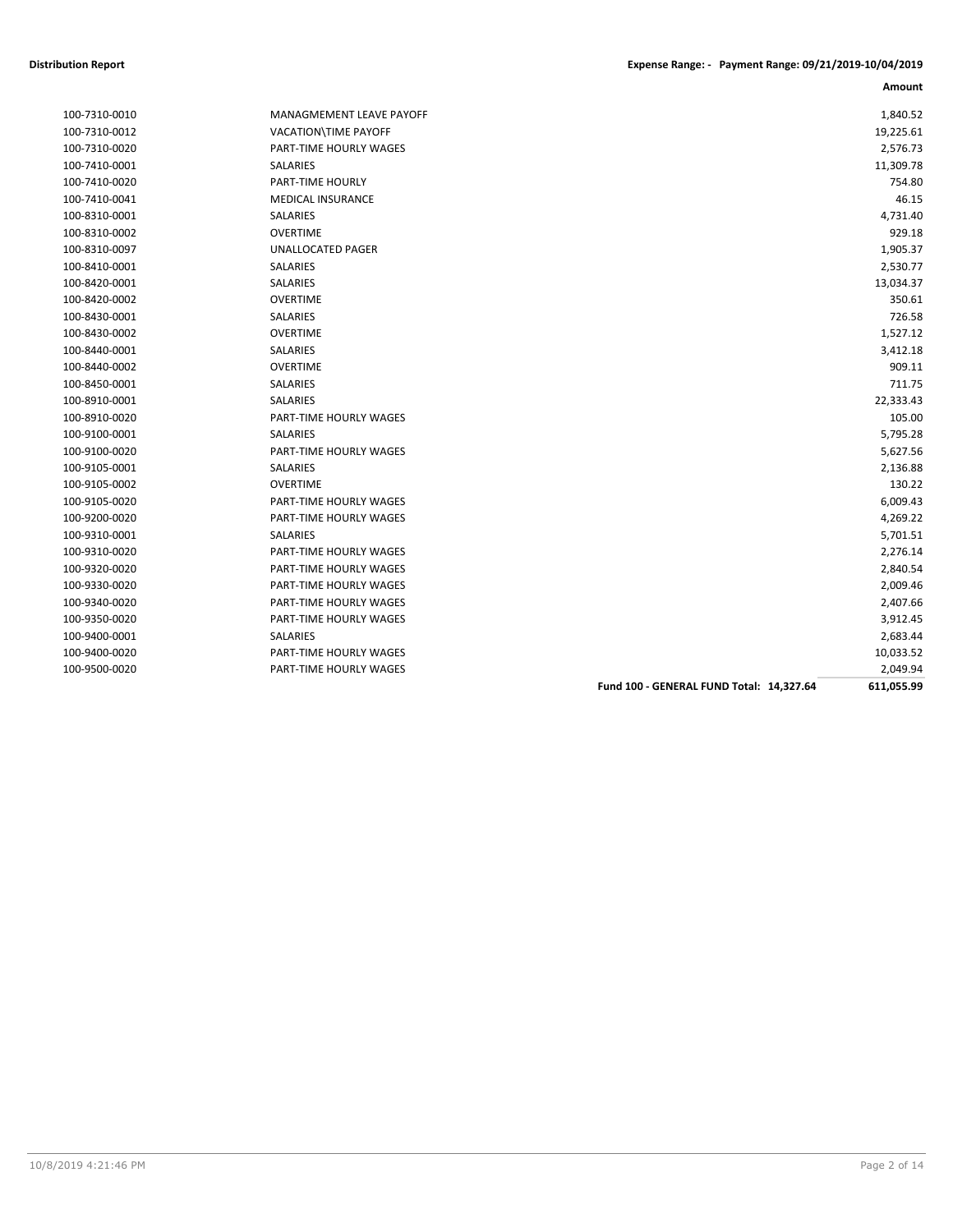**Fund: 103 - LAGUNA GRANDE PKG FUND**

103-8710-0001 SALARIES 693.28

**Fund 103 - LAGUNA GRANDE PKG FUND Total: 18.15 693.28**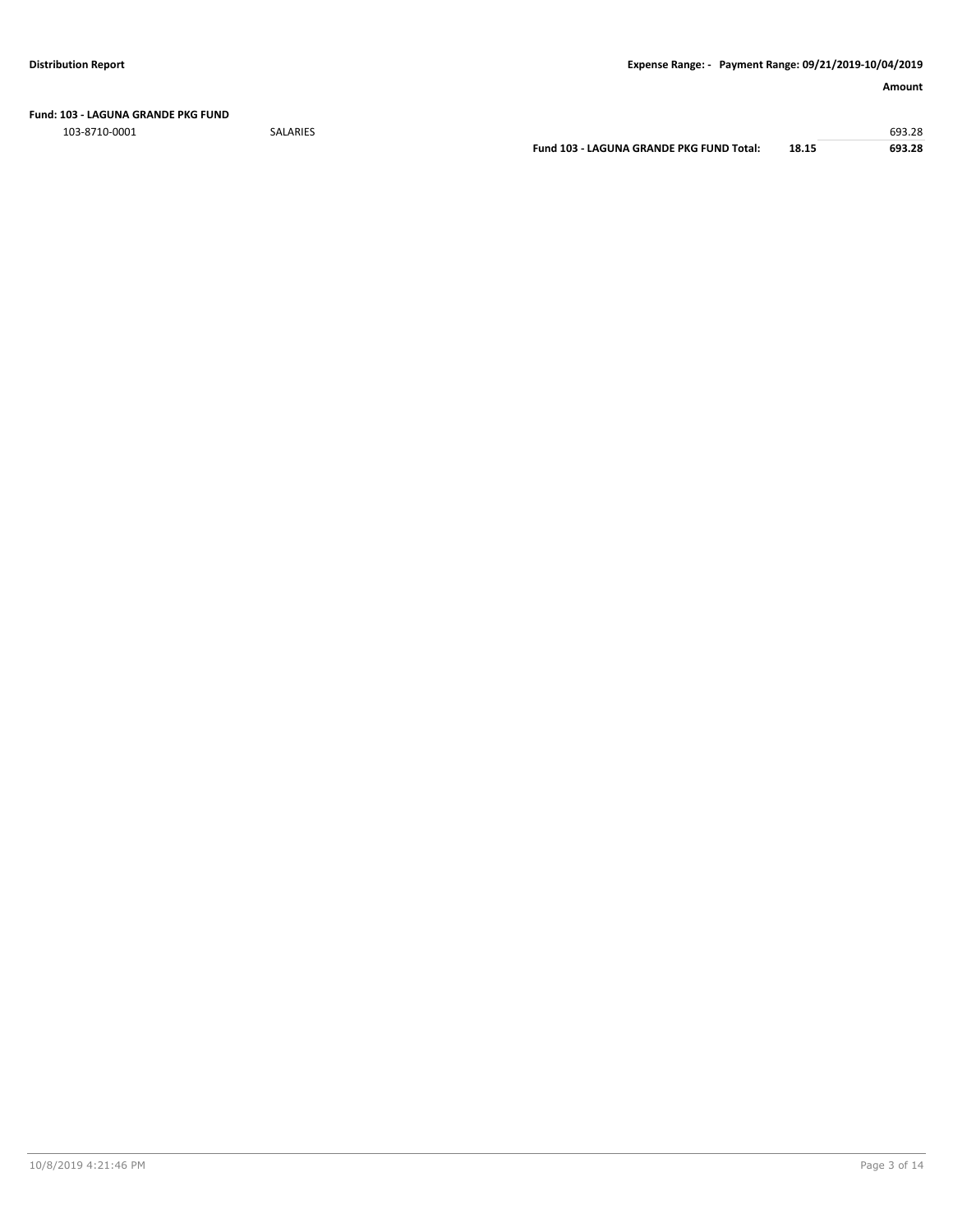| Fund: 113 - POMA & DMDC FUND |                        |                                    |        |           |
|------------------------------|------------------------|------------------------------------|--------|-----------|
| 113-8730-0001                | SALARIES               |                                    |        | 8,617.10  |
| 113-8730-0002                | <b>OVERTIME</b>        |                                    |        | 157.03    |
| 113-8730-0020                | PART-TIME HOURLY WAGES |                                    |        | 1,467.53  |
| 113-8730-0041                | MEDICAL INSURANCE      |                                    |        | 92.30     |
|                              |                        | Fund 113 - POMA & DMDC FUND Total: | 311.30 | 10,333.96 |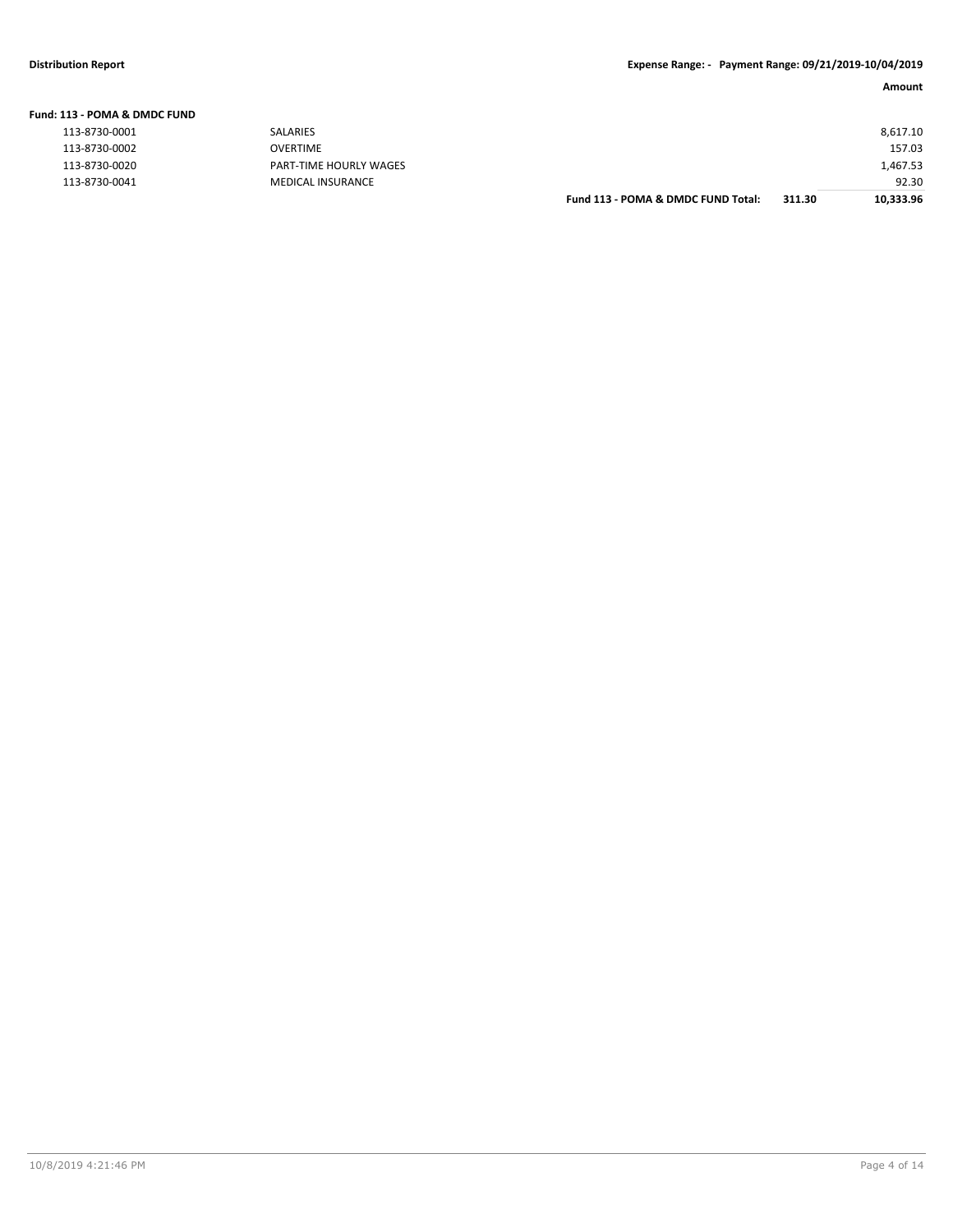**Fund: 200 - CDBG FUND** 200-5410-0001 SALARIES 2,074.31

**Fund 200 - CDBG FUND Total: 46.40 2,074.31**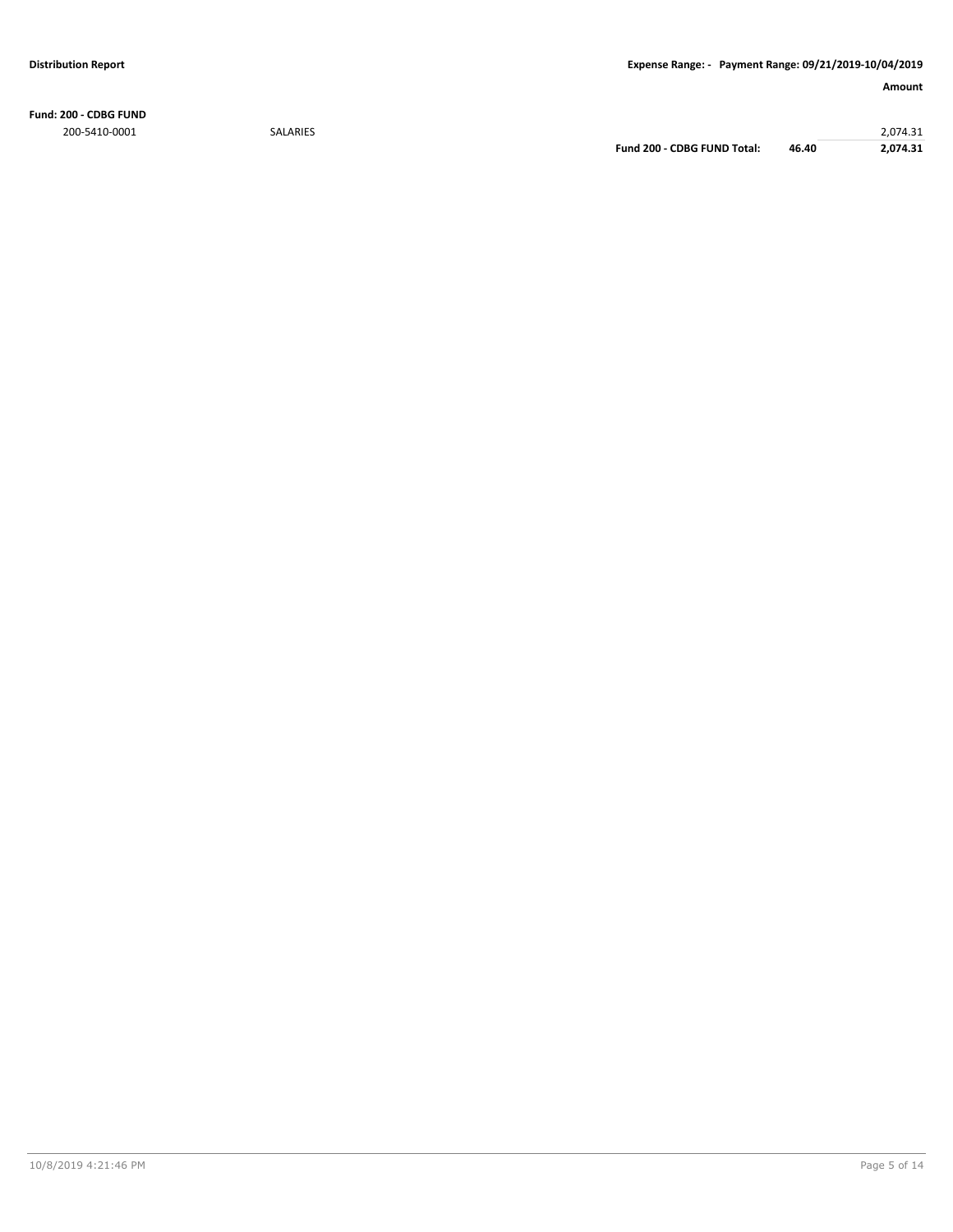### **Fund: 210 - STREETS FUND**

| .             |                 |                                       |        |           |
|---------------|-----------------|---------------------------------------|--------|-----------|
| 210-8110-0001 | <b>SALARIES</b> |                                       |        | 5,802.34  |
| 210-8110-0002 | <b>OVERTIME</b> |                                       |        | 977.65    |
| 210-8420-0001 | <b>SALARIES</b> |                                       |        | $-107.08$ |
|               |                 | <b>Fund 210 - STREETS FUND Total:</b> | 207.19 | 6,672.91  |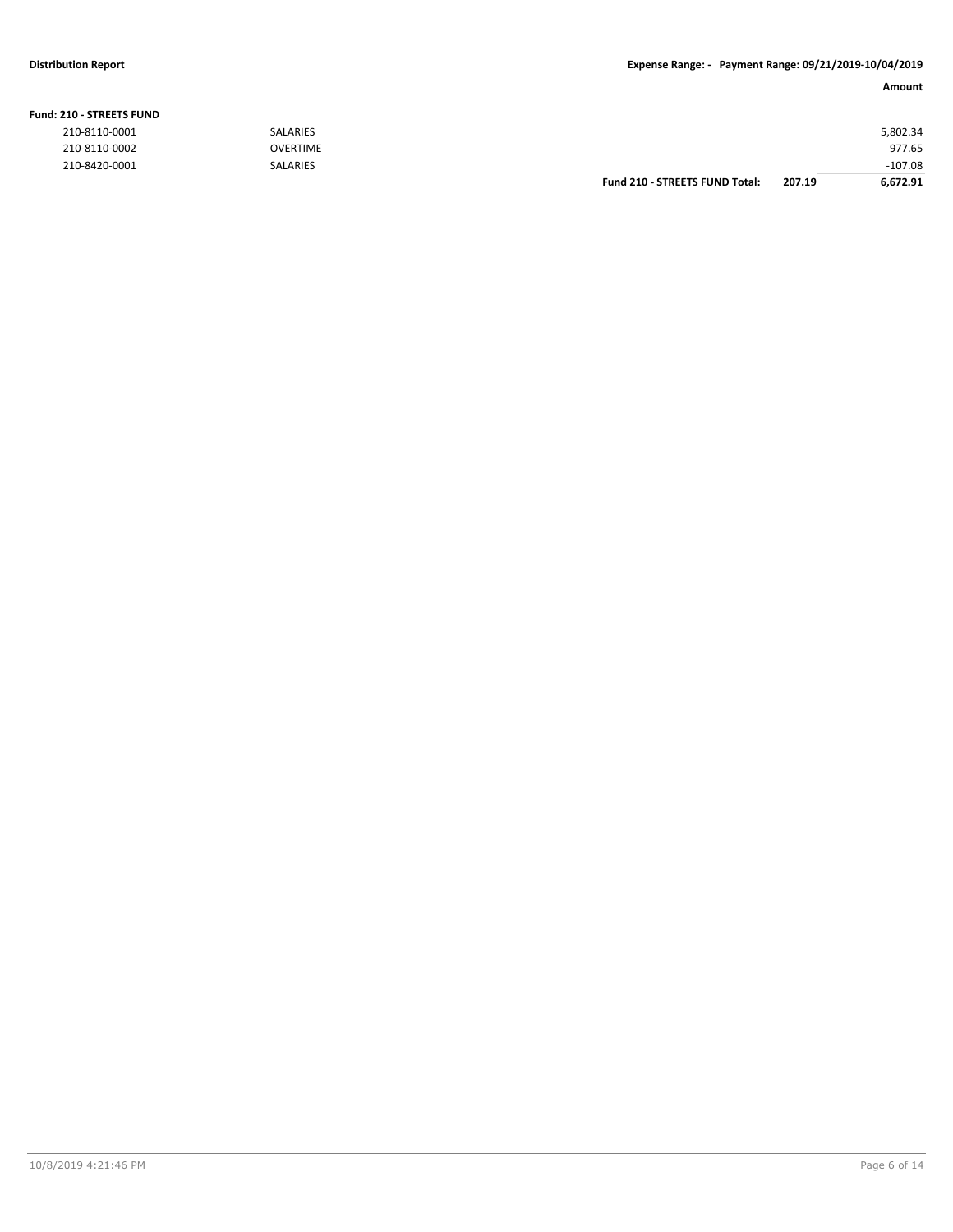**Fund: 251 - SENIOR PROGRAMS**

251-9500-7125 SENIOR ACTIVITIES 15.17 **Fund 251 - SENIOR PROGRAMS Total: 15.17**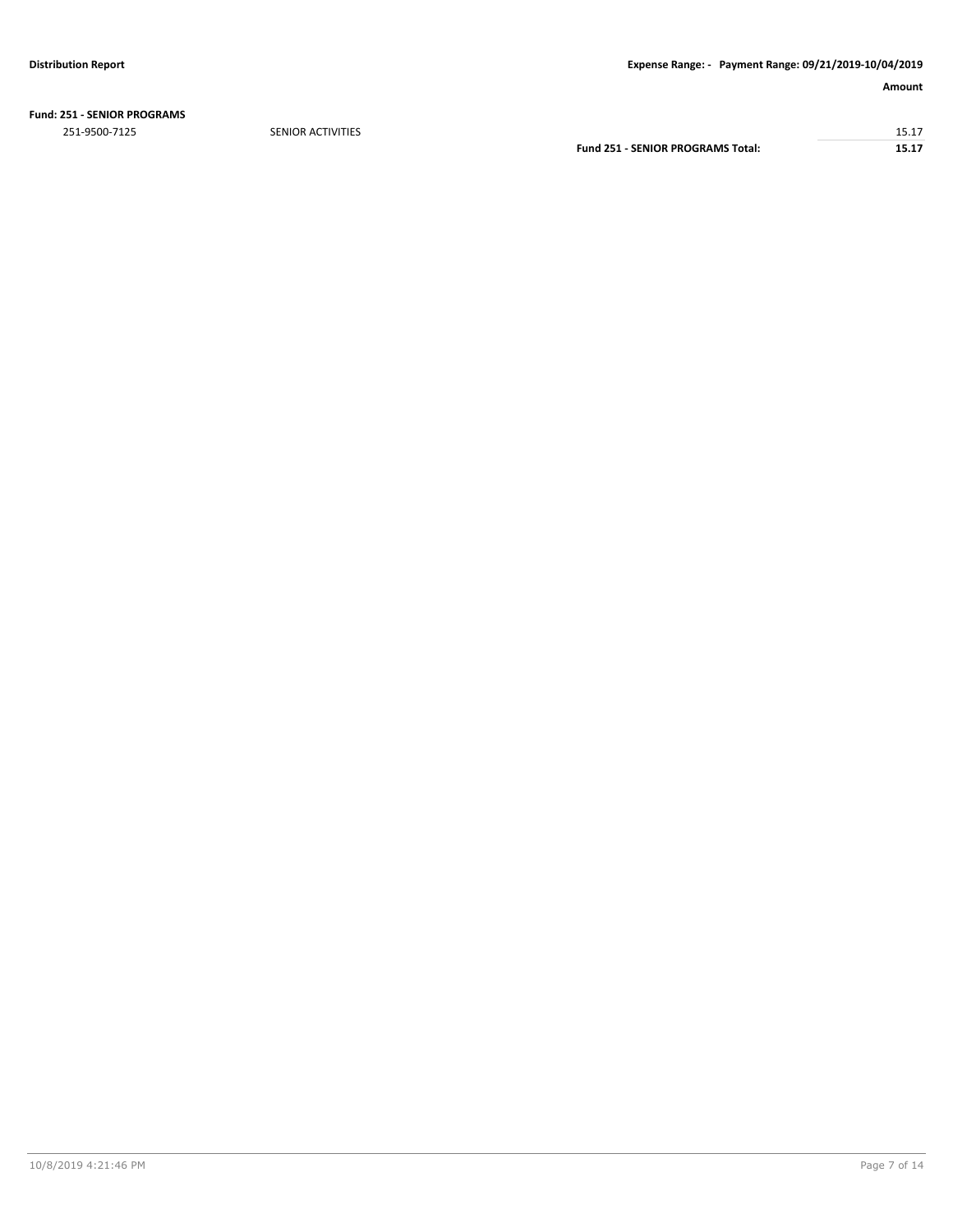| <b>Fund: 271 - STORMWATER FUND</b> |  |  |  |
|------------------------------------|--|--|--|
|------------------------------------|--|--|--|

271-8110-0001 SALARIES 7,666.19

271-8910-8000 STRORM WATER TRASH AMENDMENT **EXAMPLE 19910-8000** 271-8910-8000 STRORM WATER TRASH AMENDMENT **Fund 271 - STORMWATER FUND Total: 232.34 7,694.99**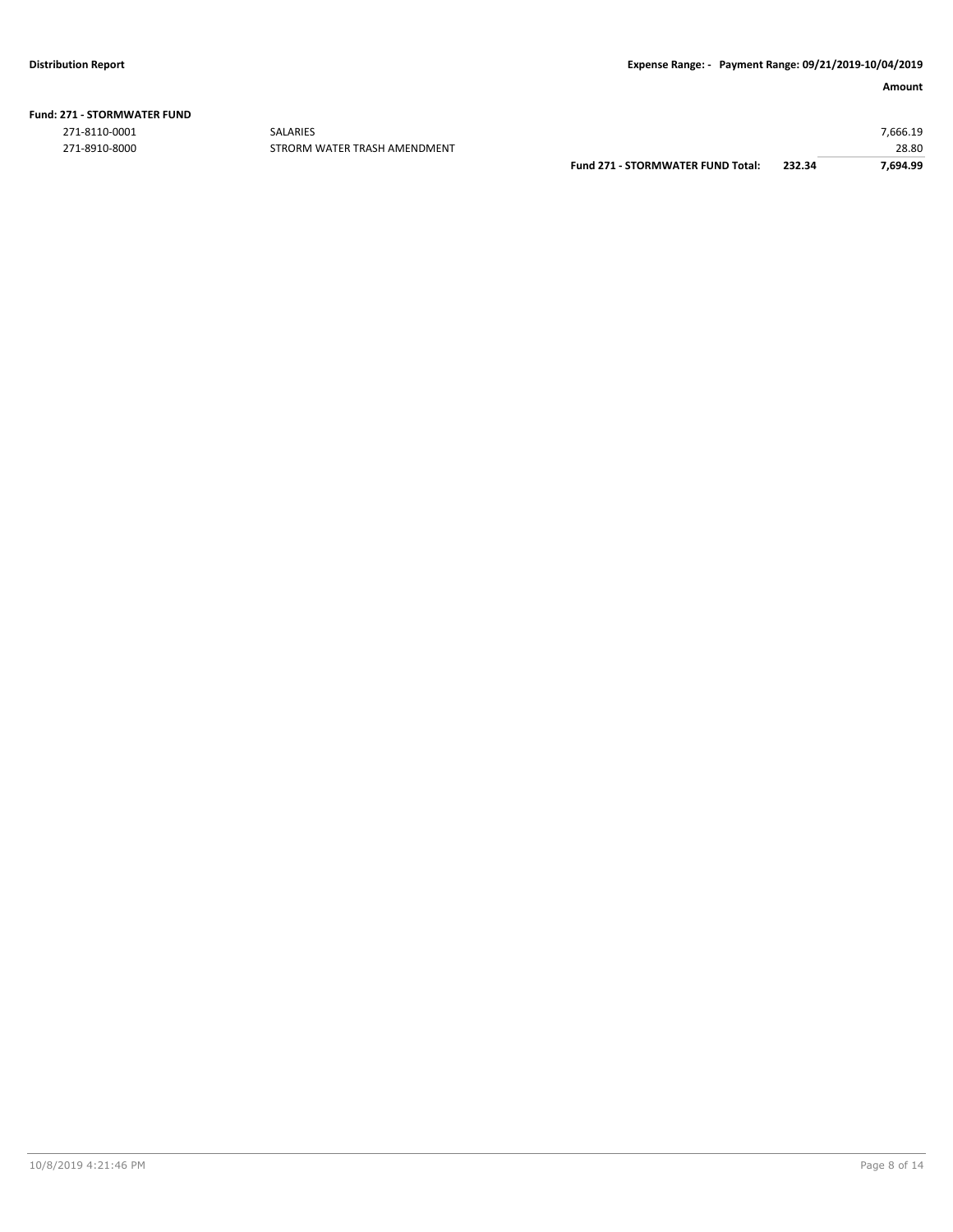### **Fund: 345 - WBUV INFRASTRUCTURE IMPRO**

345-8910-0001 SALARIES 417.15

| Fund 345 - WBUV INFRASTRUCTURE IMPRO Total: | 9.00 | 417.15 |
|---------------------------------------------|------|--------|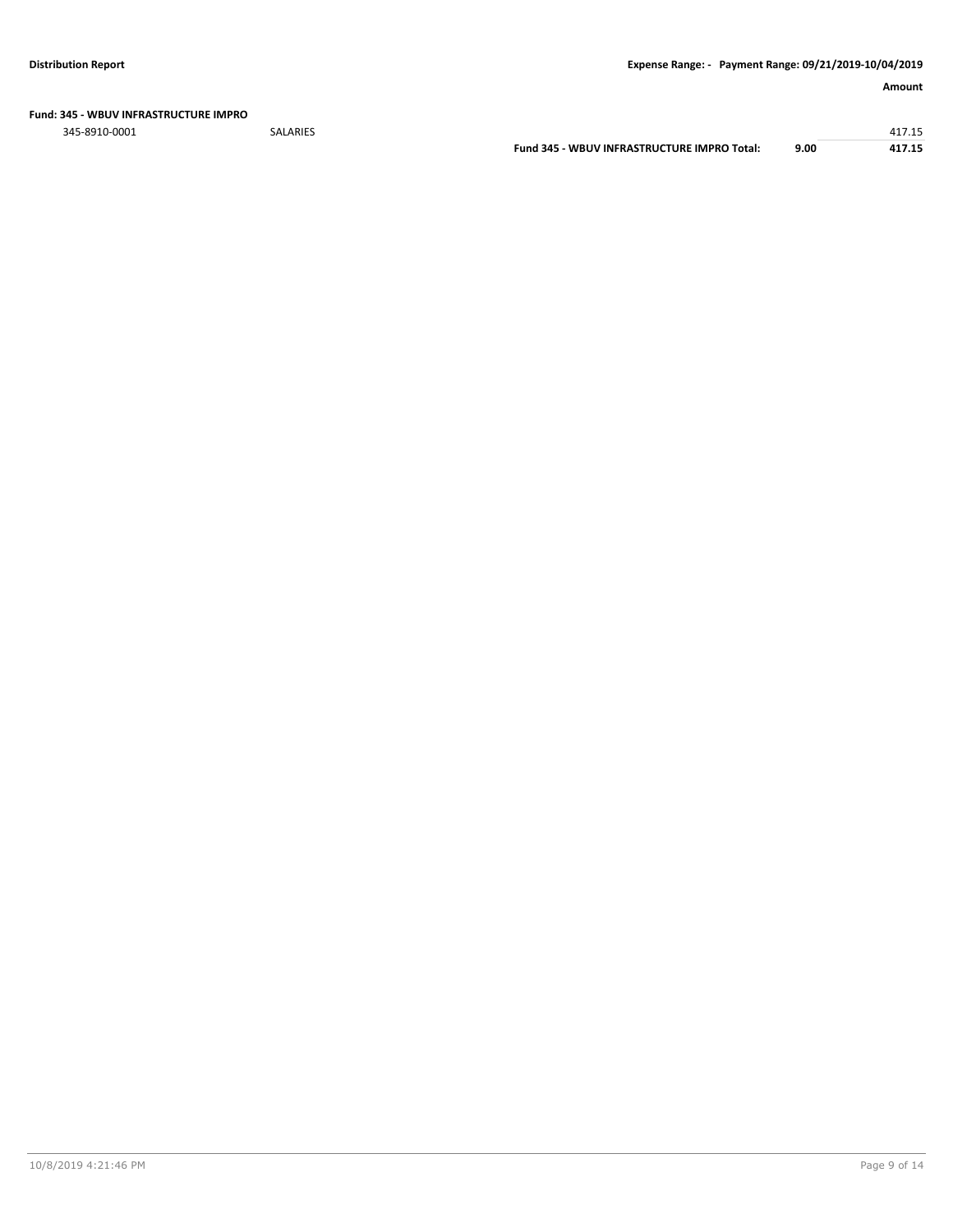### **Fund: 401 - WATER FUND**

| 401-8610-0001 | <b>SALARIES</b> |                              |        | 245.51   |
|---------------|-----------------|------------------------------|--------|----------|
| 401-8620-0001 | <b>SALARIES</b> |                              |        | 8,772.06 |
| 401-8620-0002 | <b>OVERTIME</b> |                              |        | 30.42    |
|               |                 | Fund 401 - WATER FUND Total: | 253.82 | 9,047.99 |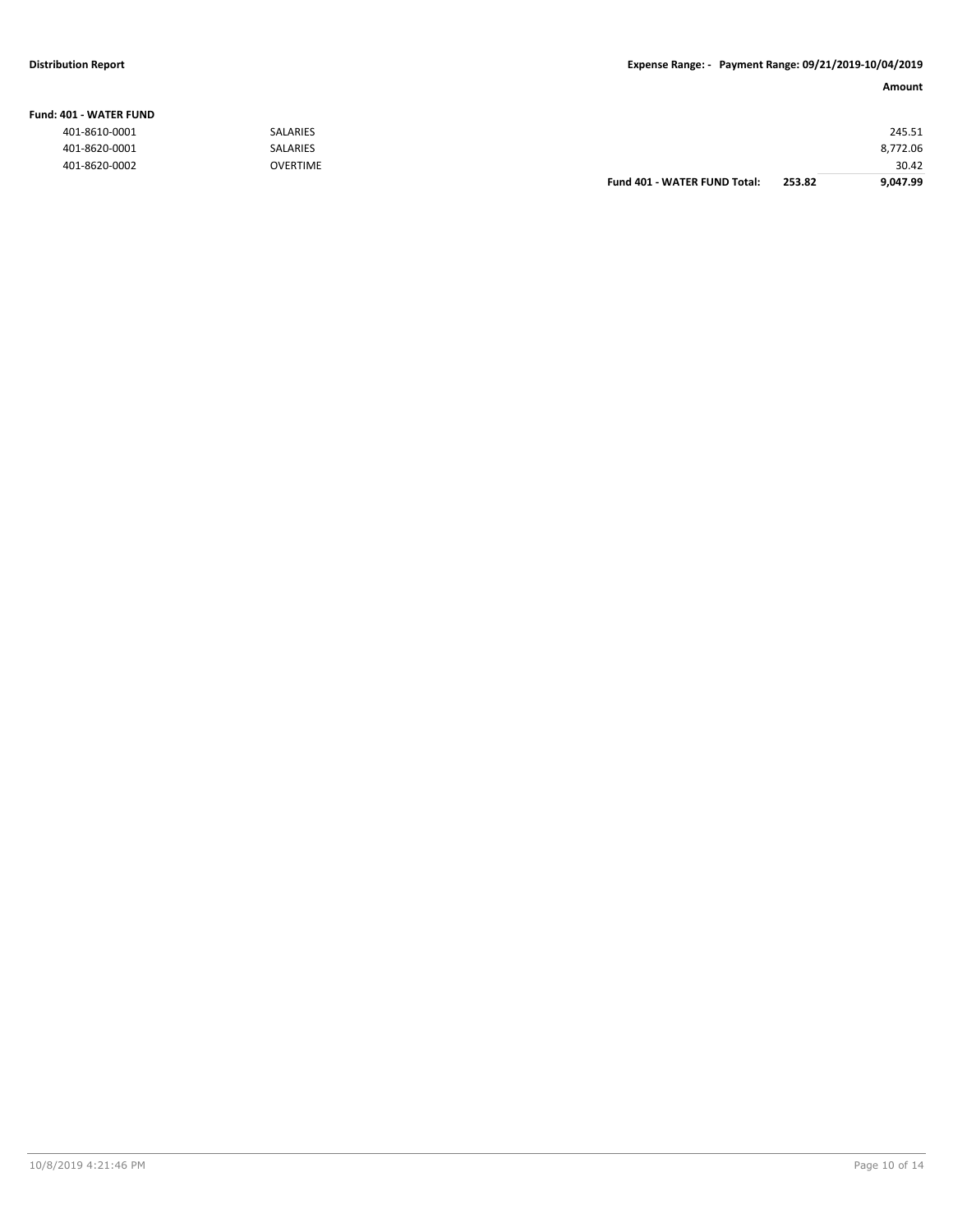| Fund: 501 - EQUIPMT MAINT FUND |  |
|--------------------------------|--|
|--------------------------------|--|

|               |                 | <b>Fund 501 - EQUIPMT MAINT FUND Total:</b> | 168.00 | 6.343.78 |
|---------------|-----------------|---------------------------------------------|--------|----------|
| 501-8520-0001 | <b>SALARIES</b> |                                             |        | 5,852.75 |
| 501-8510-0001 | <b>SALARIES</b> |                                             |        | 491.03   |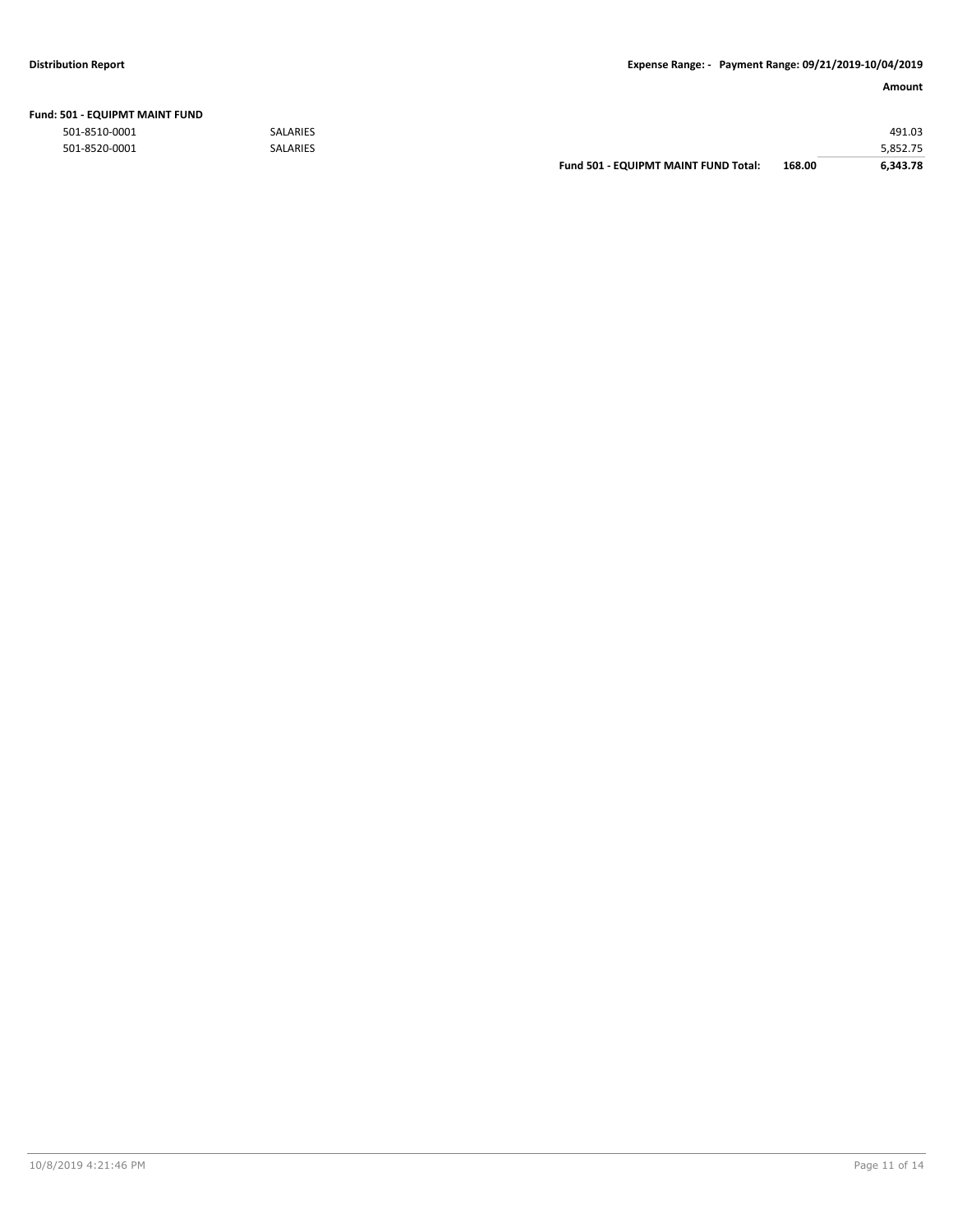**Fund: 503 - MIS FUND**

| 292.50   |
|----------|
| 7,930.29 |
|          |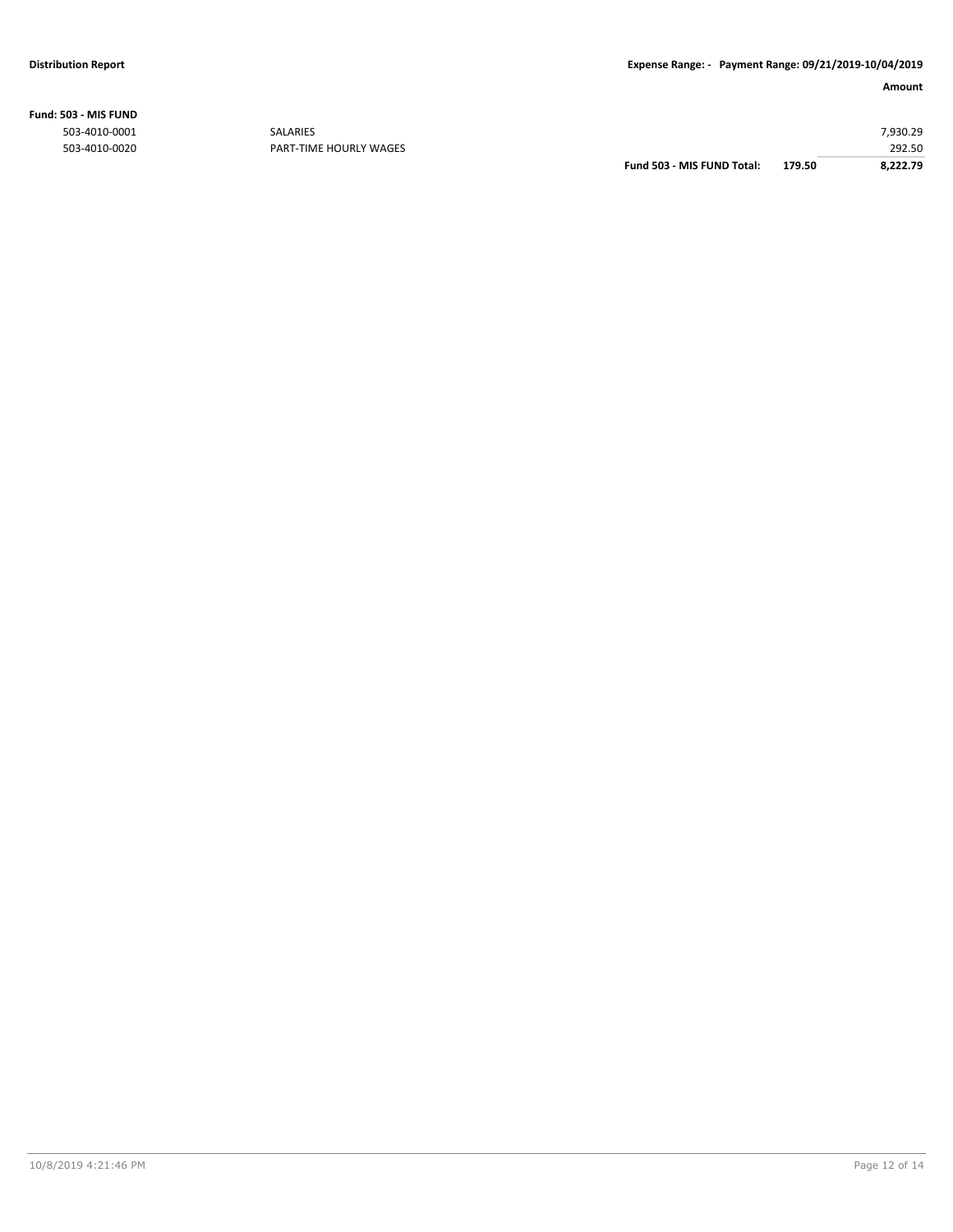| Fund: 951 - SAN, DISTRICT GEN, FUND |  |  |
|-------------------------------------|--|--|
|                                     |  |  |

|               |                 | Fund 951 - SAN, DISTRICT GEN, FUND Total: | 185.49 | 7.204.23 |
|---------------|-----------------|-------------------------------------------|--------|----------|
| 951-8820-0001 | <b>SALARIES</b> |                                           |        | 6.399.96 |
| 951-8810-0001 | <b>SALARIES</b> |                                           |        | 804.27   |